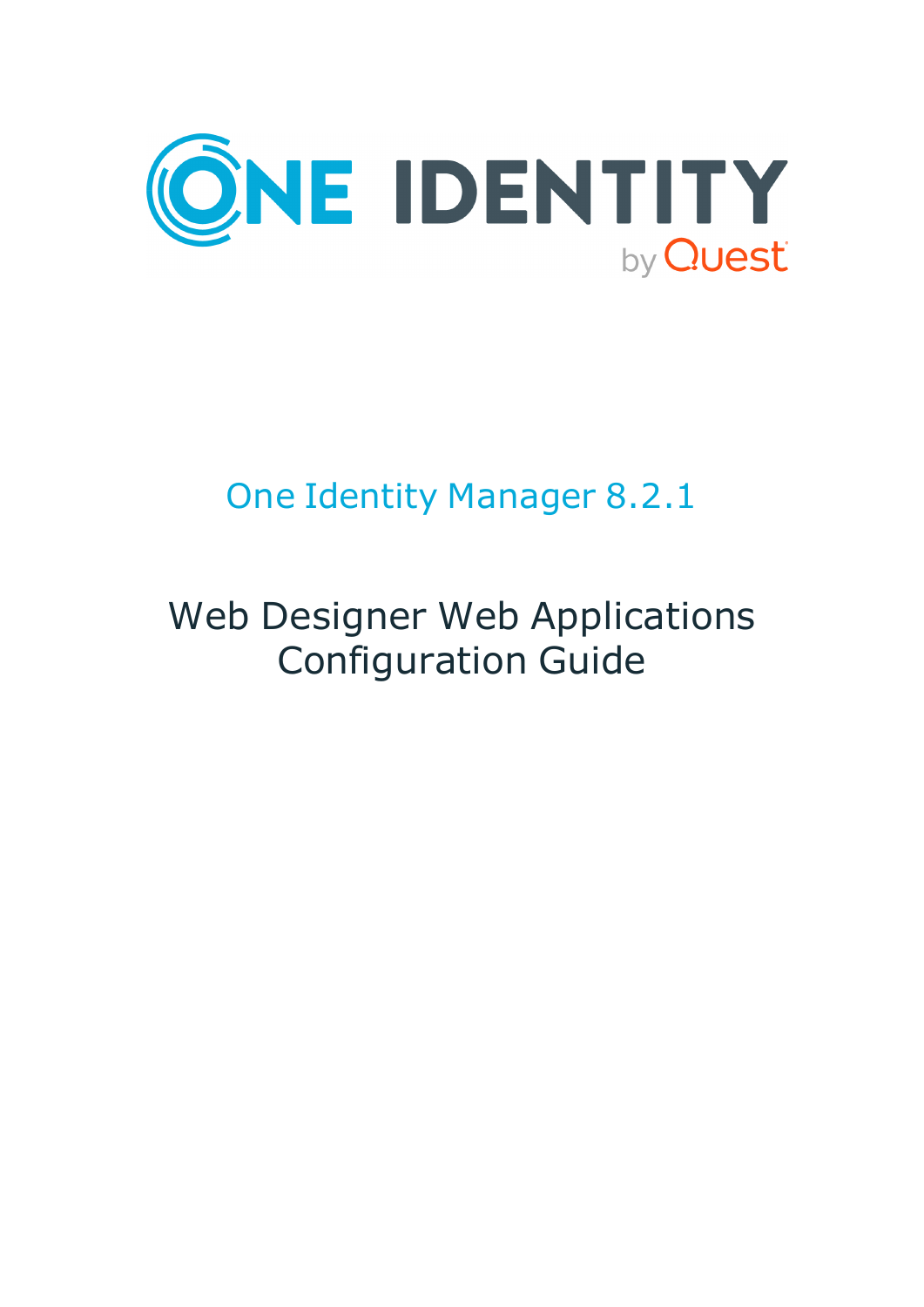#### **Copyright 2022 One Identity LLC.**

#### **ALL RIGHTS RESERVED.**

This guide contains proprietary information protected by copyright. The software described in this guide is furnished under a software license or nondisclosure agreement. This software may be used or copied only in accordance with the terms of the applicable agreement. No part of this guide may be reproduced or transmitted in any form or by any means, electronic or mechanical, including photocopying and recording for any purpose other than the purchaser's personal use without the written permission of One Identity LLC .

The information in this document is provided in connection with One Identity products. No license, express or implied, by estoppel or otherwise, to any intellectual property right is granted by this document or in connection with the sale of One Identity LLC products. EXCEPT AS SET FORTH IN THE TERMS AND CONDITIONS AS SPECIFIED IN THE LICENSE AGREEMENT FOR THIS PRODUCT, ONE IDENTITY ASSUMES NO LIABILITY WHATSOEVER AND DISCLAIMS ANY EXPRESS, IMPLIED OR STATUTORY WARRANTY RELATING TO ITS PRODUCTS INCLUDING, BUT NOT LIMITED TO, THE IMPLIED WARRANTY OF MERCHANTABILITY, FITNESS FOR A PARTICULAR PURPOSE, OR NON-INFRINGEMENT. IN NO EVENT SHALL ONE IDENTITY BE LIABLE FOR ANY DIRECT, INDIRECT, CONSEQUENTIAL, PUNITIVE, SPECIAL OR INCIDENTAL DAMAGES (INCLUDING, WITHOUT LIMITATION, DAMAGES FOR LOSS OF PROFITS, BUSINESS INTERRUPTION OR LOSS OF INFORMATION) ARISING OUT OF THE USE OR INABILITY TO USE THIS DOCUMENT, EVEN IF ONE IDENTITY HAS BEEN ADVISED OF THE POSSIBILITY OF SUCH DAMAGES. One Identity makes no representations or warranties with respect to the accuracy or completeness of the contents of this document and reserves the right to make changes to specifications and product descriptions at any time without notice. One Identity does not make any commitment to update the information contained in this document.

If you have any questions regarding your potential use of this material, contact:

One Identity LLC. Attn: LEGAL Dept 4 Polaris Way Aliso Viejo, CA 92656

Refer to our Web site ([http://www.OneIdentity.com](http://www.oneidentity.com/)) for regional and international office information.

#### **Patents**

One Identity is proud of our advanced technology. Patents and pending patents may apply to this product. For the most current information about applicable patents for this product, please visit our website at [http://www.OneIdentity.com/legal/patents.aspx](http://www.oneidentity.com/legal/patents.aspx).

#### **Trademarks**

One Identity and the One Identity logo are trademarks and registered trademarks of One Identity LLC. in the U.S.A. and other countries. For a complete list of One Identity trademarks, please visit our website at [www.OneIdentity.com/legal](http://www.oneidentity.com/legal). All other trademarks are the property of their respective owners.

#### **Legend**

**WARNING: A WARNING icon highlights a potential risk of bodily injury or property damage, for which industry-standard safety precautions are advised. This icon is often associated with electrical hazards related to hardware.**

**CAUTION: A CAUTION icon indicates potential damage to hardware or loss of data if** A **instructions are not followed.**

One Identity Manager Web Designer Web Applications Configuration Guide Updated - 27 April 2022, 01:20 Version - 8.2.1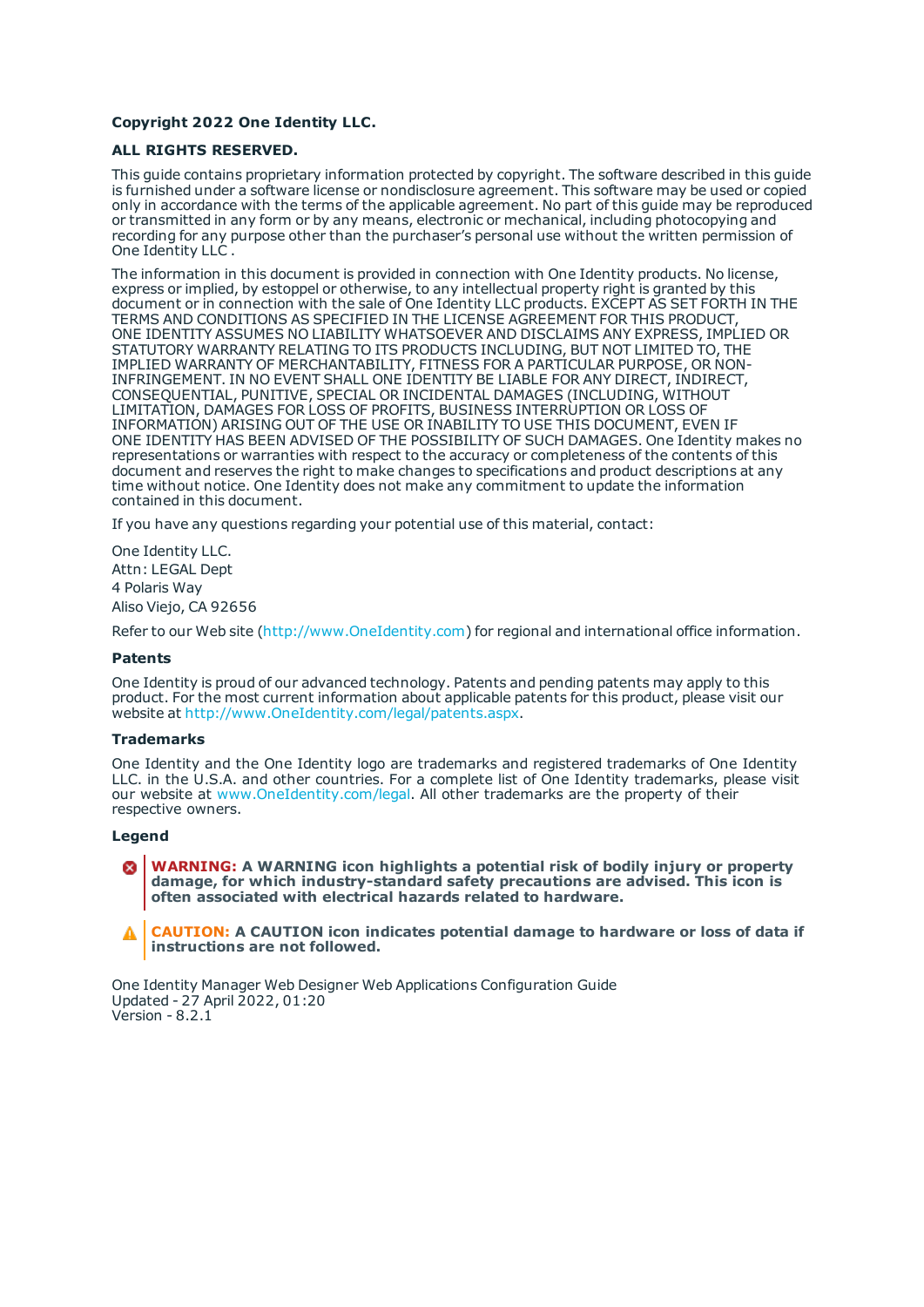# **Contents**

| Activating Starling Two-Factor Authentication for the Operations Support Web Portal . 26 |  |
|------------------------------------------------------------------------------------------|--|

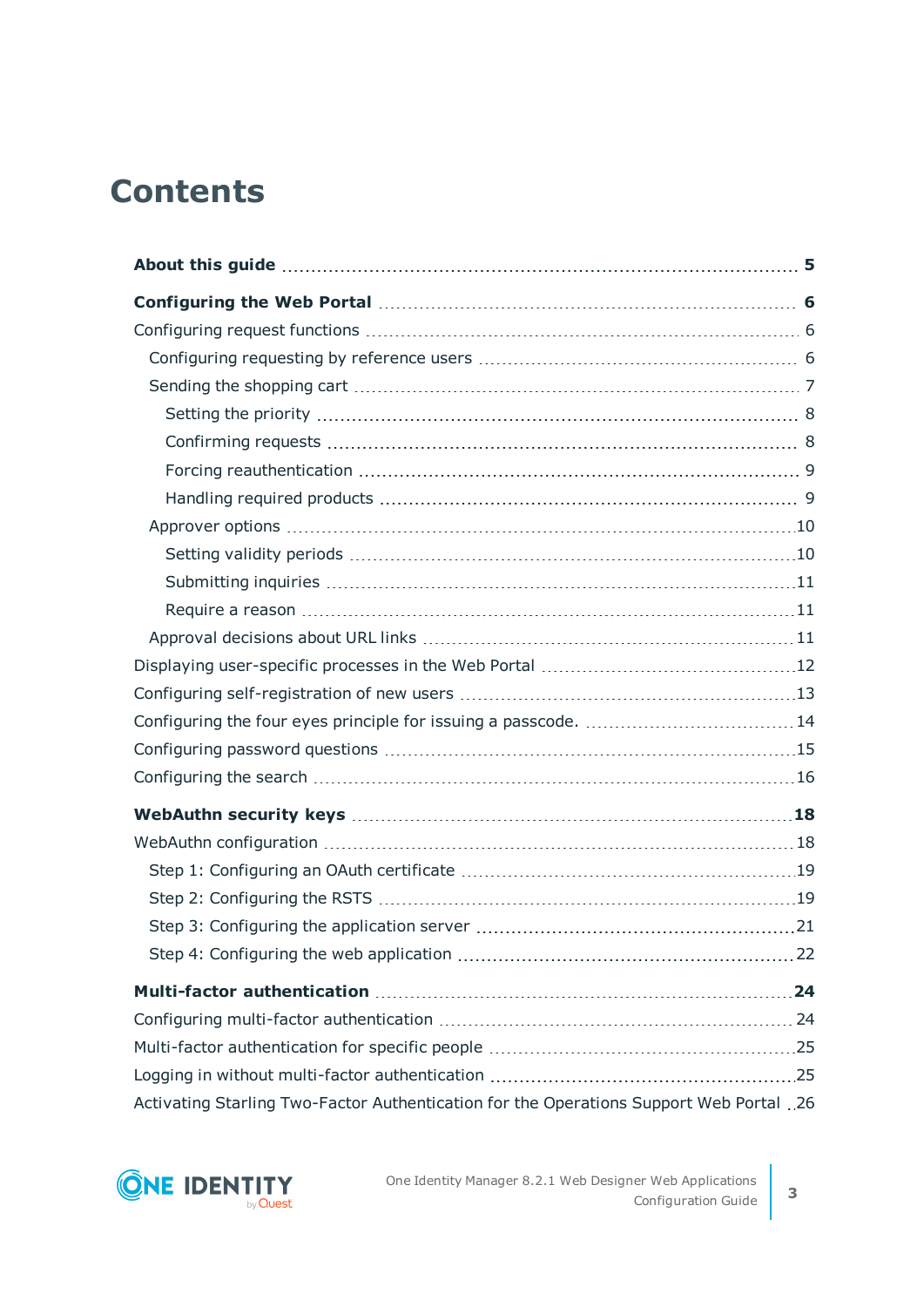| Configuring Password Reset Portal login with password questions 31           |  |
|------------------------------------------------------------------------------|--|
|                                                                              |  |
|                                                                              |  |
|                                                                              |  |
|                                                                              |  |
|                                                                              |  |
|                                                                              |  |
|                                                                              |  |
| Configuring Password Reset Portal login using target system user accounts 35 |  |
| Recommendations for secure operation of web applications 37                  |  |
|                                                                              |  |
|                                                                              |  |
|                                                                              |  |
|                                                                              |  |
|                                                                              |  |
|                                                                              |  |
| Setting the "same-site" attribute for ASP.NET session cookies 40             |  |
|                                                                              |  |
|                                                                              |  |
|                                                                              |  |
|                                                                              |  |
|                                                                              |  |
|                                                                              |  |
|                                                                              |  |
|                                                                              |  |

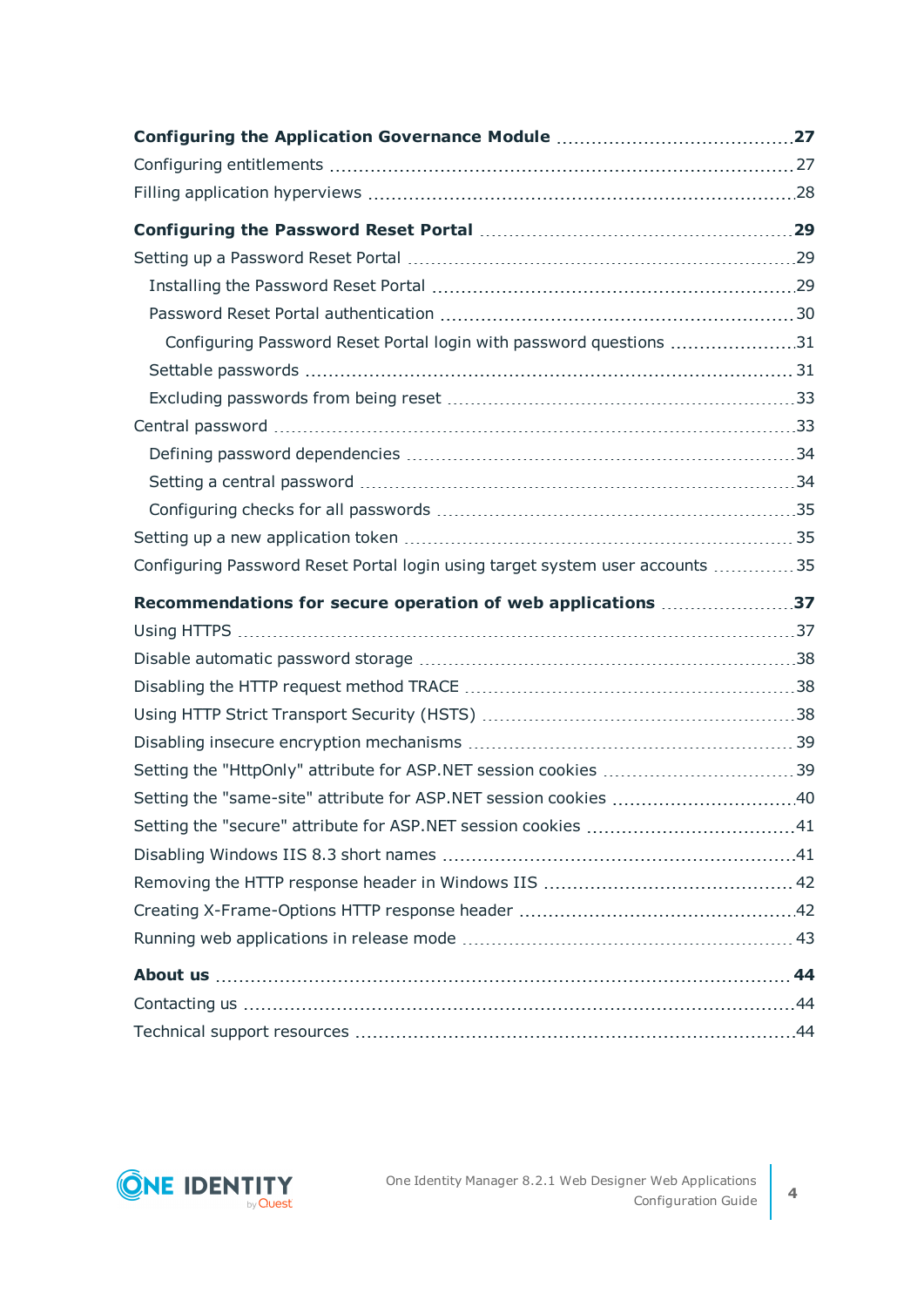# **About this guide**

<span id="page-4-0"></span>This guide book provides administrators and web developers with information about configuration and operation of One Identity Manager web applications.

#### **Available documentation**

The online version of One Identity Manager documentation is available in the Support portal under Technical [Documentation.](https://support.oneidentity.com/identity-manager/technical-documents) You will find videos with additional information at [www.YouTube.com/OneIdentity.](http://www.youtube.com/OneIdentity)



**5**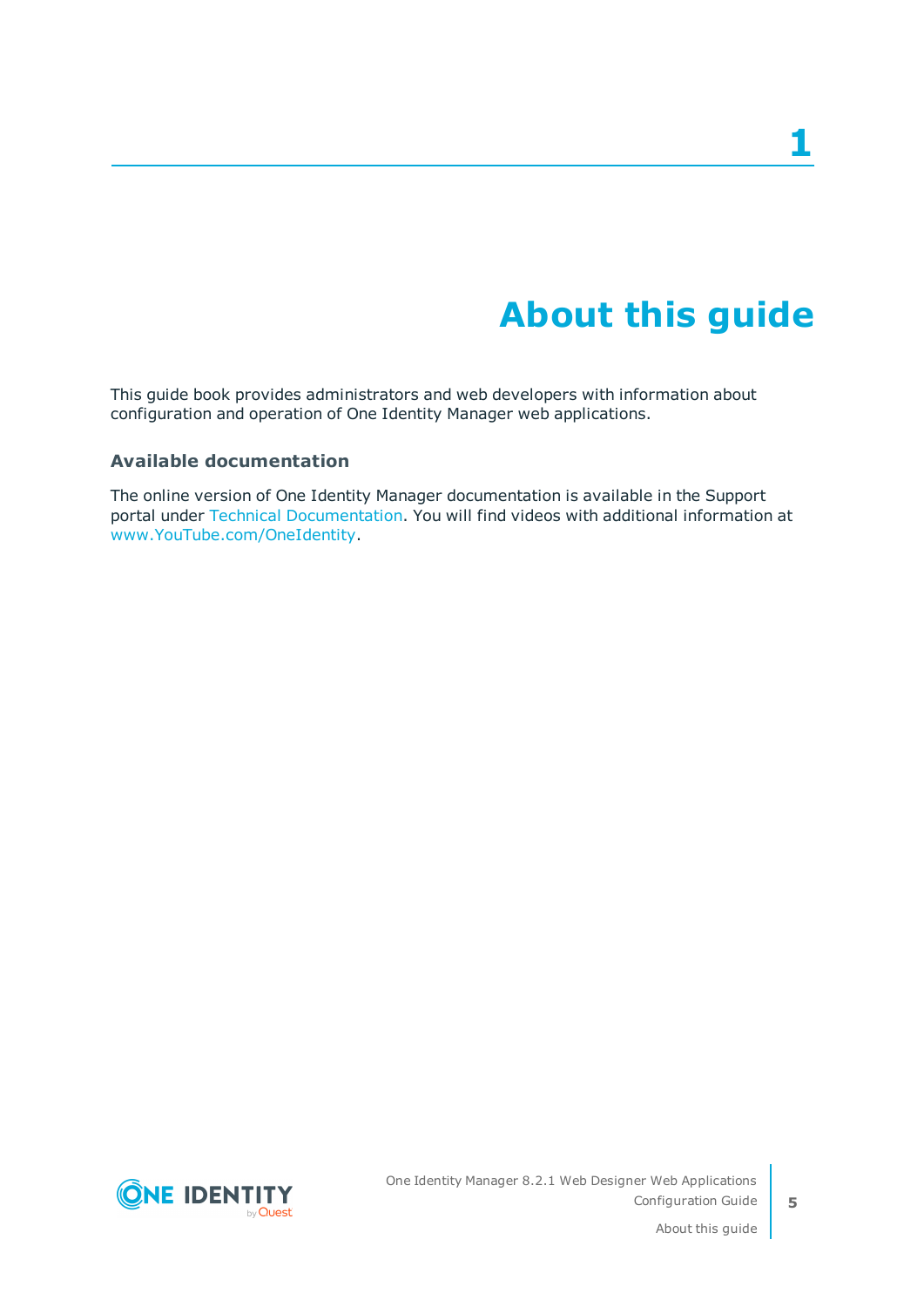# **Configuring the Web Portal**

<span id="page-5-0"></span>This section describes the configuration steps and parameters that you will require to configure some of the features of the Web Portal.

For more information about the Web Designer, see the *One Identity Manager Web Designer Reference Guide*.

#### **Detailed information about this topic**

- $\cdot$  [Configuring](#page-5-1) request functions on page 6
- Displaying [user-specific](#page-11-0) processes in the Web Portal on page 12
- Configuring [self-registration](#page-12-0) of new users on page 13
- [Configuring](#page-13-0) the four eyes principle for issuing a passcode. on page 14

### <span id="page-5-1"></span>**Configuring request functions**

<span id="page-5-2"></span>You can configure Web Portal request functions in the Web Designer.

### **Configuring requesting by reference users**

Web Portal users can request products that have a specific identity. This is called requesting by reference user.

Required configuration key:

- <sup>l</sup> (**VI\_ITShop\_ProductSelectionByReferenceUser** : Enables or disables the "By reference user" function in the Web Portal.
- **. VI\_ITShop\_Filter\_PersonReference**: Sets the number of reference users displayed. This configuration parameter is a SQL filter on the **Person** table.

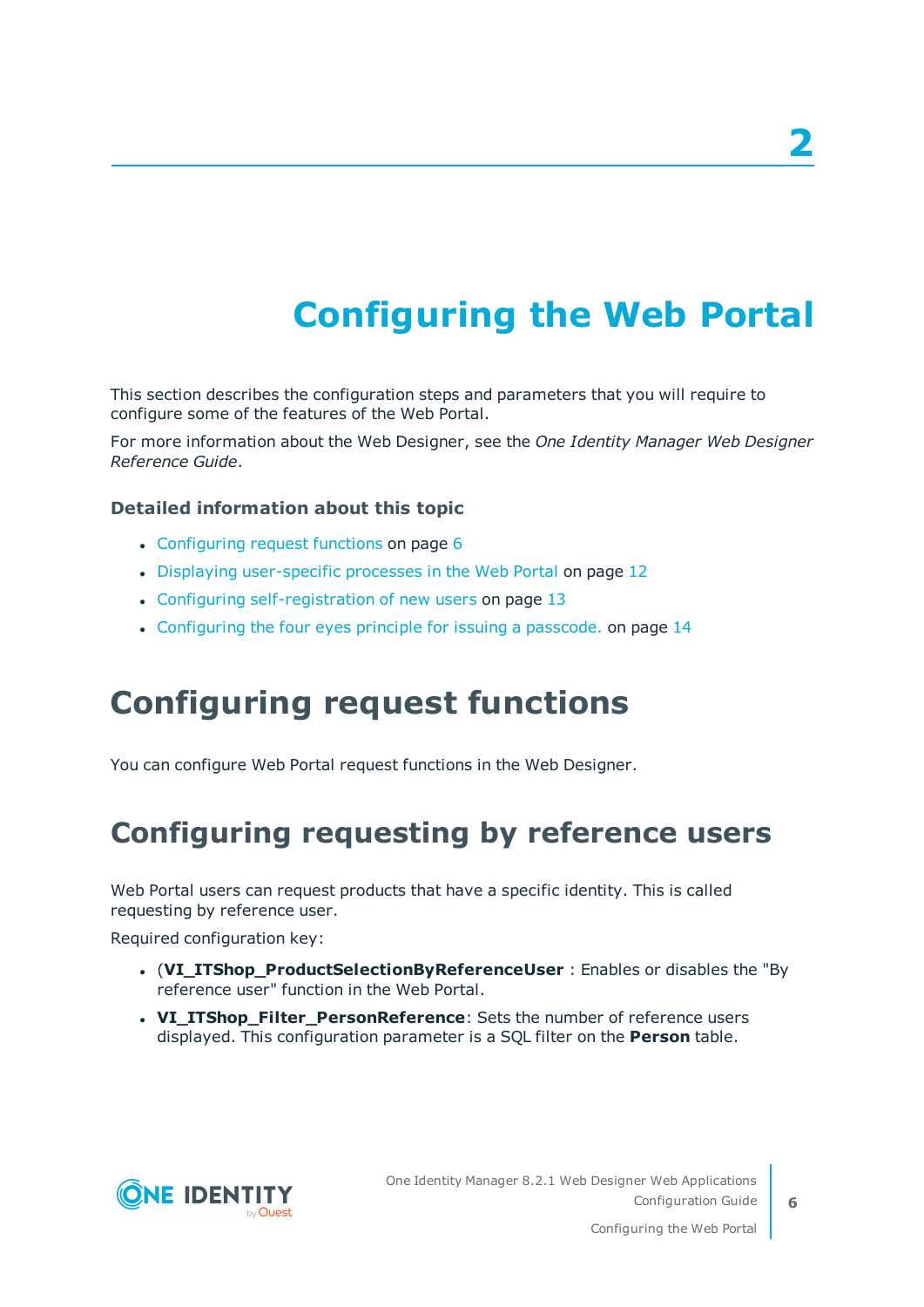#### *To configure requesting by reference user*

- 1. Open the Web Designer.
- 2. Open the **VI\_ITShop\_ProduCtSelection** module and search through the definition tree view for **VI\_ITShop\_ProductSelectionByReferenceUser**.
- 3. In the definition tree view, select the **VI\_ITShop\_ ProductSelectionByReferenceUser** configuration parameter.
- 4. In the definition tree view, choose **t** to switch to the **Configuration** (custom) view. where you can edit the configuration parameter.
- 5. Perform one of the following actions:
	- <sup>l</sup> To enable requesting by reference users: in the **Node editor** window set the value to True.
	- <sup>l</sup> To disable requesting by reference users: in the **Node editing** window set the value to false.

#### *To set the number of reference users displayed*

- 1. Open the Web Designer.
- 2. Open a module and search through the definition tree view for **VI\_ITShop\_Filter\_ PersonReference**.
- 3. In the definition tree view, mark the **VI\_ITShop\_Filter\_PersonReference** configuration parameter.
- 4. In the **Node editing** window, enter the desired value in the **Value** field.

NOTE: If you can include the variable %useruid% if want to reference the current user.

### <span id="page-6-0"></span>**Sending the shopping cart**

There are difference ways you can configure the shopping cart in the Web Portal.

#### **Detailed information about this topic**

- $\cdot$  Setting the [priority](#page-7-0) on page 8
- $\cdot$  [Confirming](#page-7-1) requests on page 8
- Forcing [reauthentication](#page-8-0) on page 9
- [Handling](#page-8-1) required products on page 9

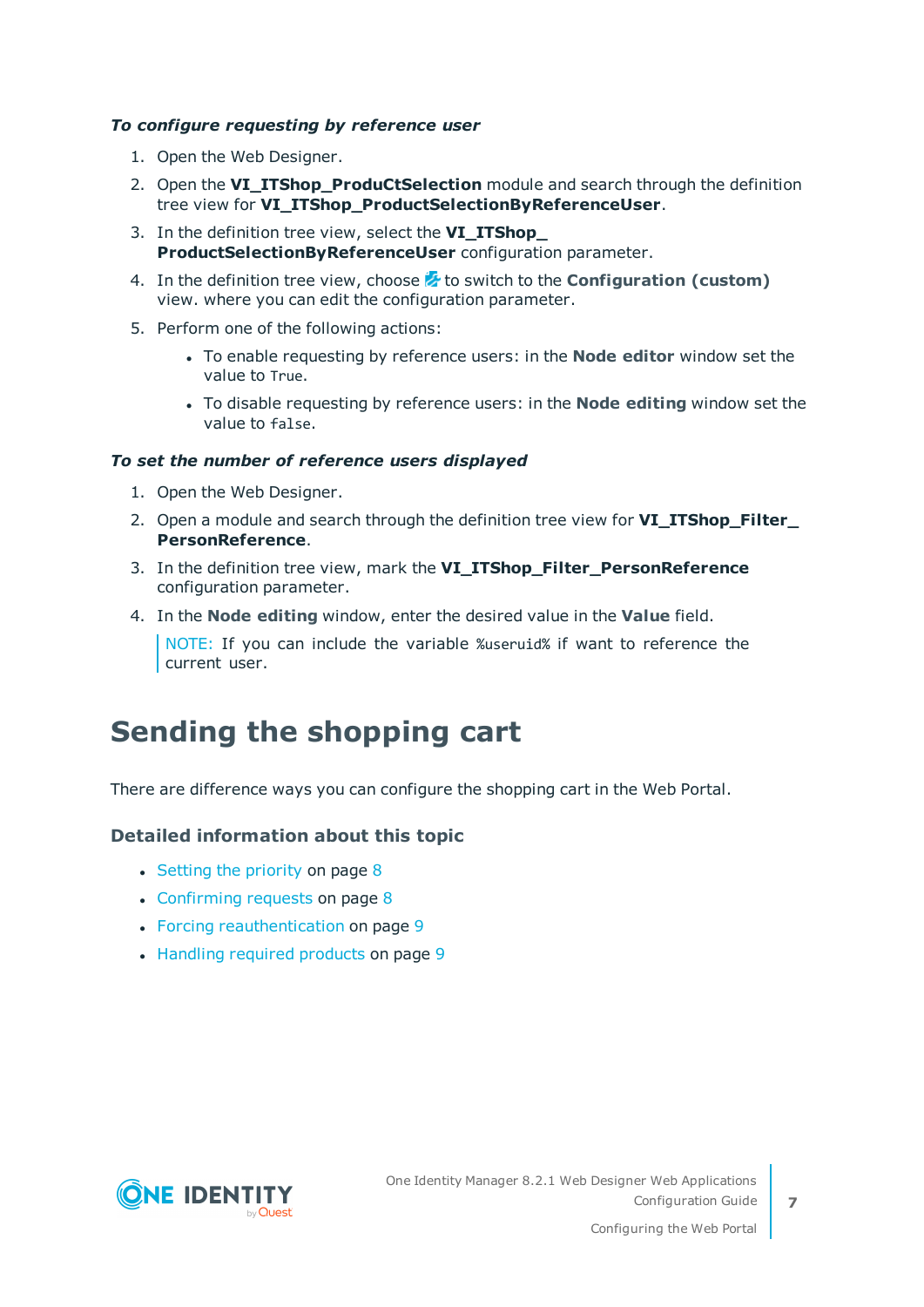### <span id="page-7-0"></span>**Setting the priority**

#### **Table 1: Configuration parameters for the request priority**

| <b>Configuration parameter</b>     | <b>Description</b>                                                                    |
|------------------------------------|---------------------------------------------------------------------------------------|
| VI_ITShop_DisablePWOPriorityChange | Disables the priority's setting for a<br>request made by a user in the Web<br>Portal. |

By default, users can set the priority of their own request.

#### *To disable a priority setting*

- 1. Open the Web Designer.
- 2. Open a module and search for "VI\_ITShop\_DisablePWOPriorityChange".
- 3. Select "VI\_ITShop\_DisablePWOPriorityChange".
- <span id="page-7-1"></span>4. Set the value to **true** in the Node editor view.

### **Confirming requests**

#### **Table 2: Configuration parameter for confirming requests**

| <b>Configuration parameter</b>   | <b>Description</b>                                     |
|----------------------------------|--------------------------------------------------------|
| VI_ITShop_SubmitOrderImmediately | Forces confirmation of a request in<br>the Web Portal. |

The user can send a request in the Web Portal without confirmation, by default. However, confirmation is required if at least one warning is issued while checking the request.

If you want to have confirmation for requests without requiring a warning, you can configure "VI\_ITShop\_SubmitOrderImmediately".

#### *To demand confirmation for a request*

- 1. Open the Web Designer.
- 2. Open a module and search for "VI\_ITShop\_SubmitOrderImmediately".
- 3. Select the configuration parameter "VI\_ITShop\_SubmitOrderImmediately".
- 4. Set the value to **false** in the Node editor view.

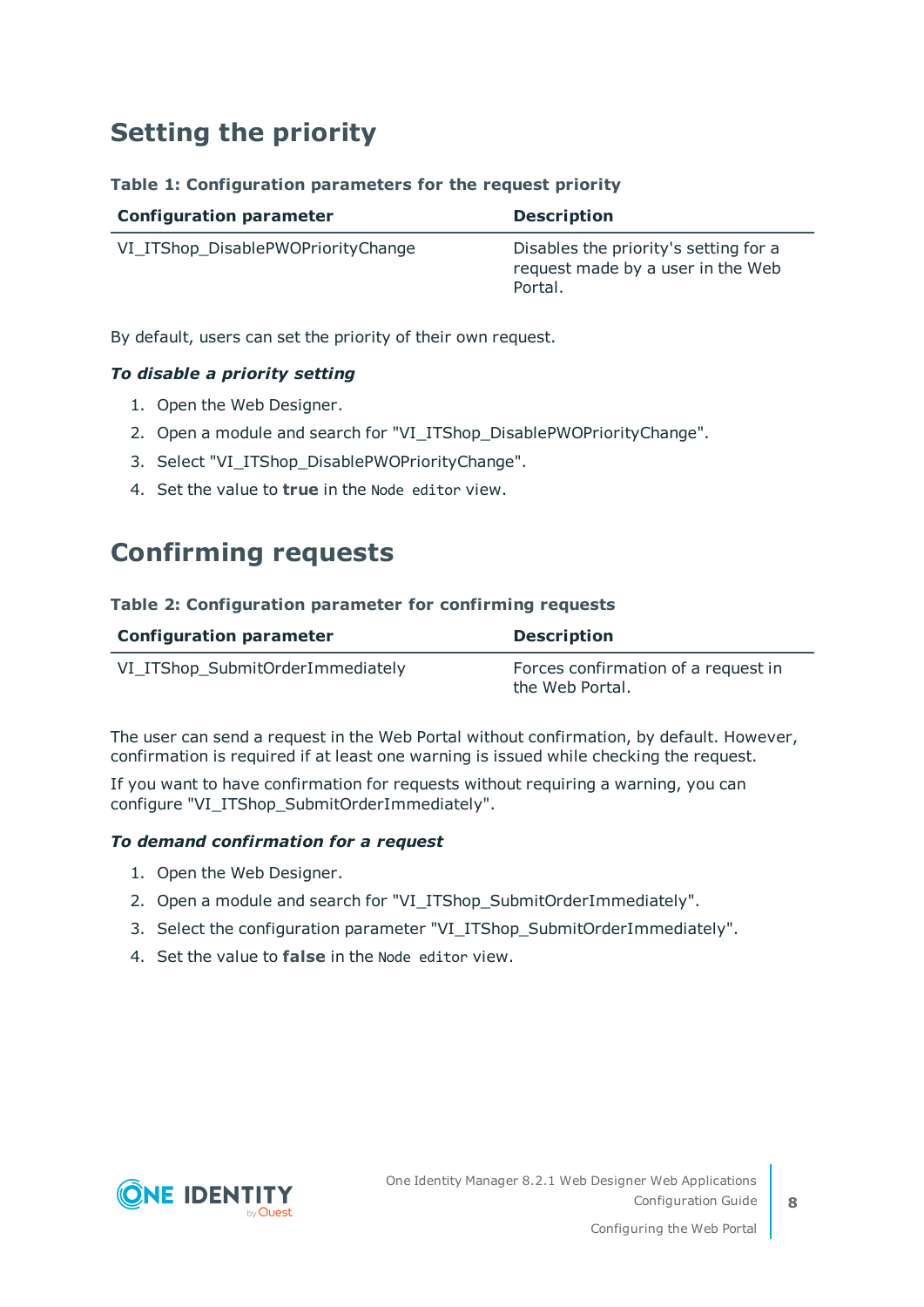### <span id="page-8-0"></span>**Forcing reauthentication**

#### **Table 3: Configuration parameter for Active Directory request authentication**

| <b>Configuration Parameter</b>                   | <b>Description</b>                                                                   | <b>Setting</b>                                                                                       |                                                                                                                     |
|--------------------------------------------------|--------------------------------------------------------------------------------------|------------------------------------------------------------------------------------------------------|---------------------------------------------------------------------------------------------------------------------|
|                                                  |                                                                                      | <b>False</b>                                                                                         | <b>True</b>                                                                                                         |
| VI_ITShop_TermsOfUseRe-<br>quireADAuthentication | Ensures Active<br>Directory<br>reauthentication<br>when a request is<br>carried out. | Denied and<br>unsubscribed<br>requests<br>cannot be<br>directly<br>reinstated as<br>new<br>requests. | Denied and<br>unsubscribed<br>requests can<br>be reinstated<br>by recipients<br>or requesters<br>of the<br>request. |

#### *To ensure reauthentication during a request*

1. Assign the terms of use to the service item.

For more detailed information about assigning service items, see the One Identity Manager IT Shop Administration Guide.

- 2. Open the Web Designer.
- 3. Open a module and search for "VI\_ITShop\_TermsOfUseRequireADAuthentication".
- 4. Select the configuration parameter "VI\_ITShop TermsOfUseRequireADAuthentication".
- <span id="page-8-1"></span>5. Set the value to **true** in the Node editor view.

### **Handling required products**

There are different ways of handling required products in the Web Portal. Configuration parameter settings are carried out in Web Designer.

#### **Table 4: Configuration parameter for required products**

| <b>Configuration parameter</b>                | <b>Description</b>                                                                                                                                           |
|-----------------------------------------------|--------------------------------------------------------------------------------------------------------------------------------------------------------------|
| VI_ITShop_AllowRequestWithMissingDependencies | If the configuration parameter<br>is set, a request can be sent<br>even though the required<br>product cannot be requested<br>due to an existing assignment. |

"VI\_ITShop\_AllowRequestWithMissingDependencies" is not set by default. This means a request cannot be sent if the required product cannot be requested.



**9**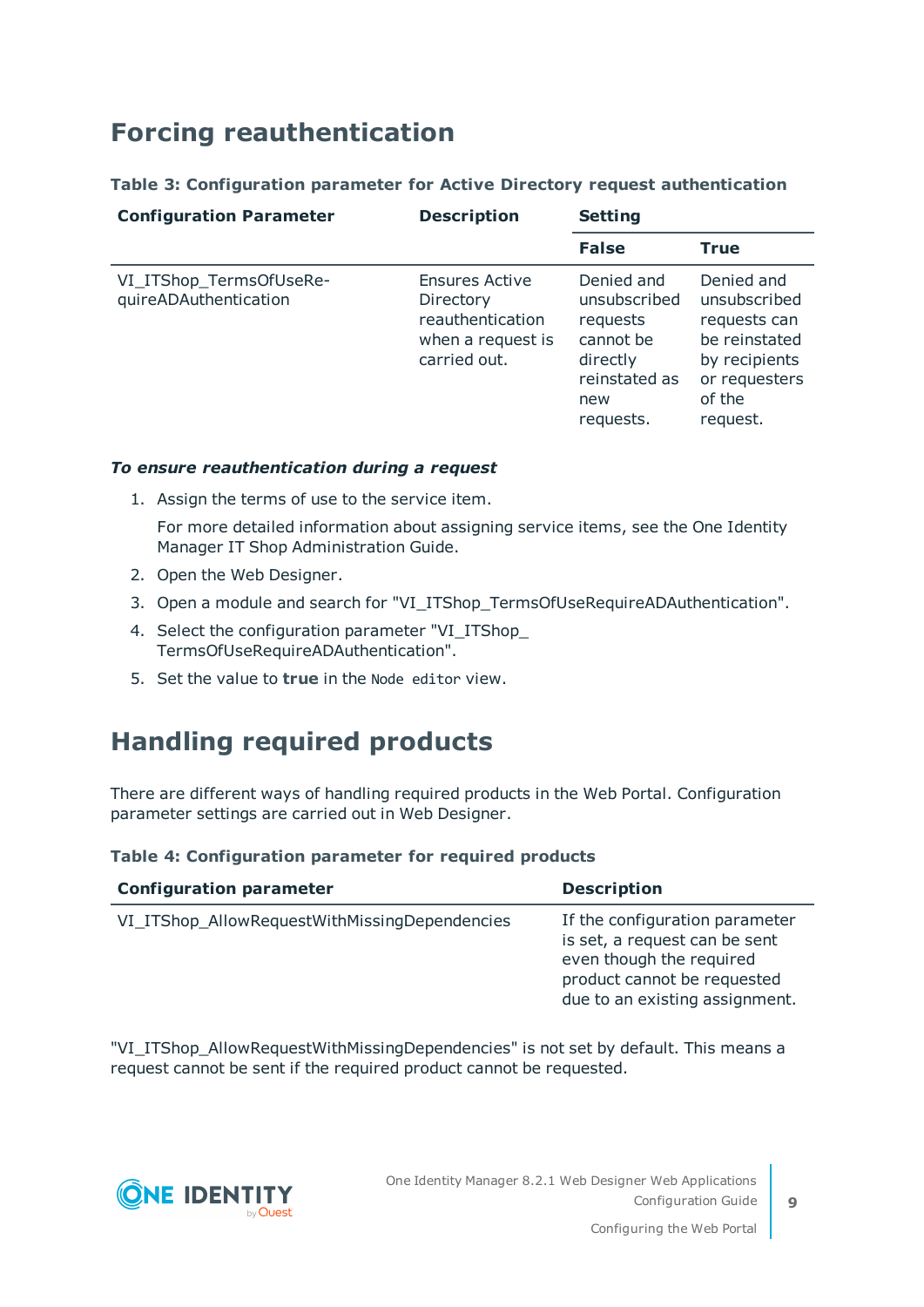#### *To configure required product handling*

- 1. Open the Web Designer.
- 2. Open a module and search for "VI\_ITShop\_AllowRequestWithMissingDependencies".
- 3. Mark "VI\_ITShop\_AllowRequestWithMissingDependencies".
- 4. Edit the configuration parameter on **Configuration** by setting the value **true** in the Node Edit. This overwrites the default setting.

### <span id="page-9-0"></span>**Approver options**

There are various configuration options available for request approvers in the Web Portal.

#### **Detailed information about this topic**

- Setting validity [periods](#page-9-1) on page 10
- $\cdot$  [Submitting](#page-10-0) inquiries on page 11
- $\cdot$  [Require](#page-10-1) a reason on page 11

### <span id="page-9-1"></span>**Setting validity periods**

#### **Table 5: Configuration parameter for validity**

| <b>Configuration parameter</b>     | <b>Description</b>                                                                        |
|------------------------------------|-------------------------------------------------------------------------------------------|
| VI_ITShop_ApproverCanSetValidFrom  | Allows the approver to set a new activ-<br>ation time for a request's validity<br>period. |
| VI_ITShop_ApproverCanSetValidUntil | Allows the approver to set a end time<br>for a request's validity period.                 |

The settings for VI\_ITShop\_ApproverCanSetValidFrom and VI\_ITShop ApproverCanSetValidUntil allow the request's approver to set a new validity period.

#### *To set the validity period*

- 1. Open the Web Designer.
- 2. Open a module and search for "VI\_ITShop\_ApproverCanSetValidFrom".
- 3. Select "VI\_ITShop\_ApproverCanSetValidFrom".
- 4. Set the value to **true** in the Node editor view.
- 5. Search for "VI\_ITShop\_ApproverCanSetValidUntil".
- 6. Select the configuration parameter "VI\_ITShop\_ApproverCanSetValidUntil"
- 7. Set the value to **true** in the Node editor view.

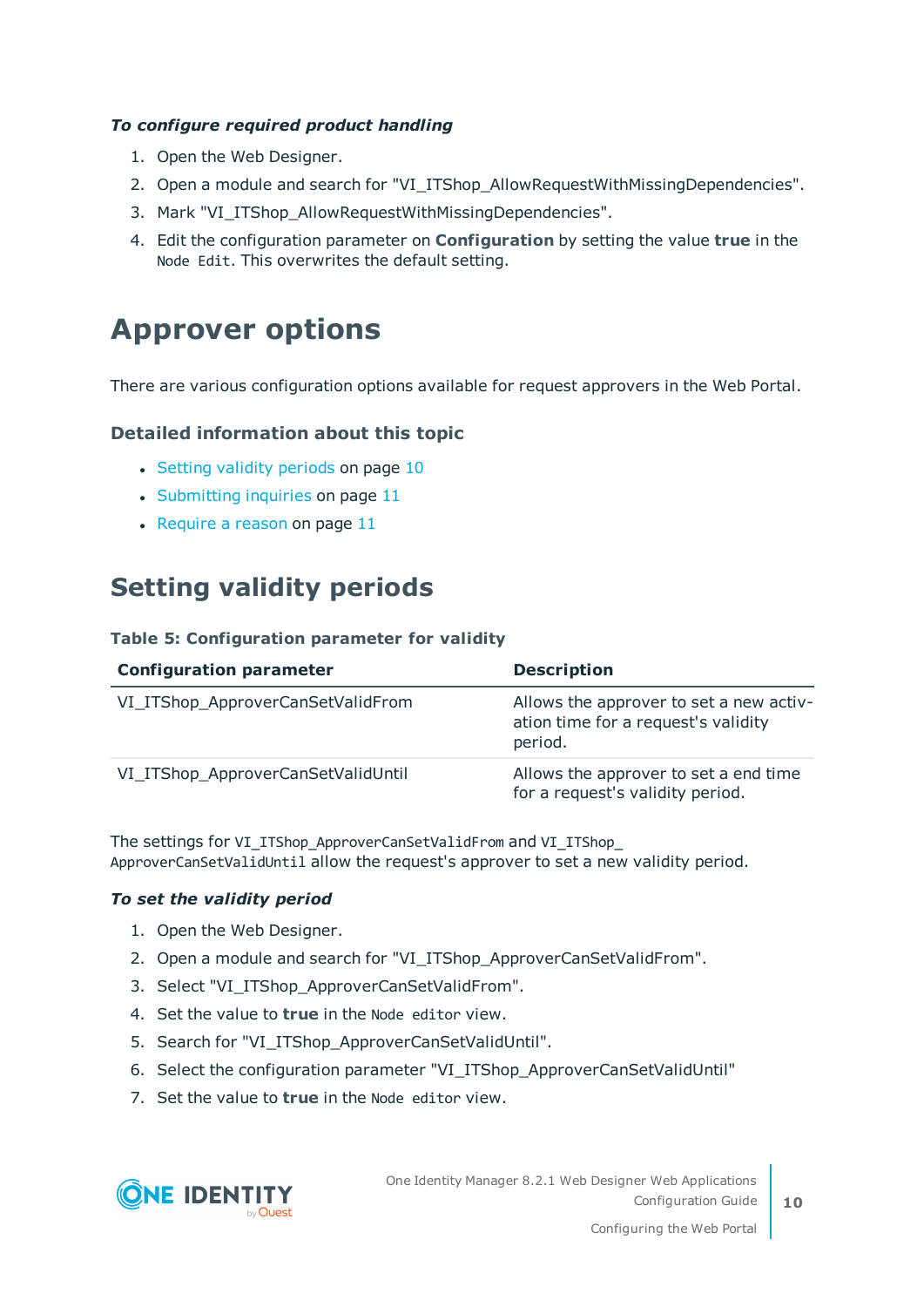### <span id="page-10-0"></span>**Submitting inquiries**

#### **Table 6: Configuration parameters for the inquiry**

| <b>Configuration parameter</b> | <b>Description</b>                                                                                    |
|--------------------------------|-------------------------------------------------------------------------------------------------------|
| VI_ITShop_WantSeeQueryToPerson | Allows the approver to ask another<br>employee a question in the context of<br>the approval workflow. |

#### *To submit inquiries*

- 1. Open the Web Designer.
- 2. Open a module and search for "VI\_ITShop\_WantSeeQueryToPerson".
- 3. Select "VI\_ITShop\_WantSeeQueryToPerson".
- <span id="page-10-1"></span>4. Set the value to **true** in the Node editor view.

### **Require a reason**

#### **Table 7: Configuration parameter for reason**

| <b>Configuration parameter</b>          | <b>Description</b>                                            |
|-----------------------------------------|---------------------------------------------------------------|
| VI_ITShop_ApproverReasonMandatoryOnDeny | Requires a reason from the approver<br>for denying a request. |

#### *To ask a question*

- 1. Open the Web Designer.
- 2. Open a module and search for "VI\_ITShop\_ApproverReasonMandatoryOnDeny".
- 3. Select the configuration parameter "VI\_ITShop\_ApproverReasonMandatoryOnDeny".
- <span id="page-10-2"></span>4. Set the value to **true** in the Node editor view.

### **Approval decisions about URL links**

#### **Table 8: Configuration parameter for approval decisions about URL links**

| Configuration<br>parameter                        | <b>Description</b>                                                                  | <b>Meaning</b>                          |                                                    |
|---------------------------------------------------|-------------------------------------------------------------------------------------|-----------------------------------------|----------------------------------------------------|
| VI_ITShop_Approvals<br><b>InteractiveApproval</b> | Requires consultation with<br>the user before approval.<br>This key is a SQL filter | Product<br>fulfills filter<br>condition | Approval is not<br>done directly.<br>Displays form |



**11**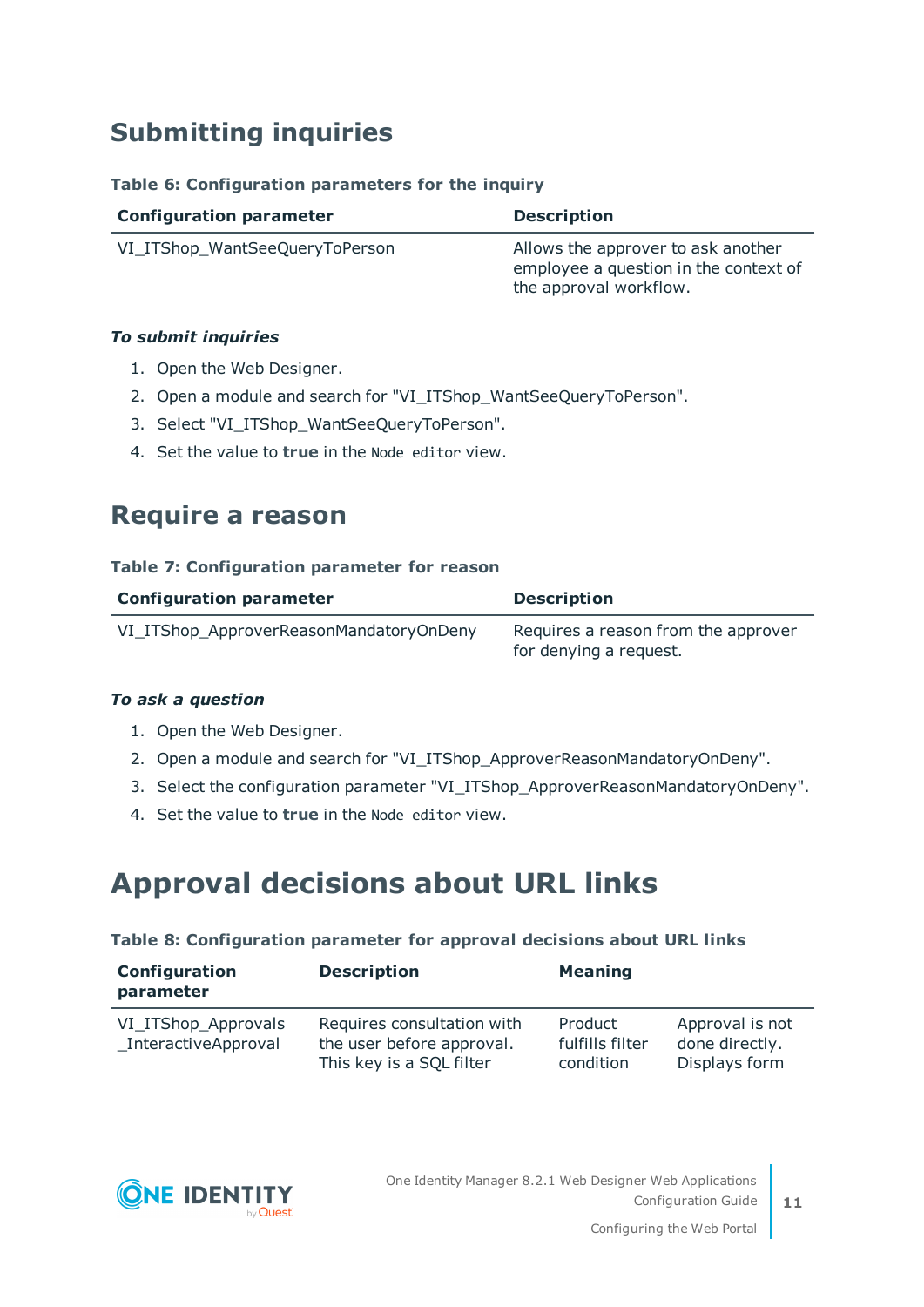| Configuration<br>parameter | <b>Description</b>                      | <b>Meaning</b>                                     |                                                                                                                                                                           |
|----------------------------|-----------------------------------------|----------------------------------------------------|---------------------------------------------------------------------------------------------------------------------------------------------------------------------------|
|                            | condition on the "AccProduct"<br>table. |                                                    | for confirming<br>the approval<br>decision.                                                                                                                               |
|                            |                                         | Product does<br>not fulfill<br>filter<br>condition | Approval<br>decision is made<br>when the page is<br>called.<br>Approvers<br>receive a<br>message that<br>the approval<br>decision has<br>been entered<br>into the system. |

An approval decision about a request can be made by opening a URL that is sent in an email, for example.

Cases that use this type of messaging for request approvals are special service items, which are required for informing the user about the approval decision. Approvals through these service items are not permitted without prior consultation.

#### *To prevent a approval by URL link*

- 1. Open the Web Designer.
- 2. Open a module and search for "VI\_ITShop\_Approvals\_InteractiveApproval".
- 3. Select the configuration parameter "VI\_ITShop\_Approvals\_InteractiveApproval".
- <span id="page-11-0"></span>4. In the Node editor, set the value to **true**.

### **Displaying user-specific processes in the Web Portal**

A user-specific process is a process that is specifically configured for tracing by the user. It enables status tracking and confirmation of a processing result to the Web Portal.

A user who is logged on to the Web Portal can see all processes that they have initiated. The value in the XUserInserted column corresponds to the user who is currently logged on. A process can only be generated from within a session of the current logged on user if it is to be identified as a user-specific process.

The user-specific processes are displayed in the Web Portal in the **My Processes** view. For more detailed information, see the *One Identity Manager Web Designer Web Portal User Guide*.



**12**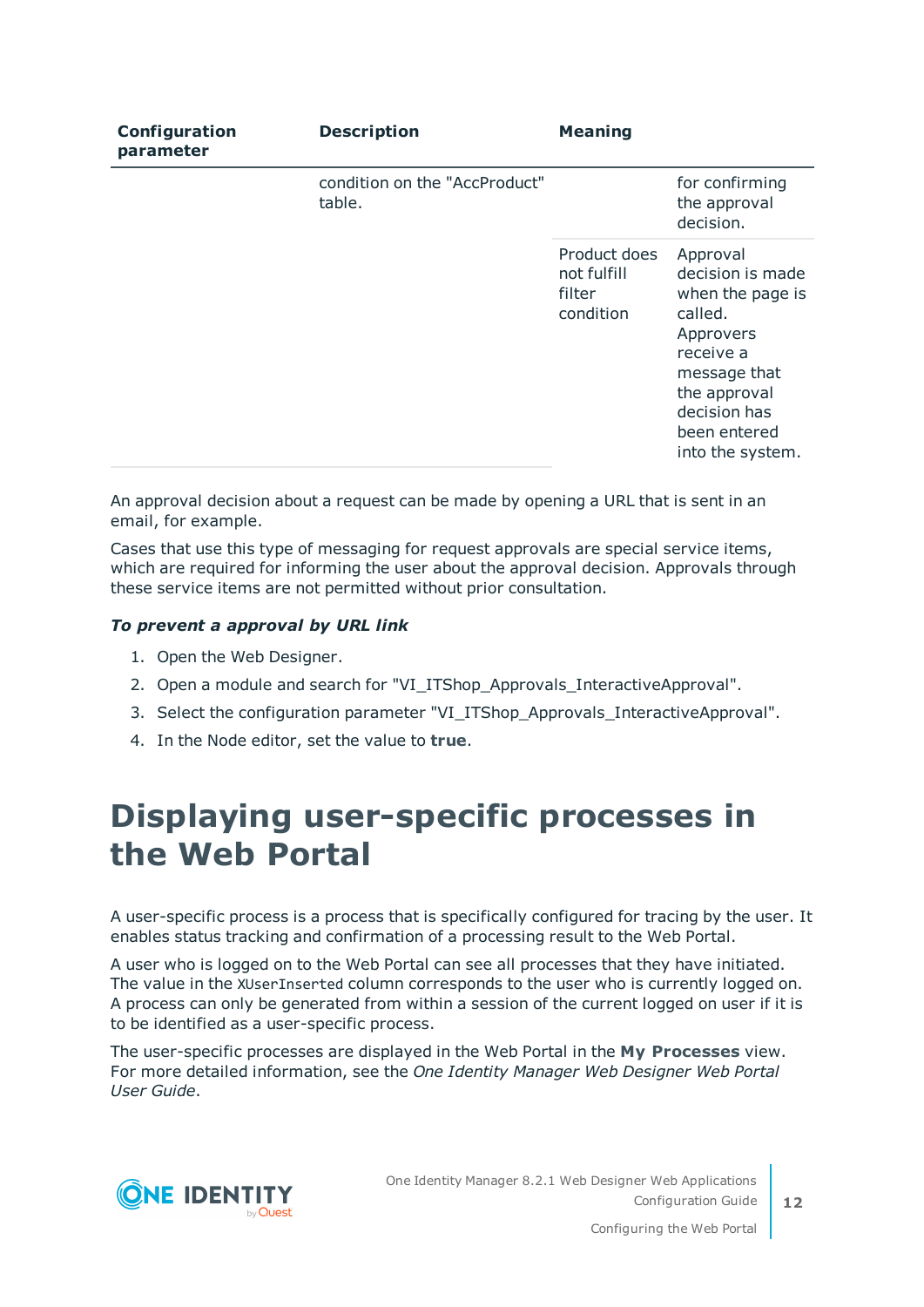This section only covers the configuration for displaying the process information in the Web Portal. For more detailed information about process monitoring, recording process information, and the configuration of processes and process steps, see the *One Identity Manager Configuration Guide*.

#### **Configuration recommendations for the recording of user-specific processes**

- <sup>l</sup> In the Designer, check the **Common | ProcessState** configuration parameter. The configuration parameter must be set.
- <sup>l</sup> In the Designer, check the **Common | ProcessState | JobHistory** configuration parameter. The configuration parameter must be set. As a value for the configuration parameter, select **ERRORorSELECTED** or **SELECTED**.

NOTE: The value **ALL** also takes into account the notifications from the process history. However, this setting can lead to an extremely large data volume.

- <sup>l</sup> In the Designer, check the **Common | ProcessState | ProgressView** configuration parameter. The configuration parameter must be set and should have the value **2**.
- <sup>l</sup> In the Designer, check the **Common | ProcessState | ProgressView | LifeTime** and **Common | ProcessState | JobHistory | LifeTime** configuration parameters. These configuration parameters define the retention time of the process information and notifications in the process history. The configuration parameters must be set. Adjust the retention times if necessary. By default, the information is stored for 30 days before it is removed from the One Identity Manager database.
- In the Designer, configure the processes and process steps for recording process information.
	- <sup>l</sup> In the **Process information** property for a process, select the value **Web Portal tracking**.
	- <sup>l</sup> In the **Process information** property for the process steps, select the value **Web Portal tracking**. Enable the **Process history** option.
	- Use user-friendly informative display values for the processes and process steps. To do this, enter the formatting rules for the process information of processes and process steps.

## <span id="page-12-0"></span>**Configuring self-registration of new users**

Users who are not yet registered have the option to register themselves to use the Web Portal. Users who self-register, receive a verification email with a link to a verification page. On this page, users can complete registration themselves and then set their initial login password.

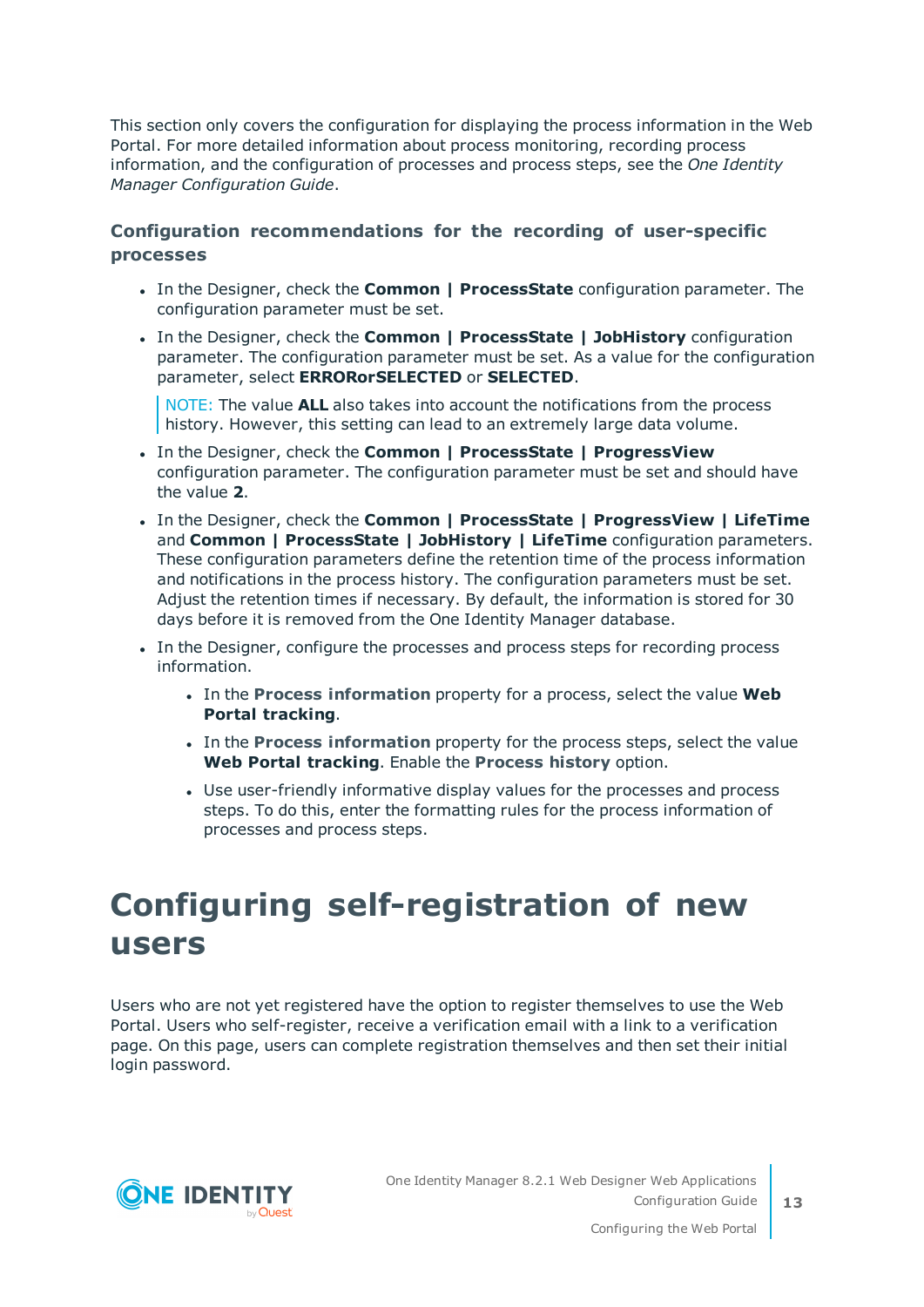NOTE: To user this functionality, new users must supply an email address, otherwise the verification email cannot be sent.

NOTE: For more information about self-registration of new users in the Web Portal and associated attestation process, see the *One Identity Manager Attestation Administration Guide*.

#### *To configure self-registration*

- 1. Start the Designer program.
- 2. Connect to the relevant database.
- 3. Configure the following configuration parameters:

NOTE: For more information about editing configuration parameters in the Designer, see the *One Identity Manager Configuration Guide*.

- <sup>l</sup> **QER** | **WebPortal** | **PasswordResetURL**: Specify the Password Reset Portal's web address. This URL is used, for example, in the email notification to new users.
- <sup>l</sup> **QER** | **Attestation** | **MailTemplateIdents** | **NewExternalUserVerification**:

By default, the verification message and link is sent with the **Attestation new external user verification link** mail template.

To use another template for this notification, change the value in the configuration parameter.

TIP: In the Designer, you can configure the current mail template in the **Mail templates** > **Person** category. For more information about mail templates, see the *One Identity Manager Operational Guide*.

- <sup>l</sup> **QER** | **Attestation** | **ApproveNewExternalUsers**: Specify whether selfregistered users must be attested before they are activated. A manager then decides whether to approve the new user's registration.
- <sup>l</sup> **QER** | **Attestation** | **NewExternalUserTimeoutInHours**: For new selfregistered users, specify the duration of the verification link in hours.
- <sup>l</sup> **QER** | **Attestation** | **NewExternalUserFinalTimeoutInHours**: Specify the duration in hours, within which self-registration must be successfully completed.
- 4. Assign at least one employee to the **Identity & Access Governance | Attestation | Attestor for external users** application role.

## <span id="page-13-0"></span>**Configuring the four eyes principle for issuing a passcode.**

You can control whether passcodes generated by the help desk are divided into two parts. One half of the passcode is issued to the help desk staff and the other half is sent to the



Configuring the Web Portal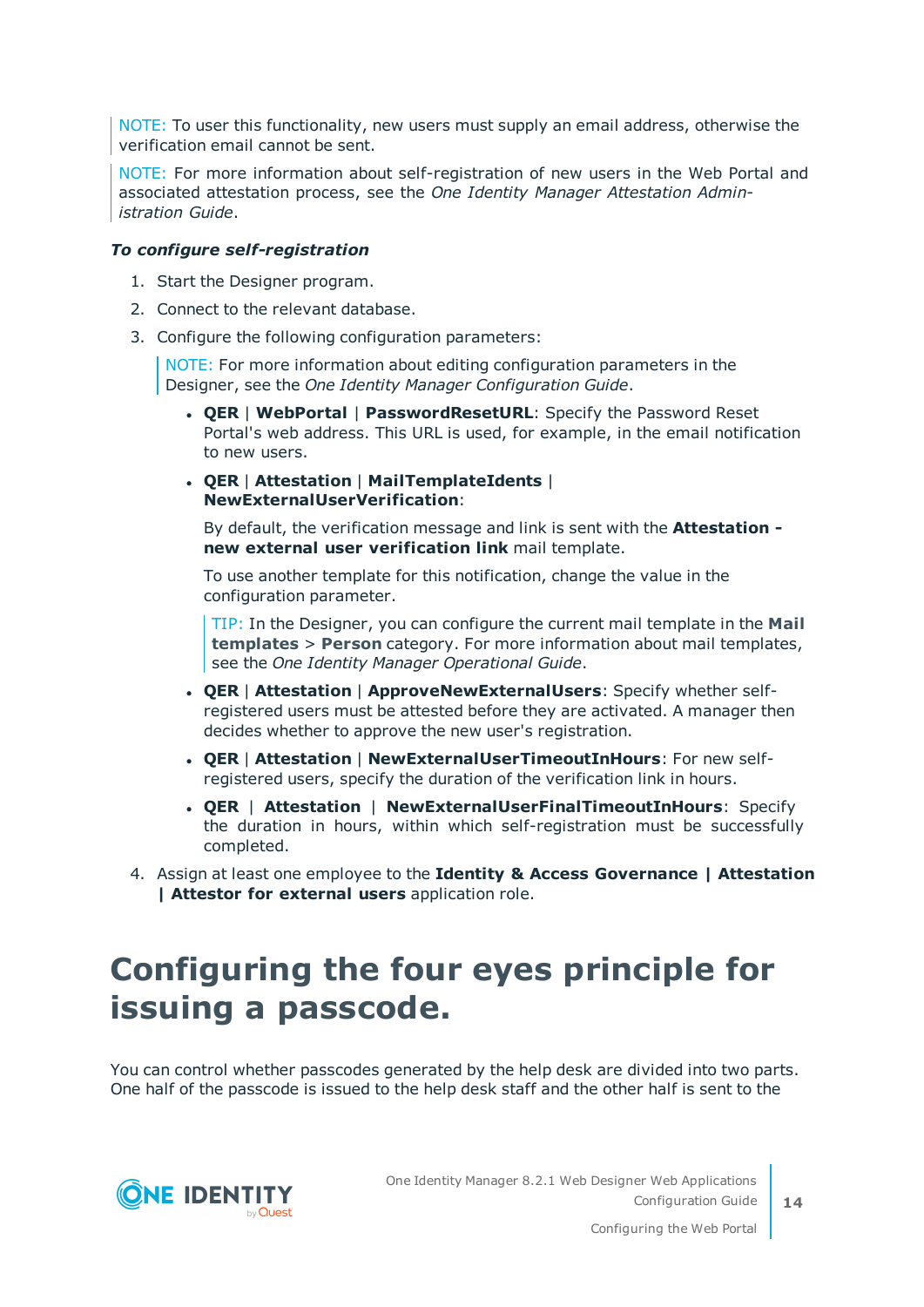employee's manager. The employee must ask the manager for the second half of the passcode. This procedure increases the security for issuing passcodes.

#### *To configure the four eye principle for issuing passcodes*

- 1. Start the Designer program.
- 2. Connect to the relevant database.
- 3. Set the **QER** | **Person** | **PasswordResetAuthenticator** | **PasscodeSplit** configuration parameter.

NOTE: For more information about editing configuration parameters in the Designer, see the *One Identity Manager Configuration Guide*.

4. Set the **QER** | **WebPortal** | **MailTemplateIdents** | **InformManagerAboutSecondHalfOfPasscode** configuration parameter.

By default, the second half of the passcode is sent with the **Employee - manager half of passcode for password reset** mail template.

To use another template for this notification, change the value in the configuration parameter.

TIP: In the Designer, you can configure the current mail template in the **Mail templates** > **Person** category. For more information about mail templates, see the *One Identity Manager Operational Guide*.

### <span id="page-14-0"></span>**Configuring password questions**

If Web Portal users forget their password, they can set a new one with the help of the password questions.

#### *To configure the use of password questions.*

- 1. Start the Designer program.
- 2. Connect to the relevant database.
- 3. Configure the following configuration parameters:

NOTE: For more information about editing configuration parameters in the Designer, see the *One Identity Manager Configuration Guide*.

<sup>l</sup> **QER** | **Person** | **PasswordResetAuthenticator** | **QueryAnswerDefinitions**: Specify how many password questions and answers users must enter. Users who do not enter enough or any questions and answers, cannot reset their password.

NOTE: The value must not be less than the value in the **QueryAnswerRequests** configuration parameter.

<sup>l</sup> **QER** | **Person** | **PasswordResetAuthenticator** | **QueryAnswerRequests**: Specify how many password questions users have to answer before they can reset their password.



**15**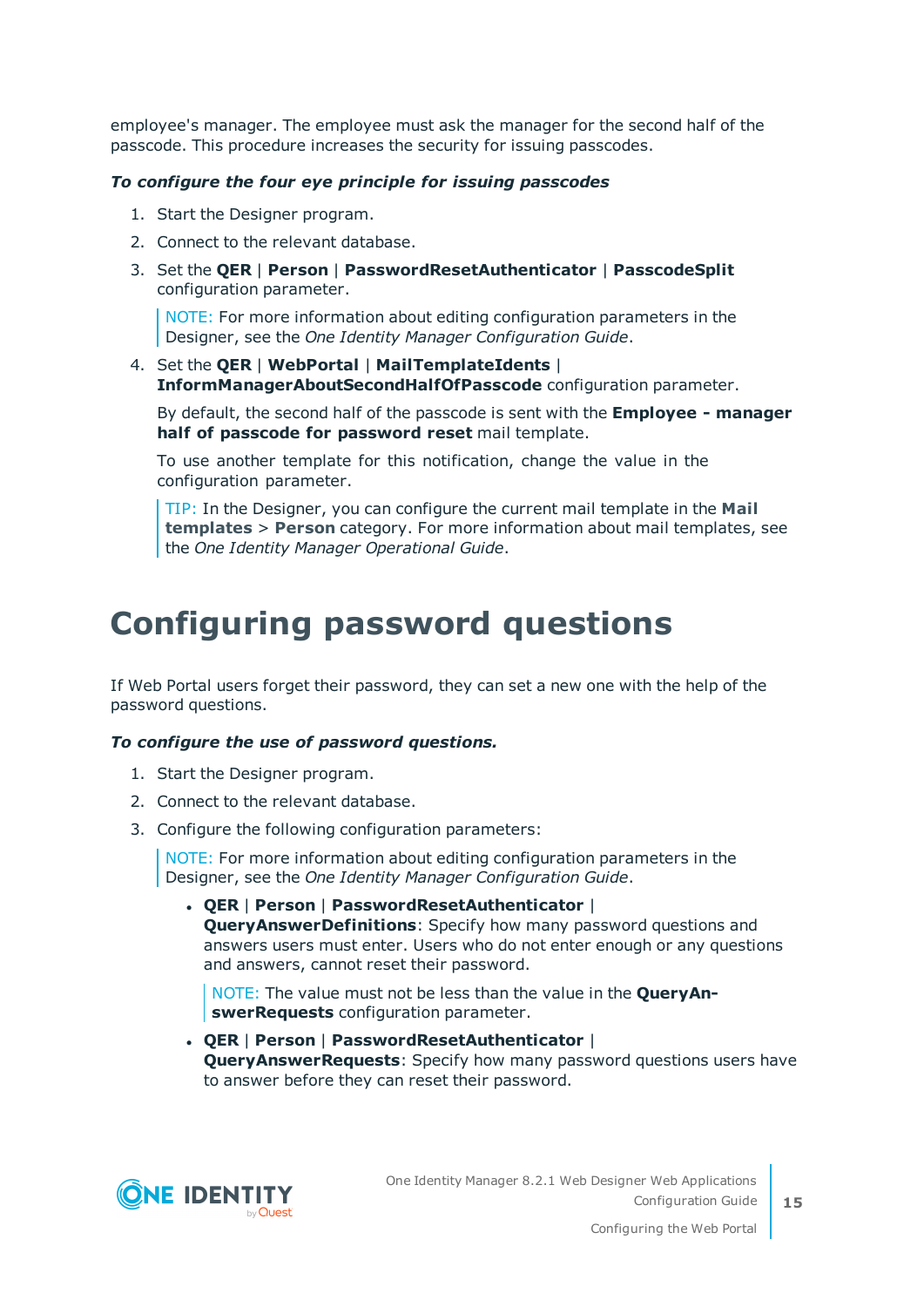NOTE: The value must not be higher than the value in the **QueryAnswerDefinitions** configuration parameter.

<sup>l</sup> **QER** | **Person** | **PasswordResetAuthenticator** | **InvalidateUsedQuery**: Specify whether users must enter new password questions and answers after successfully resetting their password. In this case, correctly answered questions are deleted.

## <span id="page-15-0"></span>**Configuring the search**

Many of the Web Portal's pages provide a search option for objects in context of the page.

#### *To configure the search*

- 1. Start the Web Designer program.
- 2. Connect to the relevant database.
- 3. Configure the **VI\_Common\_SqlSearch\_PrefixLike** configuration key: To show the user matching search results as fast as possible, search suggestions are already shown while you are entering the word. If you set the parameter, the last word of the input will also be taken into account.
- 4. Start the Designer.
- 5. Configure the following configuration parameters:

**Common** | **Indexing** | **IndexNonTokenChars**: Specify which delimiters can be used in the search.

**Common** | **Indexing** | **IndexUseLegacyAnalyzer**: Specify whether an alternative tokenizing is also be performed. The alternative method of tokenizing is preferable for long tokens. For example, if the string Department 01 is a token, the partial string Department is not considered to be a token.

The following tokens are named.

| <b>Token</b>       | <b>Description with example</b>                                                                                                                                                                 |
|--------------------|-------------------------------------------------------------------------------------------------------------------------------------------------------------------------------------------------|
| Words              | Sequence of letters and/or numbers                                                                                                                                                              |
| Enumeration        | Words linked by punctuation marks $(-/$ ., of which at least every<br>second one contains a number.                                                                                             |
|                    | An example is Department_01.                                                                                                                                                                    |
|                    | Sequences are also decimal numbers and IP addresses.                                                                                                                                            |
| Email<br>addresses | An email address is often made up of first name, last name,<br>company name and generic top-level domain (for example .com).<br>The order or spelling of the first and last names may vary (for |

#### **Table 9: Tokens for alternative tokenizing**

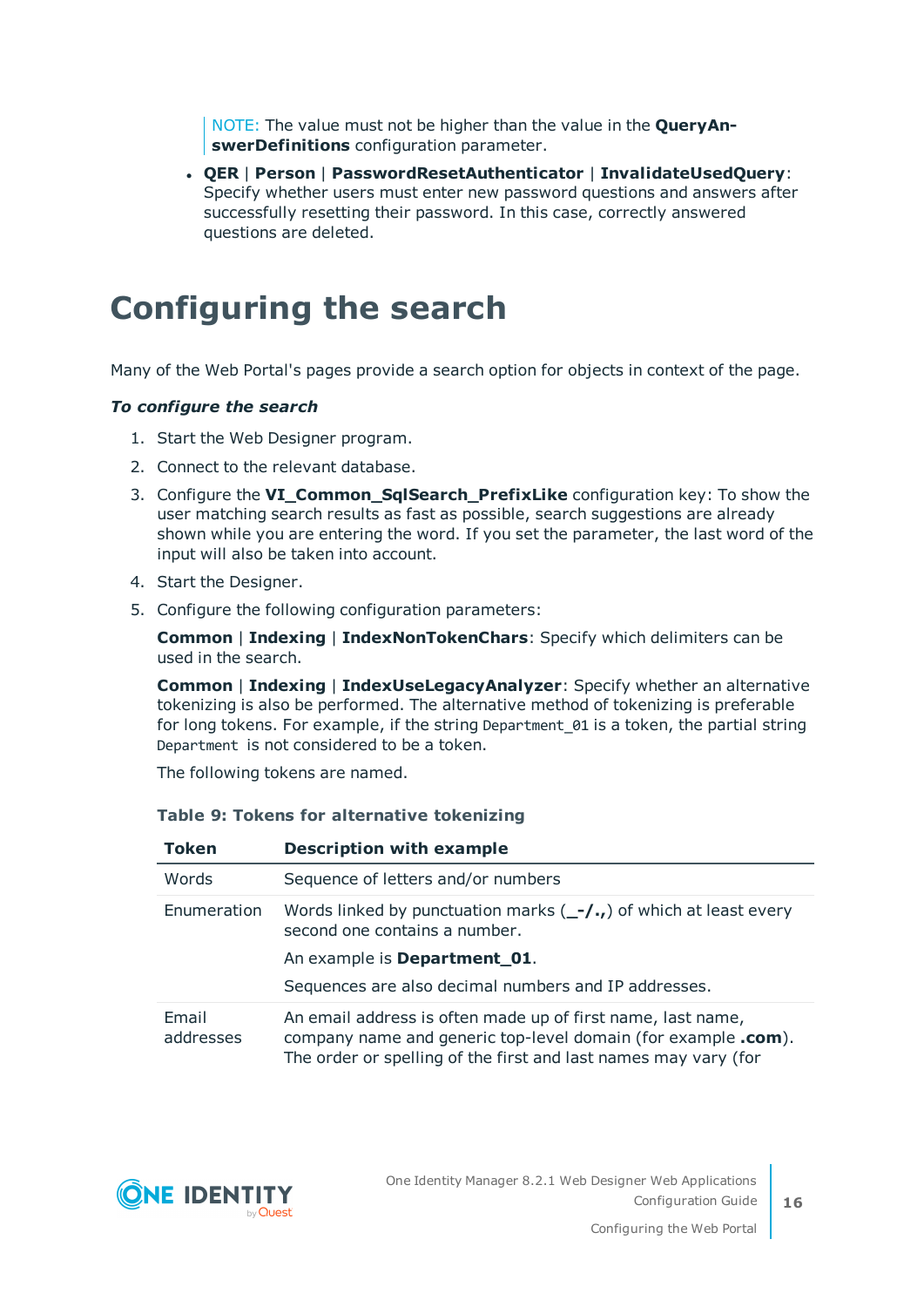| <b>Token</b>                     | <b>Description with example</b>                                                                                                                                    |
|----------------------------------|--------------------------------------------------------------------------------------------------------------------------------------------------------------------|
|                                  | example, use of initials). The special character @ and the<br>punctuation mark (.) not only separate each part of the email<br>address but also links them so that |
|                                  | Examples of email addresses are <b>Ben.King@example.com</b> and<br>C.Harris@example.com.                                                                           |
| Host names                       | For example website.example.com.                                                                                                                                   |
| Acronym                          | For example <b>U. S. A.</b>                                                                                                                                        |
| Apostrophe                       | For example O'Reilly.                                                                                                                                              |
| @, &<br>surrounded<br>by letters | For example Me&you.                                                                                                                                                |
|                                  | iliyyika duqba ilifay quqaanta Mexr Miilley                                                                                                                        |

Umlauts such For example **Max Müller**. as ä, ö, ü

NOTE: If you change these configuration parameters, the search indexes will be rebuilt, which may take some time.

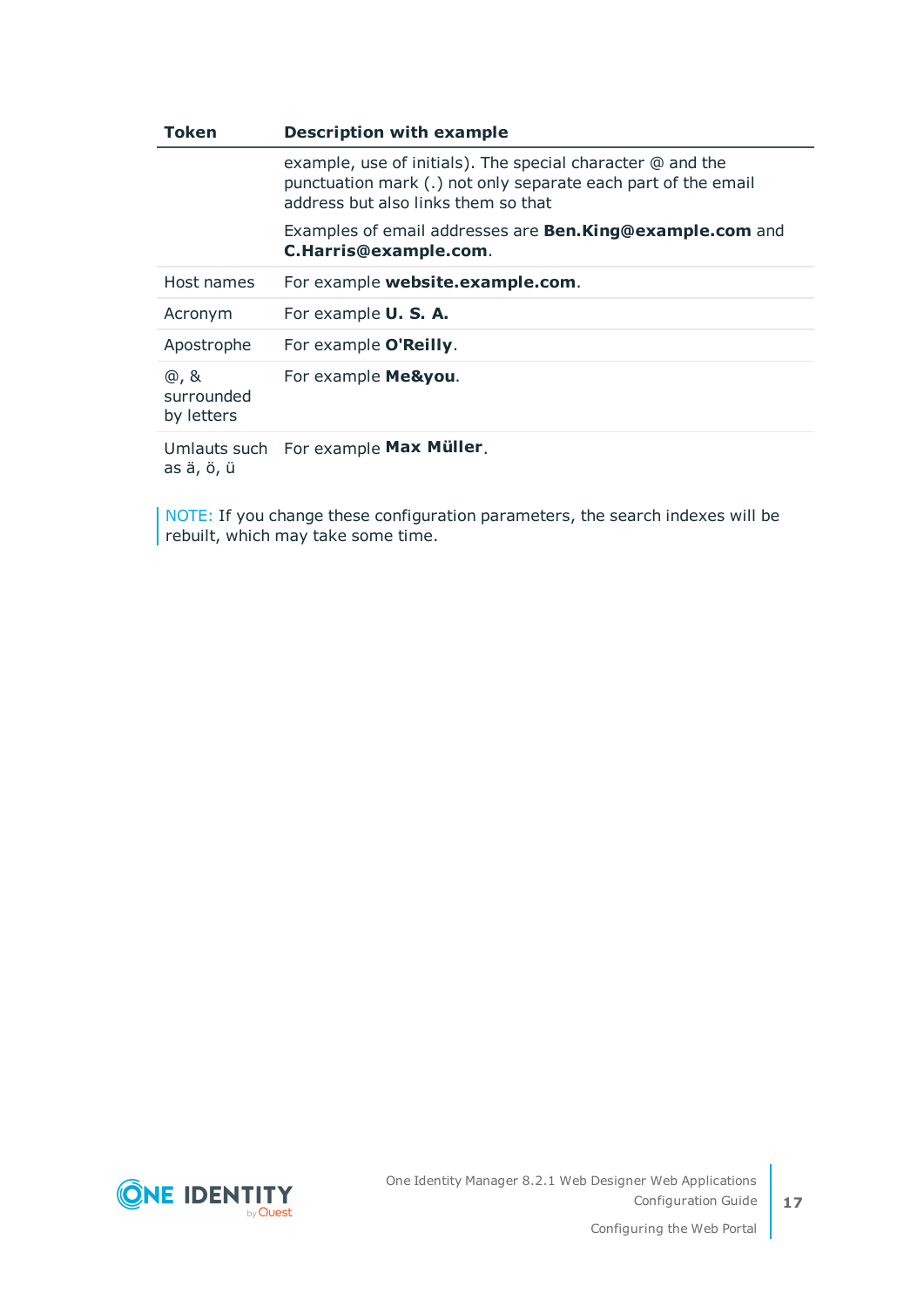# **WebAuthn security keys**

<span id="page-17-0"></span>One Identity offers users the option to log in, simply and securely, to One Identity Manager web applications with help of (physical) security keys. These security keys support the W3C standard **WebAuthn**.

Use of security keys guarantees increased security when logging in.

#### **Advice**

- You can run Starling Two-Factor Authentication and WebAuthn in parallel for a web application. Users that have at least one valid security key, do not have to go through the Starling 2FA process as well. Users that do not have a security key must still use Starling 2FA.
- In the Manager, employee administrators have the option to view all of an employee's security keys and to delete them. For more information, see the *One Identity Manager Identity Management Base Module Administration Guide*.
- The WebAuthn standard is NOT support in Internet Explorer. Users must use another browser.

#### **Related topics**

<span id="page-17-1"></span>• WebAuthn [configuration](#page-17-1) on page 18

### **WebAuthn configuration**

To configure WebAuthn for a web application, carry out these four steps:

- 1. [Configure](#page-18-0) the OAuth certificate to enable secure communication between RSTS and One Identity Manager.
- 2. [Configure](#page-18-1) the RSTS.
- 3. [Configure](#page-20-0) the application server.
- 4. [Configure](#page-21-0) the web application.

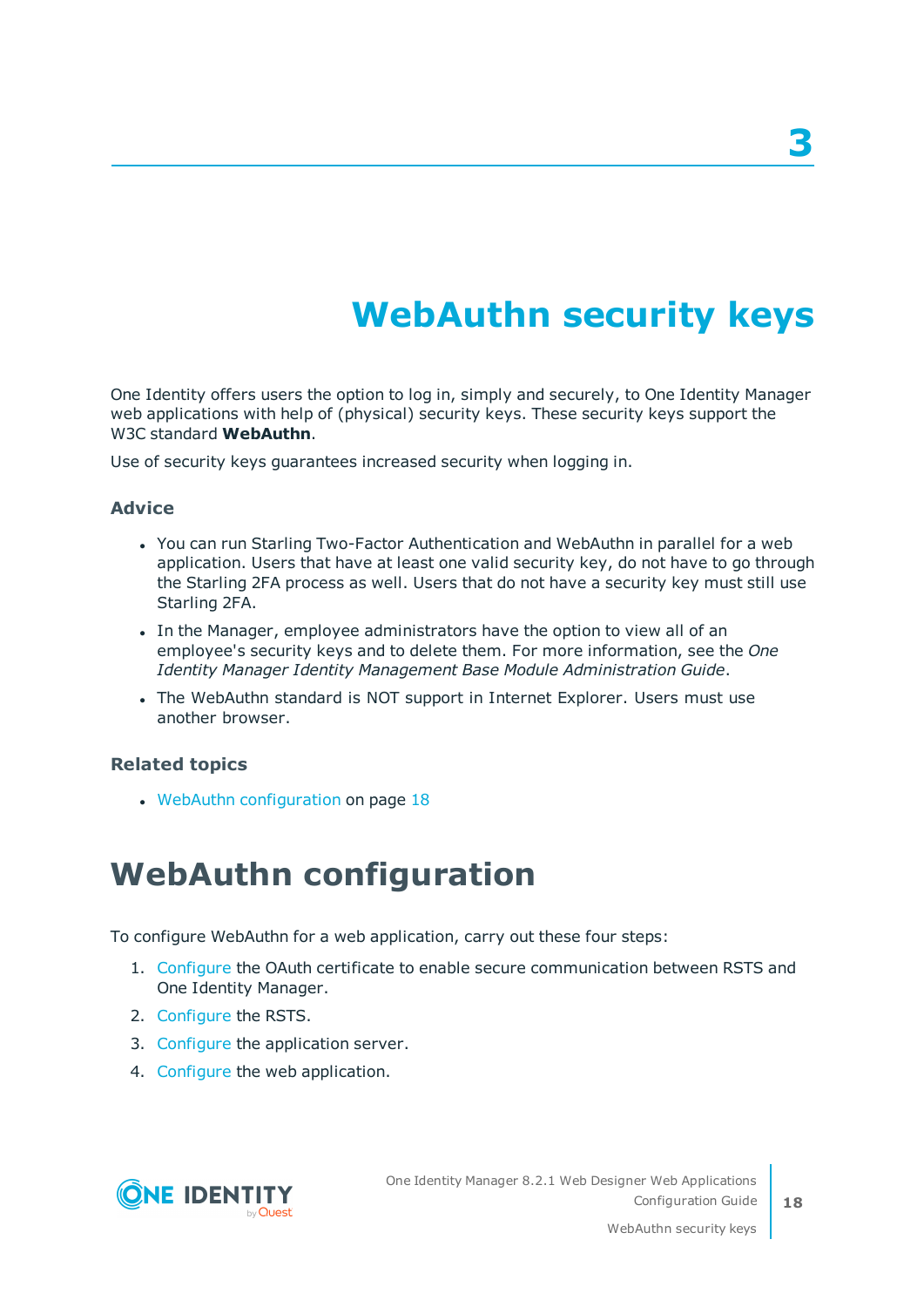#### **Related topics**

- $\cdot$  [WebAuthn](#page-17-0) security keys on page 18
- Step 1: [Configuring](#page-18-0) an OAuth certificate on page 19
- Step 2: [Configuring](#page-18-1) the RSTS on page 19
- $\cdot$  Step 3: [Configuring](#page-20-0) the application server on page 21
- Step 4: [Configuring](#page-21-0) the web application on page 22

### <span id="page-18-0"></span>**Step 1: Configuring an OAuth certificate**

Communication between the RSTS (redistributable security token service) and One Identity Manager uses tokens that are signed with the private key of a certificate. This certificate must be valid and trusted because the RSTS also uses this certificate for client certificate registration on the application server. One Identity recommends that either you use a public key infrastructure (PKI) that already exists or a new certificate chain from the root certificate and the associated OAuth signing certificate.

#### *To configure the OAuth signing certificate*

- 1. Create a new, valid, and trusted, OAuth signing certificate.
- 2. Ensure the following:
	- The RSTS must have access to the OAuth signing certificate with a private key.
	- The application server from which, the RSTS requests the WebAuthn security keys, must trust the certificate chain of the OAuth signing certificate.
	- The web application that allows login by RSTS, must have access to the OAuth signing certificate with a private key.
	- The web application used to manage the WebAuthn security keys, must have access to the OAuth signing certificate with a private key.

#### **Related topics**

- $\cdot$  [WebAuthn](#page-17-0) security keys on page 18
- Step 2: [Configuring](#page-18-1) the RSTS on page 19
- Step 3: [Configuring](#page-20-0) the application server on page 21
- Step 4: [Configuring](#page-21-0) the web application on page 22

### <span id="page-18-1"></span>**Step 2: Configuring the RSTS**

NOTE: Before you can configure the RSTS, you must configure the OAuth signing certificate. For more information, see Step 1: [Configuring](#page-18-0) an OAuth certificate on page

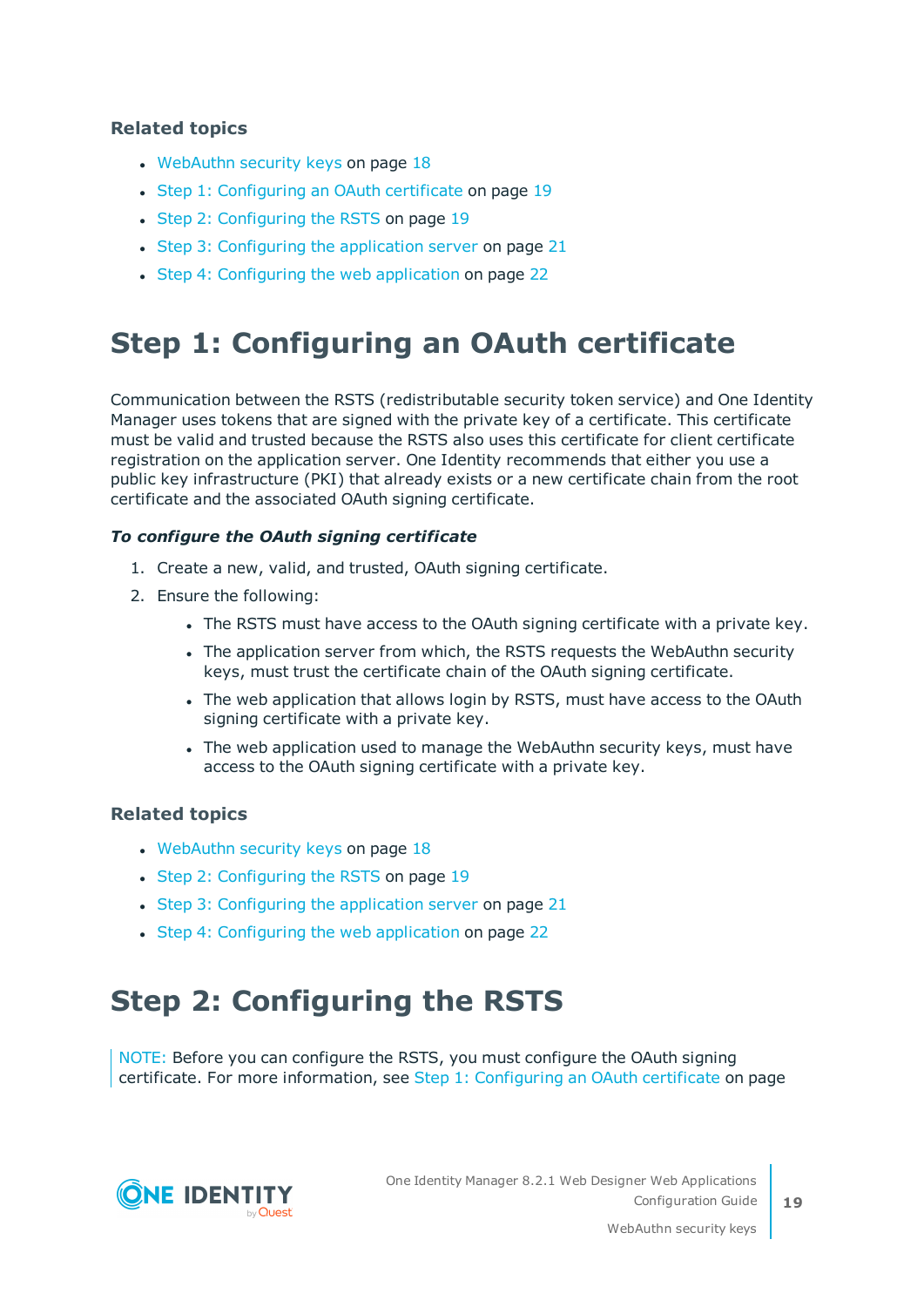#### $|19.$  $|19.$  $|19.$

#### *To configure WebAuthn on the RSTS*

- 1. Perform one of the following tasks:
	- If you are installing the RSTS: When you install the RSTS, select the previously created OAuth signing certificate so that the corresponding entry in the identity provider in One Identity Manager is set.
	- If RSTS already exists: Quit the relevant service, replace the file RSTS.exe with the current version and restart the RSTS.

You will find the current version of the RSTS.exe file on the installation medium in the Modules\QBM\dvd\AddOn\Redistributable STS directory.

- 2. In your web browser, call the URL of the RSTS administration interface: https://<Webanwendung>/RSTS/admin.
- 3. On the start page, click **Applications**.
- 4. On the **Applications** page, click **Add Application**.
- 5. On the **Edit** page, complete the data on the various tabs.

NOTE: The forwarding URLs (**Redirect Url**) on the **General** tab us the following formats:

• For the API Server:

https://<server name>/<application server path>/html/<web application>/?Module=OAuthRoleBased

• For the Web Portal:

https://<server name>/<web application>/

- 6. Switch to the **Two Factor Authentication** tab.
- 7. On the **Two Factor Authentication** tab, in the list in **Required by** pane, click:
	- **All Users:** All users must log in with two-factor authentication.
	- <sup>l</sup> **Specific Users/Groups**: Specific users must log in using two-factor authentication. You can add these by clicking **Add**.
	- **Note Required**: The application server decided which users must log in using two-factor authentication.
- 8. In the navigation, click **Home**.
- 9. On the home page, click **Authentication providers**.
- 10. On the **Authentication Providers** page, edit the entry in the list.
- 11. On the **Edit** page, switch to the **Two Factor Authentication** tab.
- 12. In the **Two Factor Authentication Settings** pane, click **FIDO2/WebAuthn**.
- 13. Edit the following input fields:

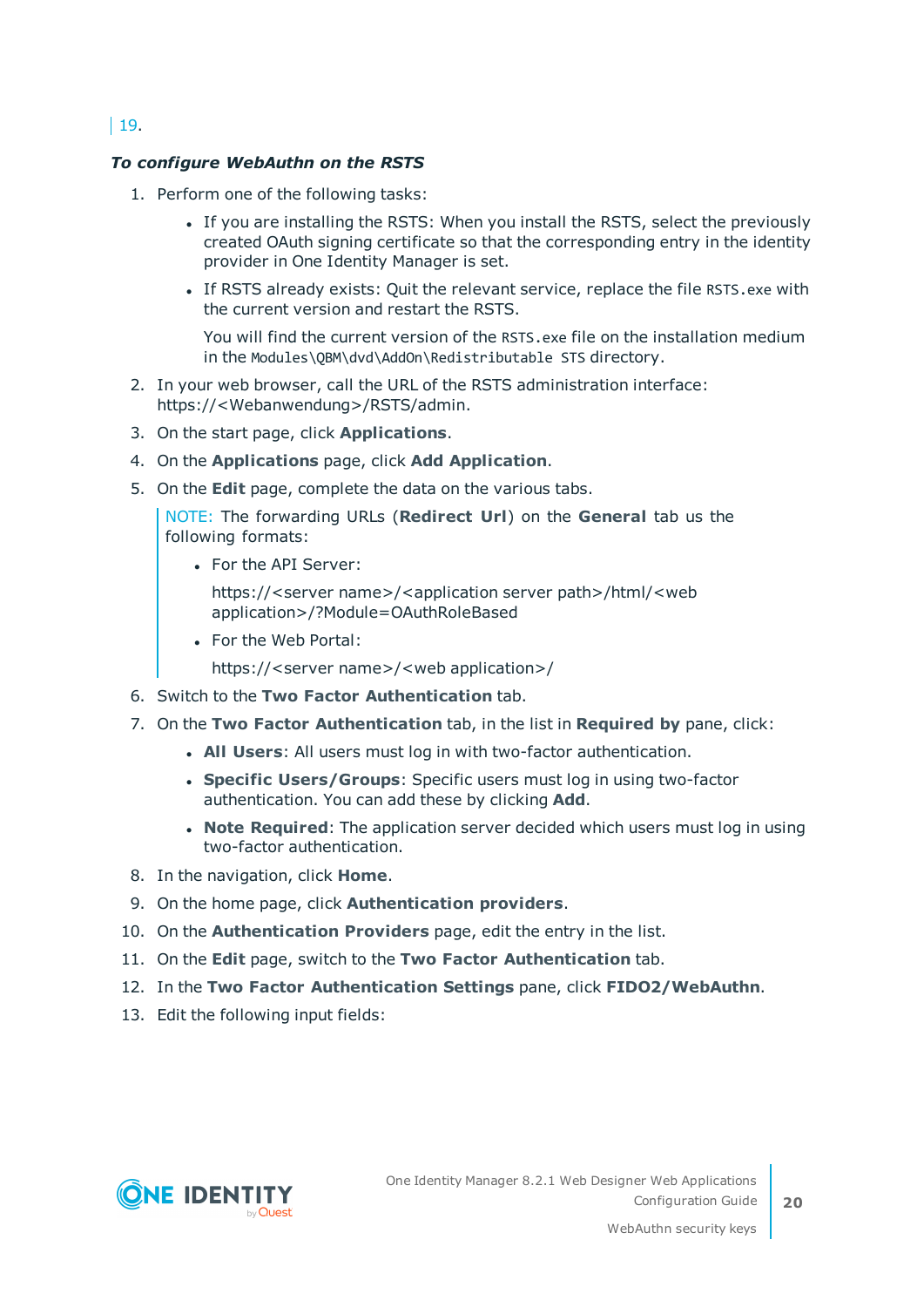- <sup>l</sup> **Relying Party Name**: Enter any name.
- **Domain Suffix:** Enter the suffix of your Active Directory domain that hosts the RSTS.
- <sup>l</sup> **API URL Format**: Enter the application server's URL. The given URL must contain a place-holder in {0} format that supplies a unique identifier for the user.

The **API URL Format** is used by RSTS to call the list of WebAuthn security keys of a specified user. Enter the URL in the following format:

https://<server name>/<application server path>/appServer/WebAuthn/<identity provider>/Users/{0}

- $\bullet$  Server name fully qualified host name of the web server hosting the application server
- <Application server path>  $-$  path to the web application of the application server (default: AppServer)
- $\bullet$  <Identity provider> name of the identity provider

TIP: You can find the name of the identity provider in the Designer:

**Basic data** > **Security settings** > **OAuth 2.0/OpenId Connect configuration**

Example: https://www.example.com/AppServer/appServer/webauthn/OneIdentit y/Users/{0}

14. Click **Finish**.

#### **Related topics**

- $\cdot$  [WebAuthn](#page-17-0) security keys on page 18
- Step 1: [Configuring](#page-18-0) an OAuth certificate on page 19
- Step 3: [Configuring](#page-20-0) the application server on page  $21$
- Step 4: [Configuring](#page-21-0) the web application on page 22

### <span id="page-20-0"></span>**Step 3: Configuring the application server**

The RSTS call the WebAuthn security key for Active Directory users over an interface. This information is sensitive and must not be called by unauthorized persons, therefore, access must secured through by client certificate login.

In order for this to work, certificates must be valid and client certificate login on IIS must be enabled.

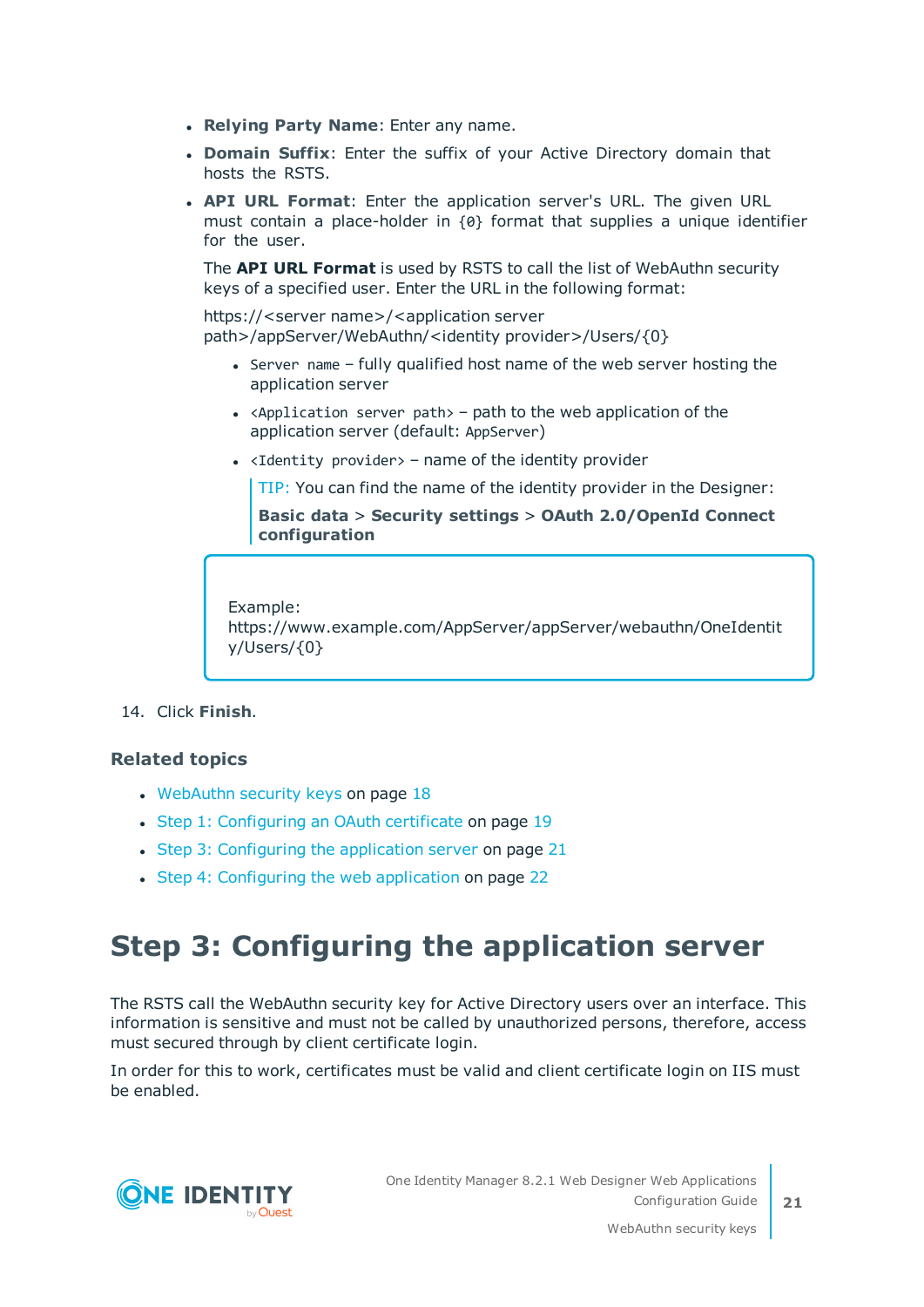The application server checks the certifcate's thumbprint the client used to login. Only if the thumbprint matches the stored thumbprint, is the information returned.

If the application server is also used as the backend for web applications, grant access rights to the application pool users for the OAuth signing certificate's private key.

#### *To enable client certificate login on IIS*

- 1. Start the Internet Information Services Manager.
- 2. Open the **SSL Setting** menu for the relevant application server.
- 3. In the **Client certificates** option, change the value to **Accept**.

#### **Related topics**

- [WebAuthn](#page-17-0) security keys on page 18
- Step 1: [Configuring](#page-18-0) an OAuth certificate on page 19
- Step 2: [Configuring](#page-18-1) the RSTS on page 19
- Step 4: [Configuring](#page-21-0) the web application on page 22

### <span id="page-21-0"></span>**Step 4: Configuring the web application**

NOTE: The web application to be used by WebAuthn, must apply the HTTPS secure communications protocol (see Using [HTTPS](#page-36-1) on page 37).

#### *To configure WebAuthn in web applications*

- 1. Start the Web Designer program.
- 2. Connect to the relevant database.
- 3. In the menu bar, click **View** > **Start page**.
- 4. In the toolbar, click **Select web application** and select the web application you want to use.
- 5. Click **Edit web application settings**.
- 6. In the **Edit web application settings** dialog, in the **Authentication module** menu, click **OAuth 2.0/OpenID Connect**.
- 7. In the **OAuth** pane, in the **OAuth 2.0/OpenID Connect configuration** menu, click the appropriate identity provider.
- 8. Click **OK**.
- 9. In the menu bar, click **Edit** > **Configure project** > **Web project**.
- 10. In the **Configure project** view, configure the following configuration keys:
	- **. VI Common RequiresAccessControl**: Set this parameter to enable twofactor authentication.

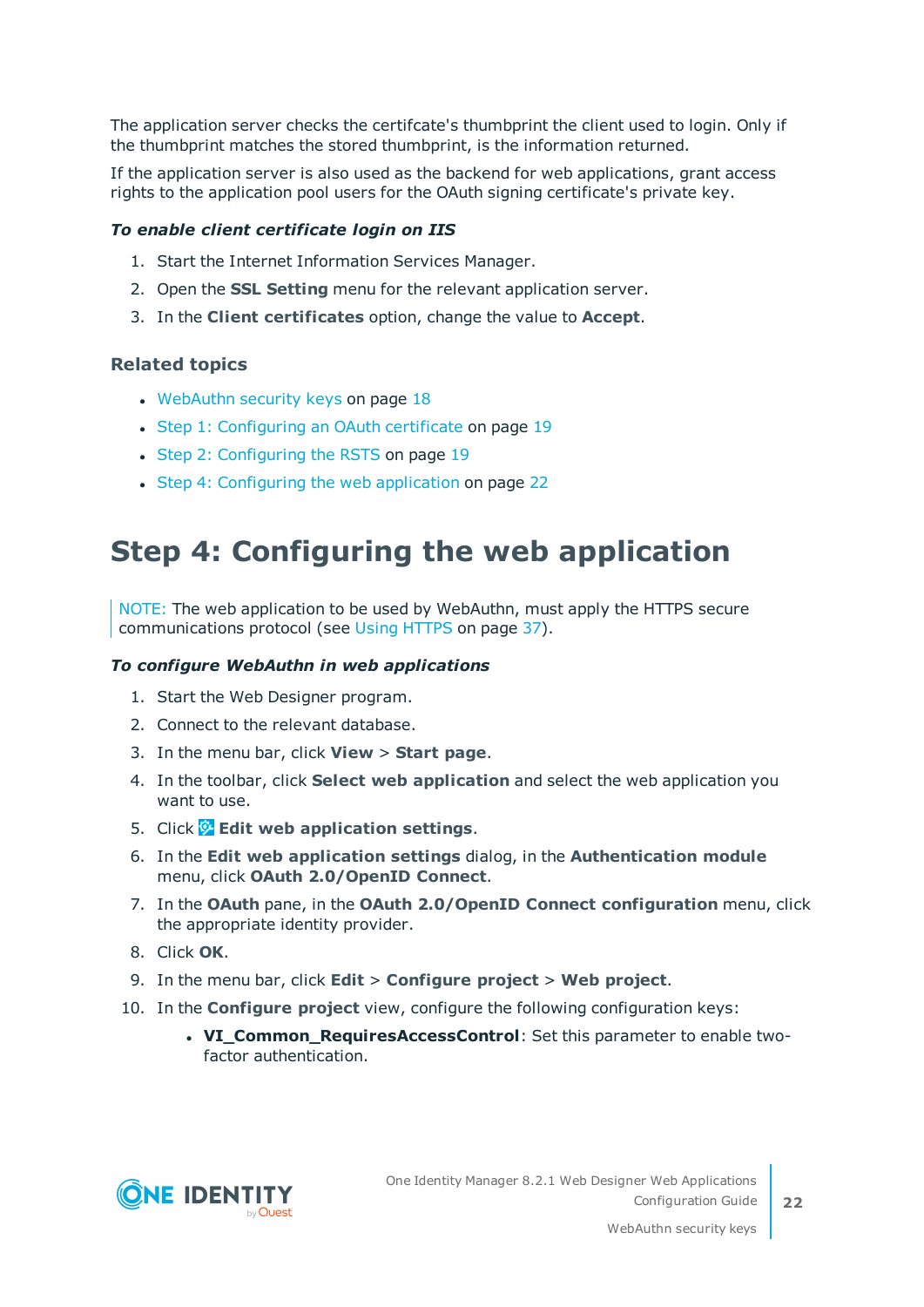**· VI\_Common\_AccessControl\_WebAuthn\_2FA:** Specify whether you want to enable WebAuthn two-factor authentication for the web application.

You can configure WebAuthn two-factor authentication and security key management separately. If, for example, you want to only enable management of security keys but not of two-factor authentication with the help of security keys in the web application, do not set this configuration key and set the **VI\_Common\_AccessControl\_WebAuthn\_2FA\_VisibleControls** configuration key described below.

- <sup>l</sup> **VI\_Common\_AccessControl\_WebAuthn\_2FA\_VisibleControls**: Specify whether users can manage security keys in the web application.
- **· VI\_Employee\_QERWebAuthnKey\_Filter**: Specify, which employees can manage security keys in the web application. If you do not enter anything here, all web application users manage the security keys (assuming the **VI\_ Common\_AccessControl\_WebAuthn\_2FA\_VisibleControls** configuration key is set).
- **. VI Common AccessControl WebAuthn 2FAID**: Enter a unique identifier for the secondary authentication provider for WebAuthn two-factor authentication. You will find this identifier in your RSTS configuration.
	- 1. In your Internet browser, call the URL of the RSTS administration interface: https://<Webanwendung>/RSTS/admin.
	- 2. On the main page, click **Authentication Providers**.
	- 3. On the **Authentication Providers** page, click the appropriate entry.
	- 4. On the **Edit** page, switch to the **Two Factor Authentication** tab.
	- 5. Take the ID from the **Provider ID** field.

#### **Related topics**

- [WebAuthn](#page-17-0) security keys on page 18
- Step 1: [Configuring](#page-18-0) an OAuth certificate on page 19
- Step 2: [Configuring](#page-18-1) the RSTS on page 19
- Step 3: [Configuring](#page-20-0) the application server on page  $21$

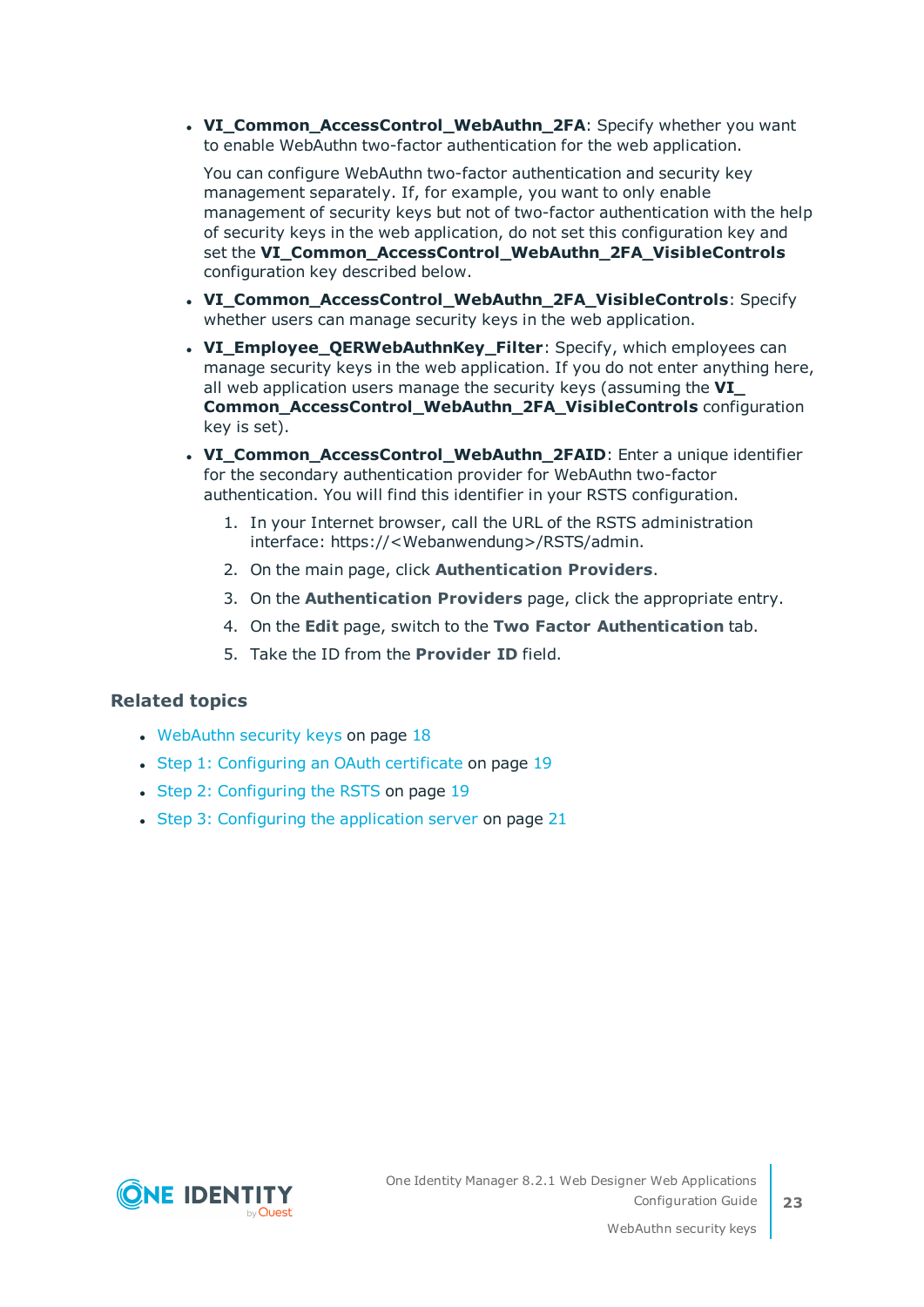# **Multi-factor authentication**

<span id="page-23-0"></span>Multi-factor authentication guarantees better security for logging into web applications. One Identity Manager tools use Starling Two-Factor Authentication for multi-factor authentication.

The following prerequisites must be fulfilled to use Starling Two-Factor Authentication:

- Users must have a registered Starling 2FA token.
- Use of an employee-related authentication module, for example "Person (rolebased)"

Starling Two-Factor Authentication takes place after initial database login and is independent of it. At web application level, every access attempt is prevented until Starling Two-Factor Authentication has been completed.

# <span id="page-23-1"></span>**Configuring multi-factor authentication**

You can configure multi-factor authentication for web applications.

Required configuration key:

- **· VI\_Common\_RequiresAccessControl**: Requests web application authentication.
- **. VI\_Common\_AccessControl\_StarlingEnabled**: Enables the use of the Starling Two-Factor Authentication.

#### *To set up multi-factor authentication*

- 1. Open the Web Designer.
- 2. Open a module and search for **VI\_Common\_RequiresAccessControl** in the definition tree view.
- 3. Mark the VI Common RequiresAccessControl configuration parameter and set the value to **true**.
- 4. Mark the VI Common AccessControl StarlingEnabled configuration parameter and set the value to **true**.



**4**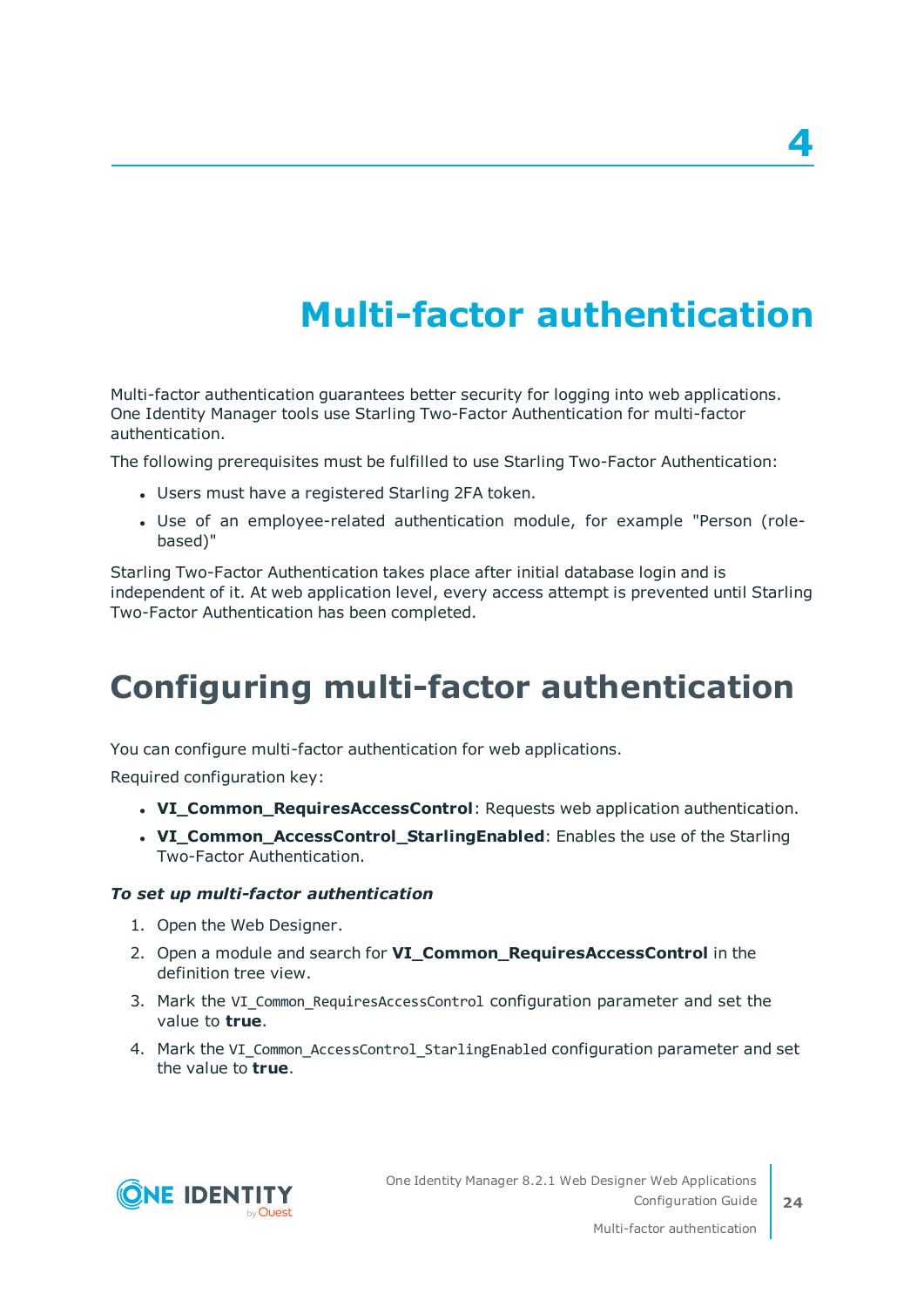# <span id="page-24-0"></span>**Multi-factor authentication for specific people**

#### **Table 10: Configuration parameters for multifactor authentication for specific people**

| <b>Configuration parameter</b> | <b>Description</b>                                          |
|--------------------------------|-------------------------------------------------------------|
| VI_Common_AccessControl_Filter | Sets up multi-factor authentication for specific<br>people. |

You need to specify, which people can use multi-factor authentication in your web project.

#### *To set up multifactor authentication for specific people only*

- 1. Open the Web Designer.
- 2. Open a module and search for **VI\_Common\_AccessControl\_Filter** in the definition tree view.
- 3. Mark the **VI\_Common\_AccessControl\_Starling\_AllowUnregistered** configuration parameter in the definition tree view.
- 4. Enter a filter condition in the node editor view that only matches people who require multi-factor authentication.

## <span id="page-24-1"></span>**Logging in without multi-factor authentication**

You can specify that all users can log in to the web application without multi-factor authentication.

Required configuration key:

**. VI\_Common\_AccessControl\_Starling\_AllowUnregistered:** Specifies whether users that are not registered for multi-factor authentication are allowed to access the web application.

#### *To allow login without multi-factor authentication for all users*

- 1. Open the Web Designer.
- 2. Open a module and search for **VI\_Common\_AccessControl\_Starling\_ AllowUnregistered** in the definition tree view.
- 3. Mark the configuration parameter **VI\_Common\_AccessControl\_Starling\_ AllowUnregistered** in the definition tree view.
- 4. Set the value in the node editor view to true.

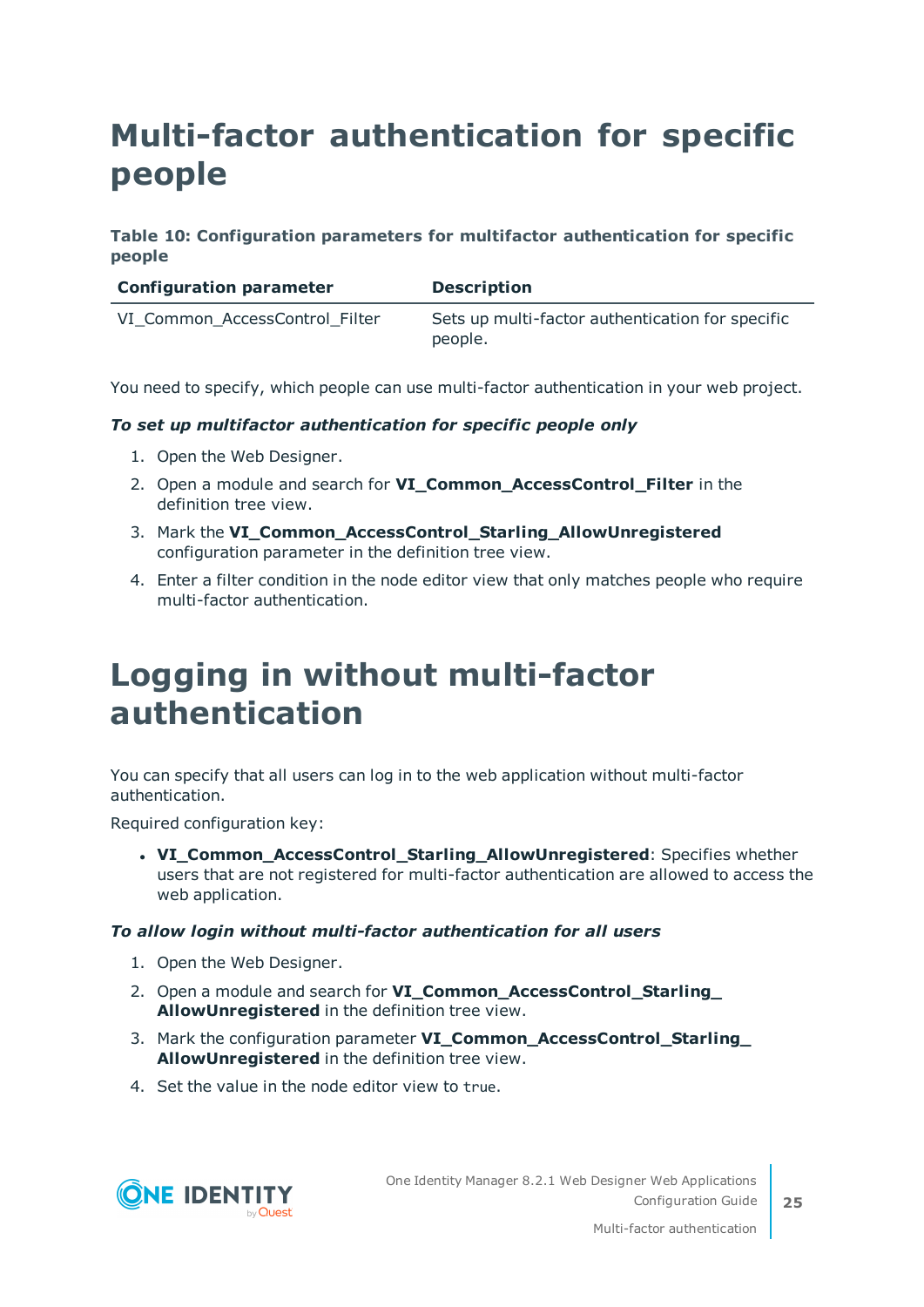## <span id="page-25-0"></span>**Activating Starling Two-Factor Authentication for the Operations Support Web Portal**

On the API Server, you can enable Starling 2FA for the Operations Support Web Portal.

#### *To enable Starling Two-Factor Authentication for the Operations Support Web Portal*

- 1. Start the API Designer program.
- 2. In the menu bar, click **View** > **Navigation**.
- 3. In the navigation, click **API projects**.
- 4. In the tree view, double-click on the **QBM\_OperationsSupport** project.
- 5. In the definition tree view, right-click (**Authentication**) node.
- 6. In the context menu, click **Object in extension** > **Add to extension <extension name>** > **Authentication module**.
- 7. In the menu bar, click **View** > **Node editor**.
- 8. In the definition tree view, click the newly created **Second authentication factor**.
- 9. In the Node editor pane, tick the **Second authentication factor** box.
- 10. In the menu, click **Starling 2FA**.

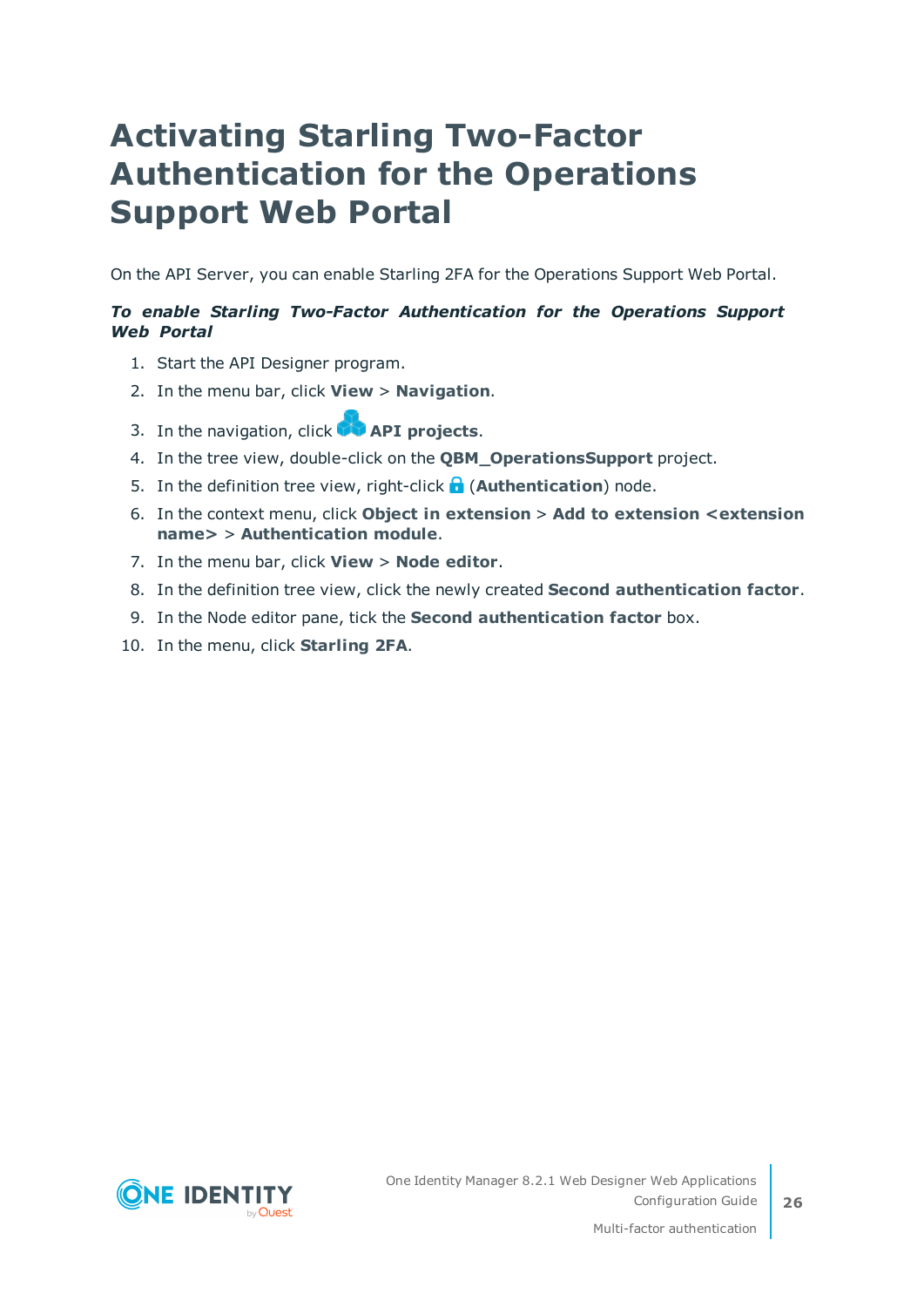# **Configuring the Application Governance Module**

<span id="page-26-0"></span>The Application Governance Module allows you to quickly and simply run the onboarding process for new applications from one place using one tool. An application created with the Application Governance Module combines all the permissions application users require for their regular work. You can assign entitlements and roles to your application and plan when they become available as service items (for example, in the Web Portal).

#### **Related topics**

- Configuring [entitlements](#page-26-1) on page 27
- Filling application [hyperviews](#page-27-0) on page 28

## <span id="page-26-1"></span>**Configuring entitlements**

To enable employees to view, create, and manage applications as well as approve requests for application products in the Web Portal, you must assign specific application roles to employees.

NOTE: Managing an application involves the following:

- <sup>l</sup> Editing the application's main data and the assigned entitlements and roles
- Assigning entitlements and roles to the application
- Unassigning entitlements and roles from the application
- Deploying the application and associated entitlements and roles
- Undeploying the application and its associated permissions and roles

#### *To assign an application role for application governance to employees*

- 1. Start the Manager program.
- 2. Connect to the relevant database.
- 3. Select the **One Identity Manager Administration** category.

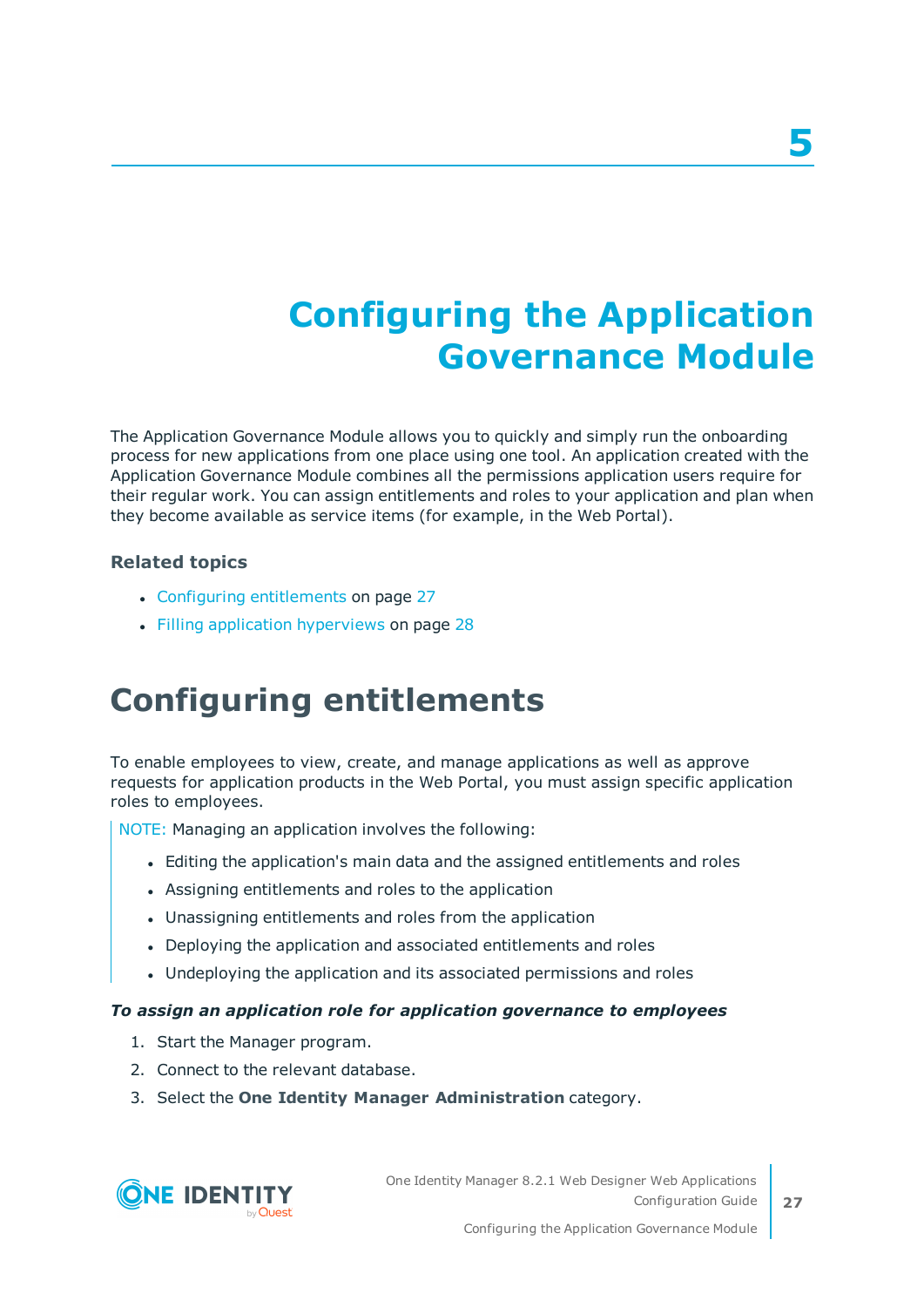- 4. In the upper navigation pane, click the application role you want to assign to employees:
	- <sup>l</sup> **Application Governance** | **Administrators**: Members of this application role create new applications and manage all applications in the Web Portal.
	- <sup>l</sup> **Application Governance** | **Owners**: If this application role is assigned to an application as an owner application role, the members manage the application in the Web Portal.
	- <sup>l</sup> **Application Governance** | **Approvers**: If this application role is assigned to an application as an approver application role, the members can approve requests for products of this application (if the **BE - Approver of an application** approval procedure is used).
- 5. In the **Tasks** pane, select the **Assign employees** task.
- 6. In the **Add Assignments** area, double-click the employees to whom you want to assign the application role.
- <span id="page-27-0"></span>7. Click (**Save**).

## **Filling application hyperviews**

In the Web Portal, an overview is available to users for each application in the form of a hyperview. The **Fill application overview** schedule collects all the data for this hyperview and fills it.

#### *To start the schedule to populate the hyperview*

- 1. Start the Designer program.
- 2. Connect to the relevant database.
- 3. In the Designer, select the **Base data** > **General** > **Schedules** category.
- 4. In the list, select the **Fill application overview** schedule.
- 5. In the schedule's details pane, click **Start**.
- 6. Confirm the security prompt with **Yes**.

#### *To edit the schedule for filling the application's hyperview*

- 1. Start the Designer program.
- 2. Connect to the relevant database.
- 3. In the Designer, select the **Base data** > **General** > **Schedules** category.
- 4. In the list, select the **Fill application overview** schedule.
- 5. In the schedule's details pane, edit the schedule's main data.

For more information about schedule and their properties, see *One Identity Manager Operational Guide*.

6. Select the **Database** > **Commit to database** menu item and click **Save**.

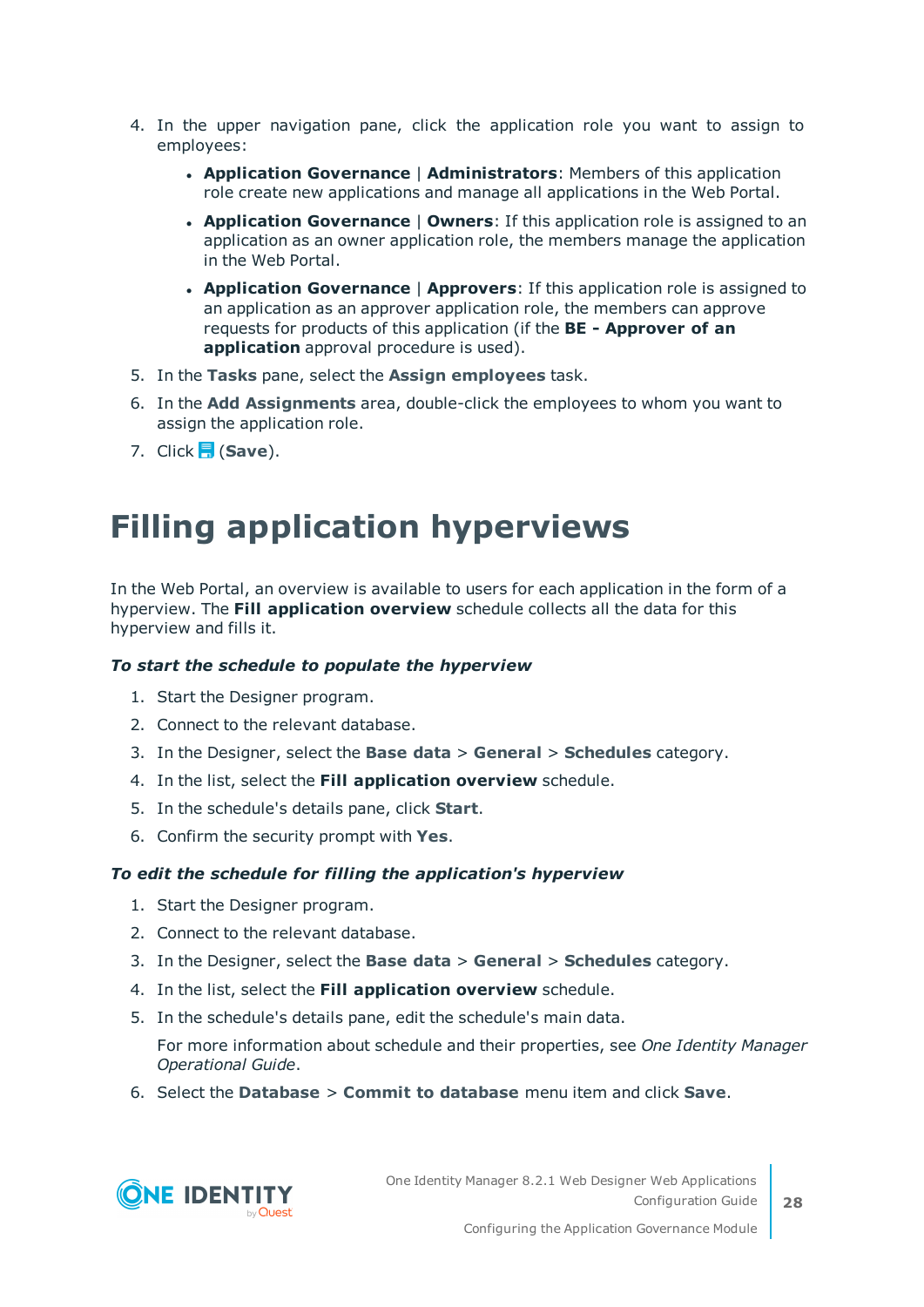# <span id="page-28-0"></span>**Configuring the Password Reset Portal**

The Password Reset Portal allows users to reset passwords of the user accounts they manage securely.

### <span id="page-28-1"></span>**Setting up a Password Reset Portal**

To utilize the Password Reset Portal, it must be installed as a dedicated web application. The necessary security is guaranteed by multi-factor authentication.

### <span id="page-28-2"></span>**Installing the Password Reset Portal**

| Table 11: Configuration parameters for application tokens |  |  |
|-----------------------------------------------------------|--|--|
|-----------------------------------------------------------|--|--|

| <b>Configuration parameter</b>            | <b>Description</b>               |
|-------------------------------------------|----------------------------------|
| QER   Person   PasswordResetAuthenticator | Sets a application token for the |
| ApplicationToken                          | Password Reset Portal.           |

During installation, you will be prompted to enter an application token. This application token functions like a password, which the web application uses to authenticate itself on the database. This ensures that the password can only be reset by the web application assigned for the purpose.

#### *To install the Password Reset Portal*

- 1. Follow the step-by-step "To install the Web Portal" from "Installing the Web Portal" in the One Identity Manager Installation Guide.
- 2. Select **QER\_PasswordWeb** from **Web Project**.

After selecting the web project, you are prompted to enter an application token.

3. Select a sufficiently secure token and enter it in the box provided.



One Identity Manager 8.2.1 Web Designer Web Applications Configuration Guide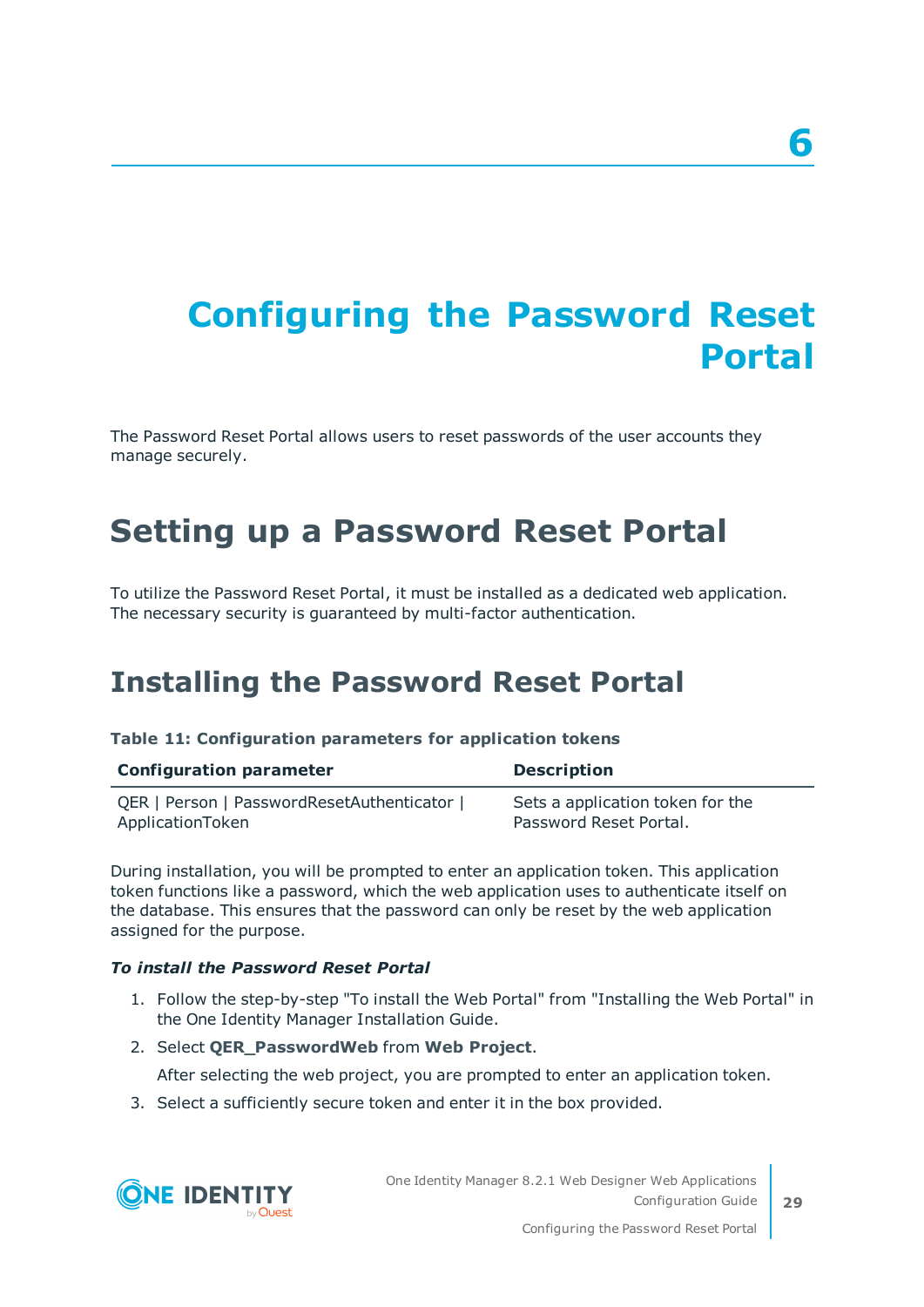The application token is saved as a hash value in the database in "QER | Person | PasswordResetAuthenticator | ApplicationToken" and stored encrypted in the file web.config.

### <span id="page-29-0"></span>**Password Reset Portal authentication**

Authentication on the Password Reset Portal differs from authentication on the Web Portal. Users can log in to Password Reset Portal using the following options:

| <b>Login Type</b>                             | <b>Authentication Module Used</b>                                      | <b>Application (QBMProduct)</b>                    |
|-----------------------------------------------|------------------------------------------------------------------------|----------------------------------------------------|
| Login with<br>passcode.                       | Password reset (role-based), read- Password reset, read-only.<br>only. |                                                    |
| Login using a<br>secret password<br>question. | Password reset (role-based), read- Password reset, read-only.<br>only. |                                                    |
| Login with user<br>name and<br>password.      | Specified in the web application<br>configuration.                     | Specified in the web application<br>configuration. |

**Table 12: Authentication options**

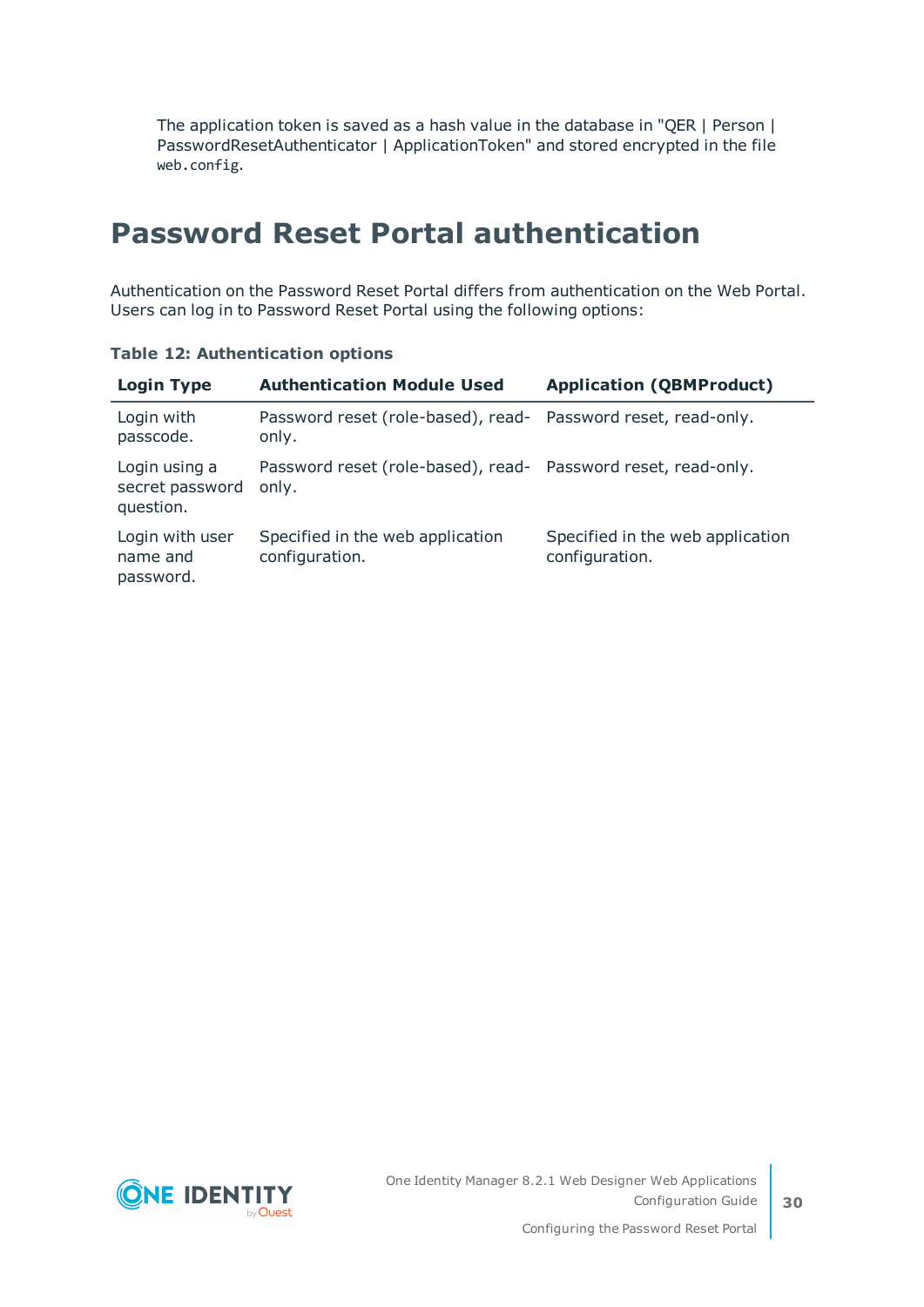### <span id="page-30-0"></span>**Configuring Password Reset Portal login with password questions**

If Web Portal users forget their password, they can login in to the Password Reset Portal with the help of the password questions and set a new password.

#### *To configure the use of password questions.*

- 1. Start the Designer program.
- 2. Connect to the relevant database.
- 3. Configure the following configuration parameters:

NOTE: For more information about editing configuration parameters in the Designer, see the *One Identity Manager Configuration Guide*.

<sup>l</sup> **QER** | **Person** | **PasswordResetAuthenticator** | **QueryAnswerDefinitions**: Specify how many password questions and answers users must enter. Users who do not enter enough or any questions and answers, cannot reset their password.

NOTE: The value must not be less than the value in the **QueryAnswerRequests** configuration parameter.

<sup>l</sup> **QER** | **Person** | **PasswordResetAuthenticator** | **QueryAnswerRequests**: Specify how many password questions users have to answer before they can reset their password.

NOTE: The value must not be higher than the value in the **QueryAnswerDefinitions** configuration parameter.

<sup>l</sup> **QER** | **Person** | **PasswordResetAuthenticator** | **InvalidateUsedQuery**: Specify whether users must enter new password questions and answers after successfully resetting their password. In this case, correctly answered questions are deleted.

### <span id="page-30-1"></span>**Settable passwords**

Users can set the following default passwords.

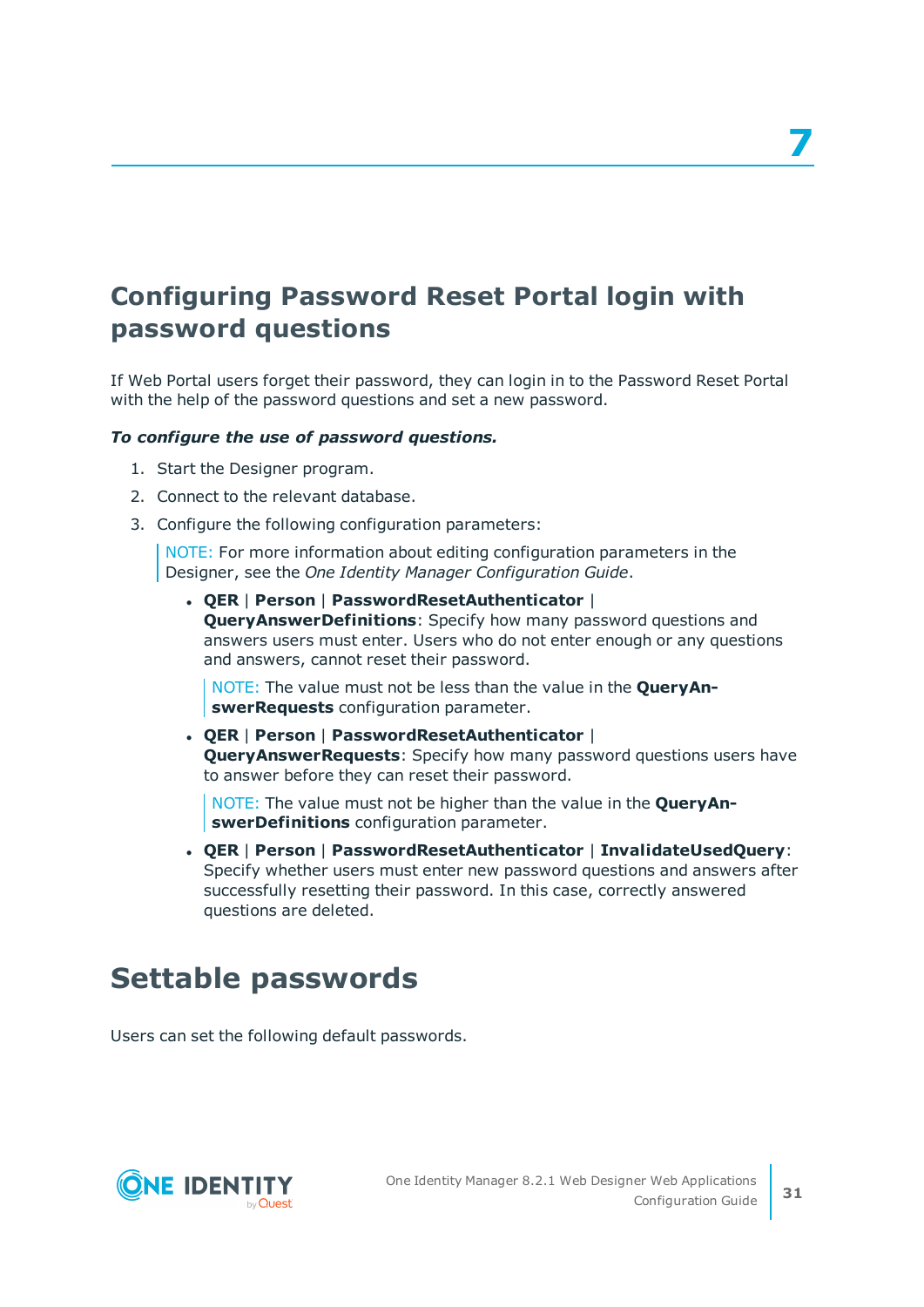| <b>User</b>                                                                        | <b>Password</b>                                                      | Table / Column            |  |
|------------------------------------------------------------------------------------|----------------------------------------------------------------------|---------------------------|--|
| Own password<br>Everyone                                                           |                                                                      | Person.DialogUserPassword |  |
| Everyone                                                                           | User account password, which is                                      | AADUser.Password          |  |
|                                                                                    | a. Directly assigned to the                                          | ADSAccount.UserPassword   |  |
|                                                                                    | current employee.                                                    | CSMUser.Password          |  |
|                                                                                    | $- OR -$                                                             | EBSUser.Password          |  |
|                                                                                    | b. Assigned to the current                                           | GAPUser.Password          |  |
|                                                                                    | employee's sub identity.                                             | LDAPAccount.UserPassword  |  |
|                                                                                    | $- OR -$                                                             | NDOUser.Password          |  |
|                                                                                    | c. Assigned to the current                                           | SAPUser.Password          |  |
|                                                                                    | employee's sponsored<br>identity, service identity                   | UNSAccountB.Password      |  |
|                                                                                    | or group identity.                                                   | UNXAccount.UserPassword   |  |
|                                                                                    | $- OR -$                                                             |                           |  |
|                                                                                    | d. Assigned to one of the<br>current user's shared user<br>accounts. |                           |  |
| Members of the<br>application role <b>Base</b><br>roles  <br><b>Administrators</b> | Password for individual system<br>users                              | DialogUser.Password       |  |

#### **Table 13: Password overview**

NOTE: The system user is not suggested for resetting the password in the following cases:

- If external password management is enabled for the system user.
- If the system user is enabled as service account.
- If the system user is used for automatic software updating of One Identity Manager web applications.

These cases are implemented in the QER\_PasswordWeb\_IsAllowSet script, which can be overwritten.

• If the system user is used for role-based login.

In this case, the system user is not accepted by the Password Reset Portal.

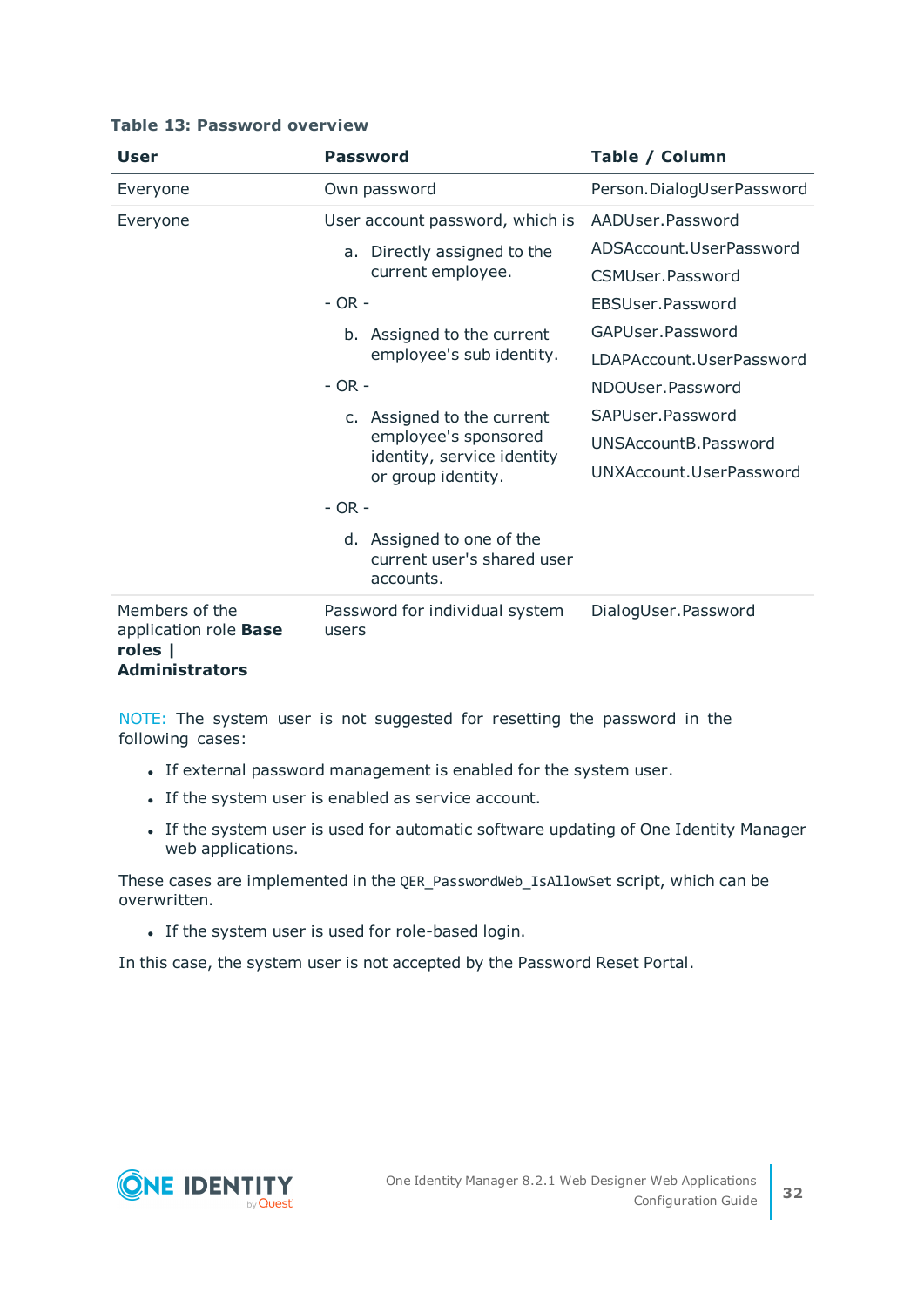### <span id="page-32-0"></span>**Excluding passwords from being reset**

|  |  |  |  |  | Table 14: Script for resetting passwords |
|--|--|--|--|--|------------------------------------------|
|--|--|--|--|--|------------------------------------------|

| <b>Script</b>                | <b>Description</b>                                                                 |
|------------------------------|------------------------------------------------------------------------------------|
| QER PasswordReset IsAllowSet | Specifies whether resetting a password in the<br>Password Reset Portal is allowed. |

To prevent users from setting passwords by mistake, you can exclude certain password from being reset.

User cases for this may be passwords that are calculated from other values or passwords for target systems that are only connected as read-only.

NOTE: In "QER\_PasswordWeb\_IsAllowSet", the system user is prevented, by default, from resetting the password in the following cases.

- If external password management is enabled.
- If the system user is enabled as service account.
- If the system user is used for automatic software updating of One Identity Manager web applications.

#### *To exclude passwords from being reset*

- 1. Open the Designer.
- 2. Find "OER\_PasswordReset\_IsAllowSet".
- 3. Use "QER\_PasswordReset\_IsAllowSet" as the basis for an overrideable script with the following parameters.
	- a. Current user's UID\_Person.
	- b. Object's key (ObjectKey) offered for password reset.
	- c. Password column name.
- 4. Save the setting in the Designer.
- <span id="page-32-1"></span>5. Compile the Password Reset Portal.

## **Central password**

Apart from setting individual passwords in the Password Reset Portal, you can also set the central password. Each user has a central password, with which other passwords can be managed depending on the configuration of the target system.

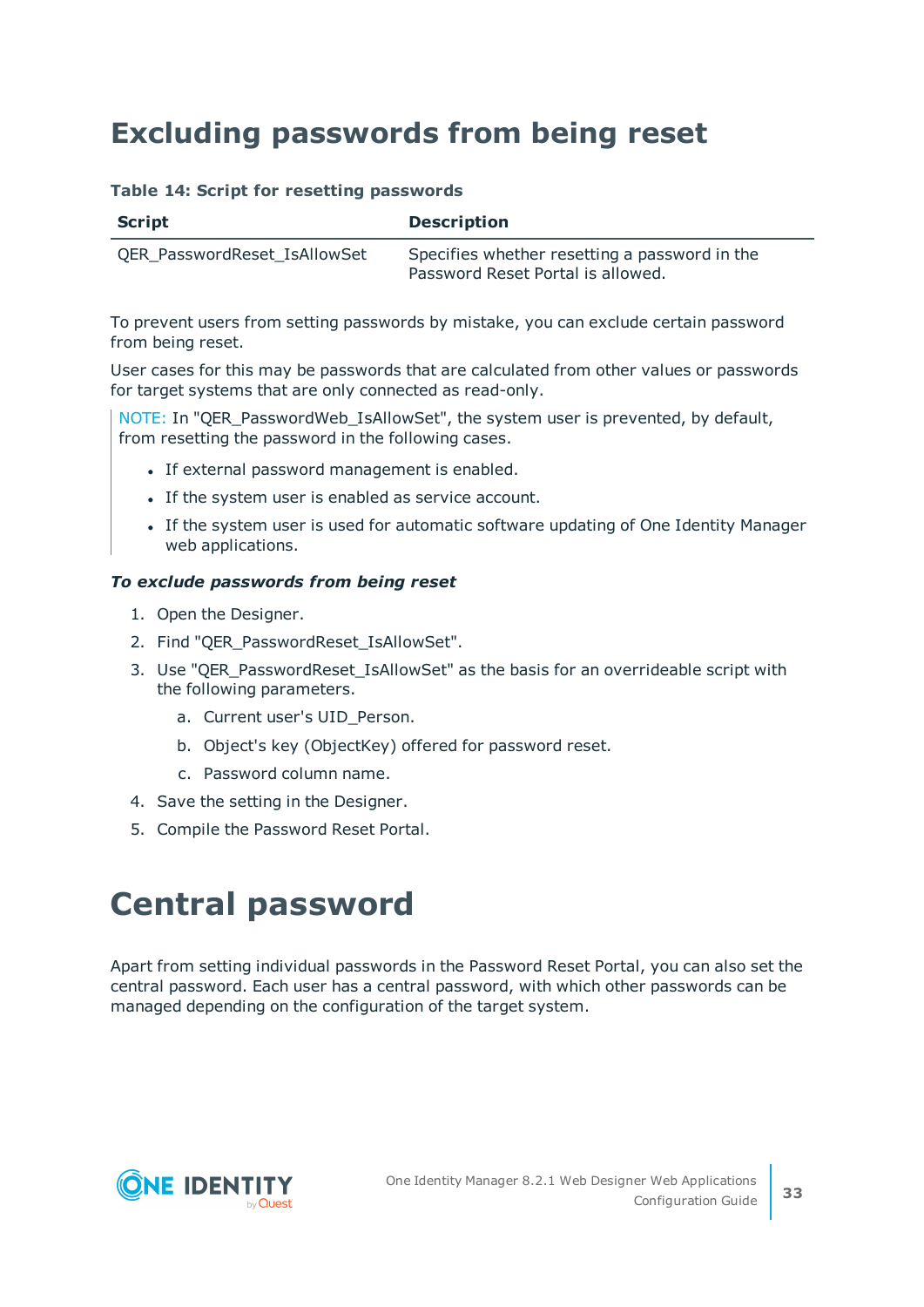### <span id="page-33-0"></span>**Defining password dependencies**

By defining password dependencies, you specify which passwords are managed through the central password.

#### **Table 15: Script for declaring passwords**

| <b>Script</b>                  | <b>Description</b>                                                                                                                                                                                                                                                                                                                                                  |
|--------------------------------|---------------------------------------------------------------------------------------------------------------------------------------------------------------------------------------------------------------------------------------------------------------------------------------------------------------------------------------------------------------------|
| QER_PasswordWeb_IsByCentralPwd | By default, the script checks whether "QER  <br>Person   UseCentralPassword"<br>is set. If the configuration parameter is set, the<br>employee's central password is mapped to the<br>password column of the employee's user<br>account. A user account must be linked to the<br>current user, it cannot be a privileged account.<br>The script can be overwritten. |

#### *To define password dependencies*

- 1. Open the Designer.
- 2. Search QER\_PasswordWeb\_IsByCentralPwd.
- 3. Use "QER\_PasswordWeb\_IsByCentralPwd" as the basis for an overrideable script with the following parameters.
	- a. Current user's UID\_Person.
	- b. Object's key (ObjectKey) offered for password reset.
	- c. Password's column name.

Using this input parameter, the script must return the information regarding whether or not a password is managed by the central password.

- 4. Save the setting in the Designer.
- <span id="page-33-1"></span>5. Compile the Password Reset Portal.

### **Setting a central password**

The central password is set separately from other password to prevent problems.

Once at least one of the logged in user's passwords is managed by the central password, two options are provided after authentication.

- a. Setting the central password
- b. Setting one or more passwords

If setting one or more passwords, it is possible to set a password managed by the central password. If you want to prevent this, you can exclude the password from being reset.

For more [information,](#page-32-0) see Excluding passwords from being reset on page 33.

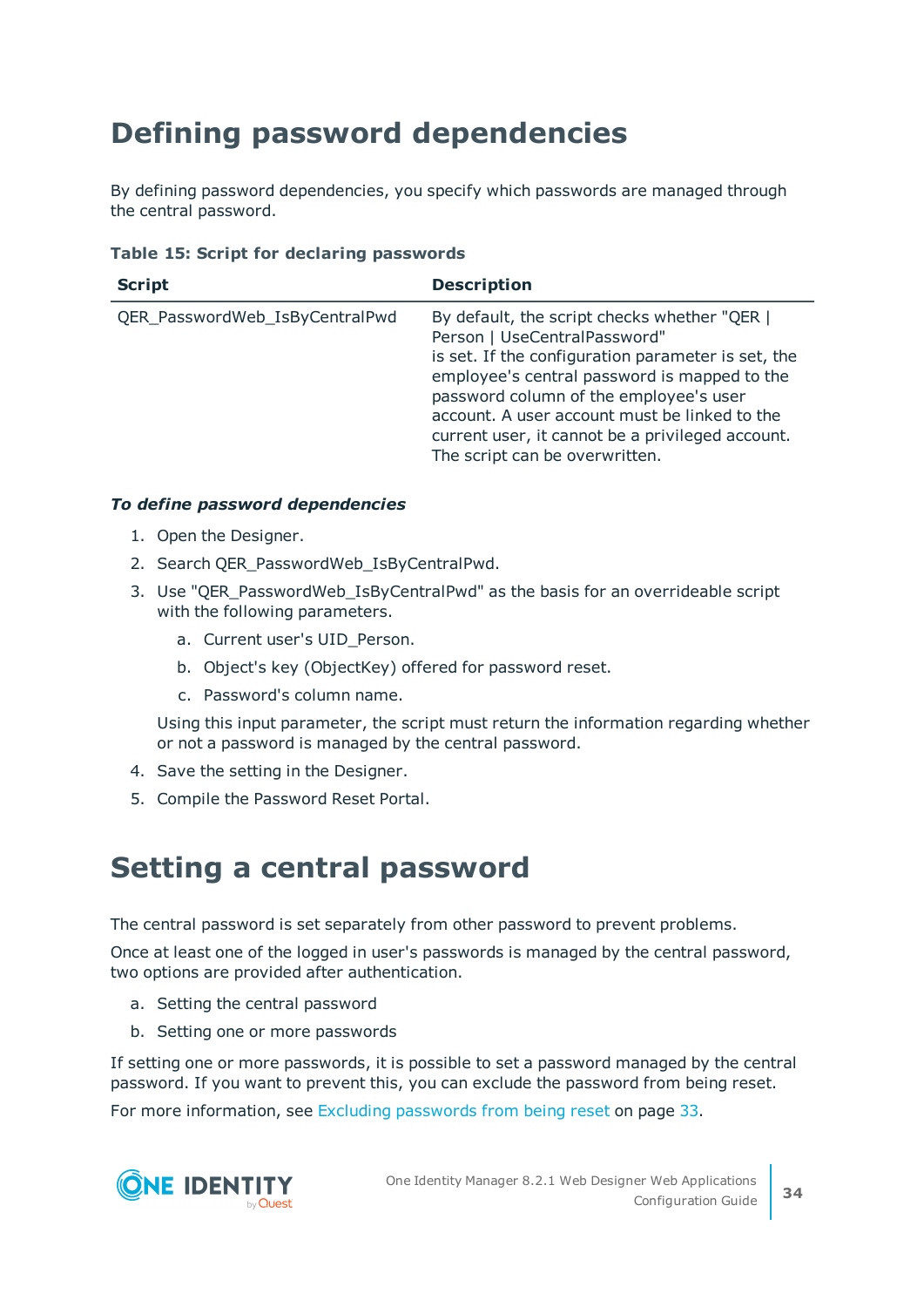### <span id="page-34-0"></span>**Configuring checks for all passwords**

Once a user has changed their central password and the user account is linked to other target system accounts, the password can be checked against all the password policies of the connected target systems.

#### *To configure checks for all passwords*

- 1. Start the Designer program.
- 2. Connect to the relevant database.
- 3. Set the **QER** | **Person** | **UseCentralPassword** | **CheckAllPolicies** configuration parameter.

NOTE: For more information about editing configuration parameters in the Designer, see the *One Identity Manager Configuration Guide*.

### <span id="page-34-1"></span>**Setting up a new application token**

You can set a new application token using WebDesigner.ConfigFileEditor.exe.

#### *To set a new application token*

- 1. Open WebDesigner.ConfigFileEditor.exe.
- 2. Ensure that **QER\_PasswordWeb** is set as the web project.
- <span id="page-34-2"></span>3. Click next to **Application token exists**.

## **Configuring Password Reset Portal login using target system user accounts**

By default, it is only possible to log in to the Password Reset Portal using password questions or a passcode if you use a central user account. You can configure the Password Reset Portal's authentication module such that log in with the help of password questions or a passcode is also possible using a target system user account (Active Directory user accounts, for example). To do this, enter database tables and columns containing the user names of user accounts that are permitted to log in to the Password Reset Portal. For more information the about Password Reset Portal's authentication module, see the *One Identity Manager Authorization and Authentication Guide*.

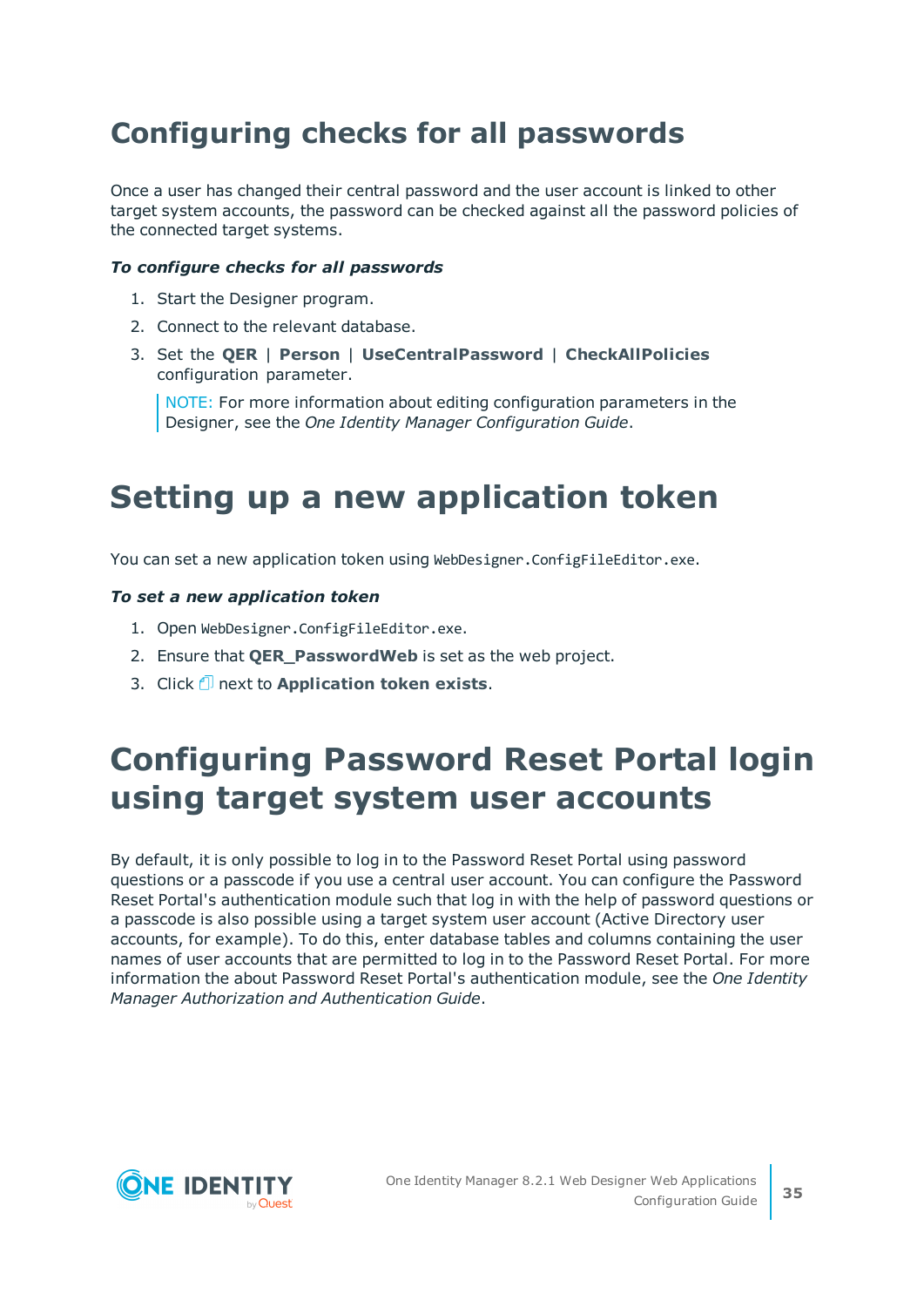#### *To configure login using target system user accounts*

- 1. Start the Designer program.
- 2. Connect to the relevant database.
- 3. Set and configure the following configuration parameters:

NOTE: For more information about editing configuration parameters in the Designer, see the *One Identity Manager Configuration Guide*.

<sup>l</sup> **QER** | **Person** | **PasswordResetAuthenticator** | **SearchTable**: Enter the name of the database table containing the use names of the user accounts permitted to log in to the Password Reset Portal. When a user tries to log in to the Password Reset Portal, this table and the column given under **SearchColumn** are searched for the user names permitted for use.

Example: ADSAccount

NOTE: This database table must have a foreign key named **UID\_Person** that references the **Person** table. This is required to match the user names to the One Identity Manager user accounts.

<sup>l</sup> **QER** | **Person** | **PasswordResetAuthenticator** | **SearchColumn**: Enter the name of the table column containing the use names of the user accounts permitted to log in to the Password Reset Portal.

When a user tries to log in to the Password Reset Portal, this column and the table given under **SearchTable** are searched for the user names permitted for use.

TIP: To enter more than one column, delimit them with the pipe character (**|**).

Example: CN|SamAccountName

<sup>l</sup> **QER** | **Person** | **PasswordResetAuthenticator** | **DisabledBy**: (Optional) Enter the name of the Boolean table column that specifies whether a user account is locked. User accounts that are marked as locked (column value: true) cannot log in to the Password Reset Portal.

TIP: To enter more than one column, delimit them with the pipe character (**|**).

Example: Locked|Disabled

<sup>l</sup> **QER** | **Person** | **PasswordResetAuthenticator** | **EnabledBy**: (Optional) Enter the name of the Boolean table column that specifies whether a user account is enabled. User accounts that are marked as disabled (column value: false) cannot log in to the Password Reset Portal.

TIP: To enter more than one column, delimit them with the pipe character (**|**).

Example: Active|Enabled

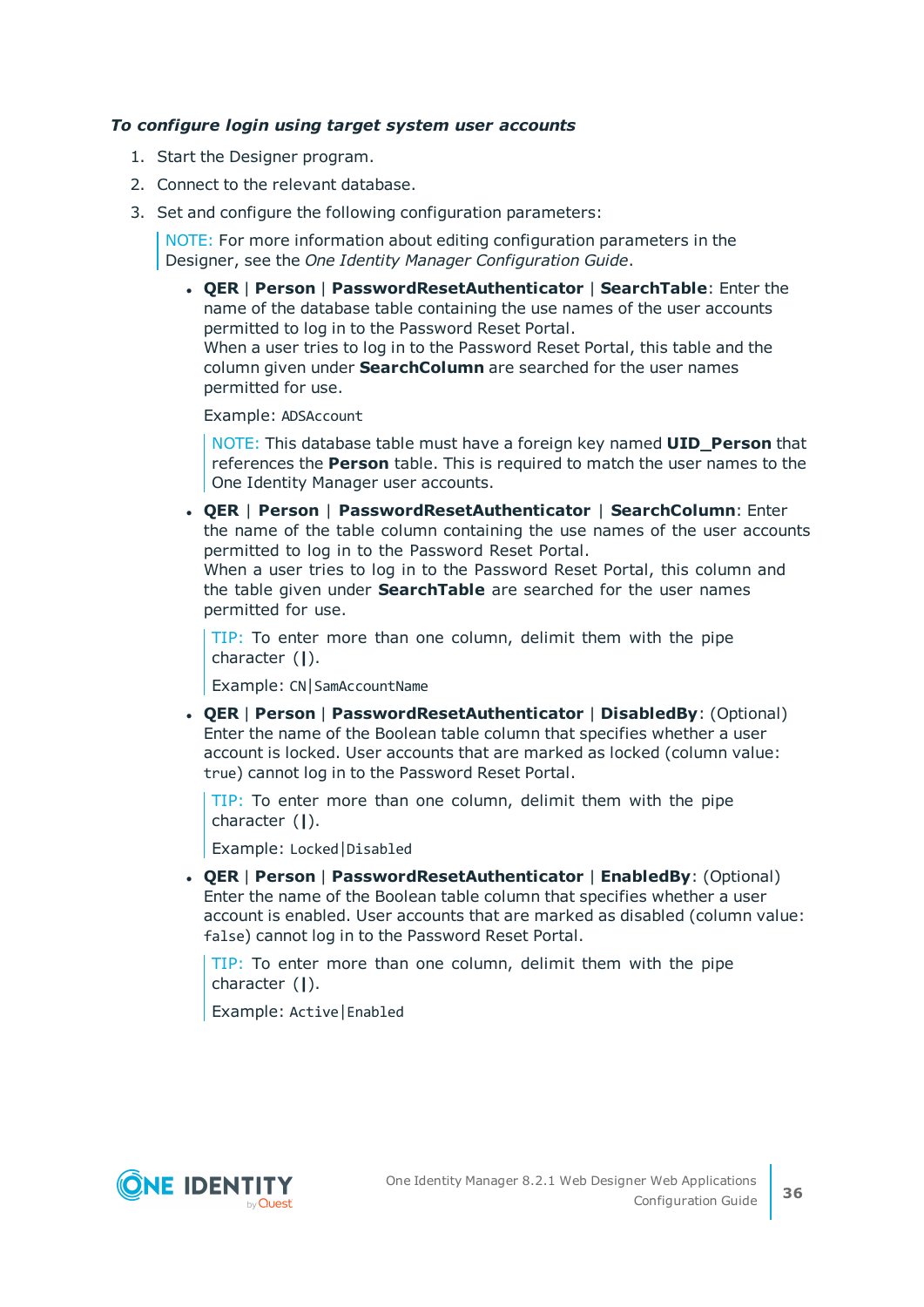# <span id="page-36-0"></span>**Recommendations for secure operation of web applications**

Here are some solutions that have been tried and tested in conjunction with One Identity Manager tools to guarantee secure operation of One Identity web applications. You decide which security measures are appropriate for your individually customized web applications.

#### **Detailed information about this topic**

- Using [HTTPS](#page-36-1) on page 37
- Disable [automatic](#page-37-0) password storage on page 38
- [Disabling](#page-37-1) the HTTP request method TRACE on page 38
- Using HTTP Strict [Transport](#page-37-2) Security (HSTS) on page 38
- Disabling insecure encryption [mechanisms](#page-38-0) on page 39
- Setting the ["HttpOnly"](#page-38-1) attribute for ASP.NET session cookies on page 39
- Setting the ["same-site"](#page-39-0) attribute for ASP.NET session cookies on page 40
- Setting the "secure" attribute for [ASP.NET](#page-40-0) session cookies on page 41
- $\bullet$  [Disabling](#page-40-1) Windows IIS 8.3 short names on page 41
- [Removing](#page-41-0) the HTTP response header in Windows IIS on page 42
- Creating [X-Frame-Options](#page-41-1) HTTP response header on page 42
- Running web [applications](#page-42-0) in release mode on page 43

## <span id="page-36-1"></span>**Using HTTPS**

Always run the One Identity Manager's web application over the secure communications protocol "Hypertext Transfer Protocol Secure" (HTTPS).

In order for the web application to use the secure communications protocol, you can force the use of the "Secure Sockets Layer" (SSL) when you install the application. For more information for using HTTPS/SSL, see the *One Identity Manager Installation Guide*.



**8**

Recommendations for secure operation of web applications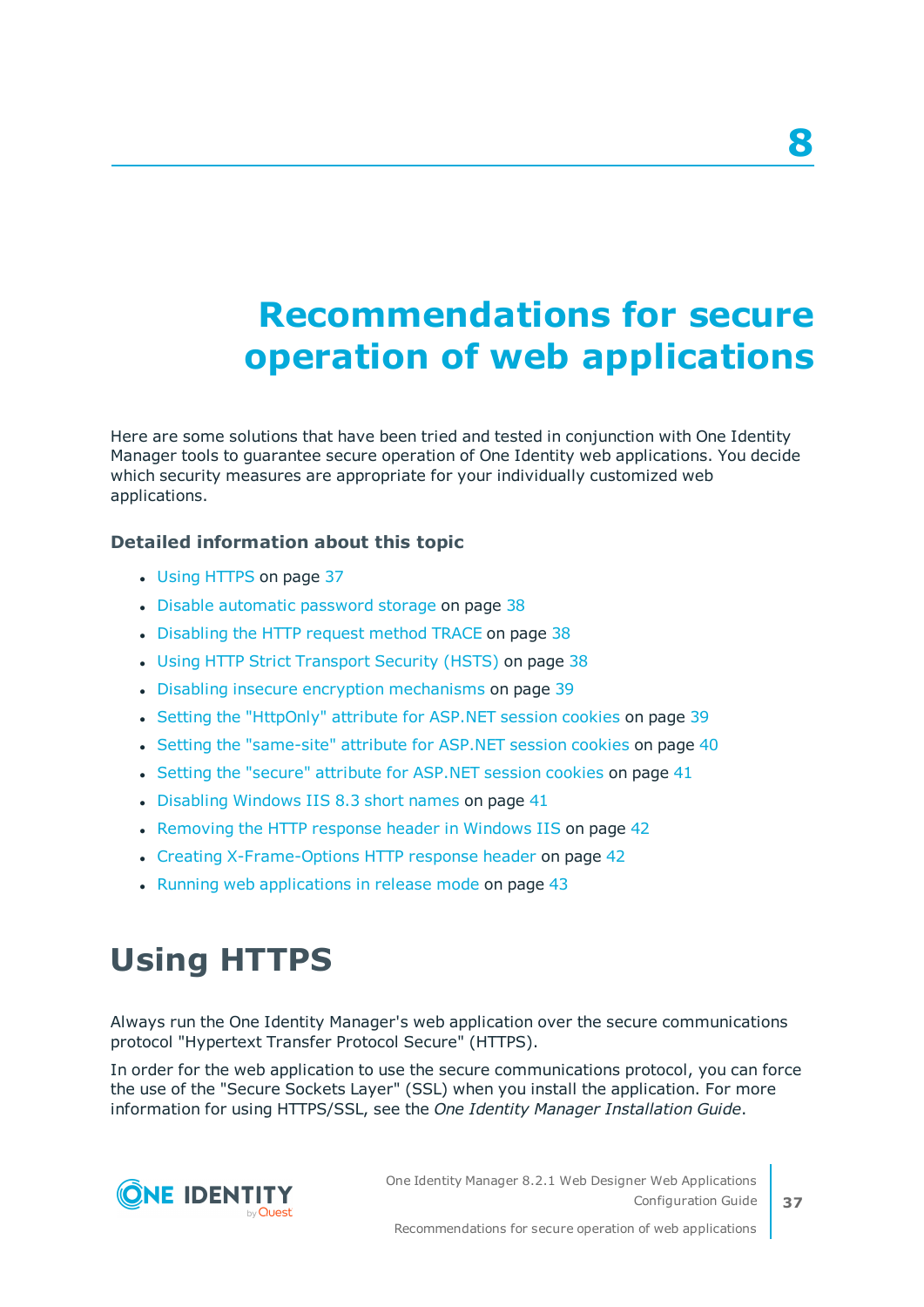## <span id="page-37-0"></span>**Disable automatic password storage**

Use this setting to prevent auto-filling of your user data on the login page. This setting is made in the Web Designer and can help running of web applications more securely.

#### **Table 16: Configuration parameter for disabling automatic password storage**

| <b>Configuration parameter</b>   | <b>Description</b>                                 |
|----------------------------------|----------------------------------------------------|
| VI_Common_Login_PrefillLoginData | Prevents auto-filling user data on the login page. |

#### *To disable automatic password storage*

- 1. Open the Web Designer.
- 2. In the menu bar, select the **Edit > Configure project > Web project** menu item.
- 3. On the **Configure Project** tab, search for "VI\_Common\_Login\_PrefillLoginData".
- 4. In the **Allow prefill of login data** key, in the **Value (custom)** column, click .

This sets the default value to "false". This disables automatic password storage.

## <span id="page-37-1"></span>**Disabling the HTTP request method TRACE**

The TRACE request allows the path to the web server to be traced and to check that data is transferred there correctly. This allows a trace route to be determined at application level, meaning the path to the web server over various proxies. This method is particularly useful for debugging connections.

IMPORTANT: TRACE should not be enable in a productive environment because it can reduce performance.

*To disable the HTTP request method TRACE using Internet Information Services*

• You will find instructions by following this link:

<https://docs.microsoft.com/en-us/iis/configuration/system.webserver/tracing/>

# <span id="page-37-2"></span>**Using HTTP Strict Transport Security (HSTS)**

HTTP Strict Transport Security (HSTS) is a security mechanism for HTTPS connections. is a web security policy mechanism which helps to protect websites against protocol downgrade



One Identity Manager 8.2.1 Web Designer Web Applications Configuration Guide

Recommendations for secure operation of web applications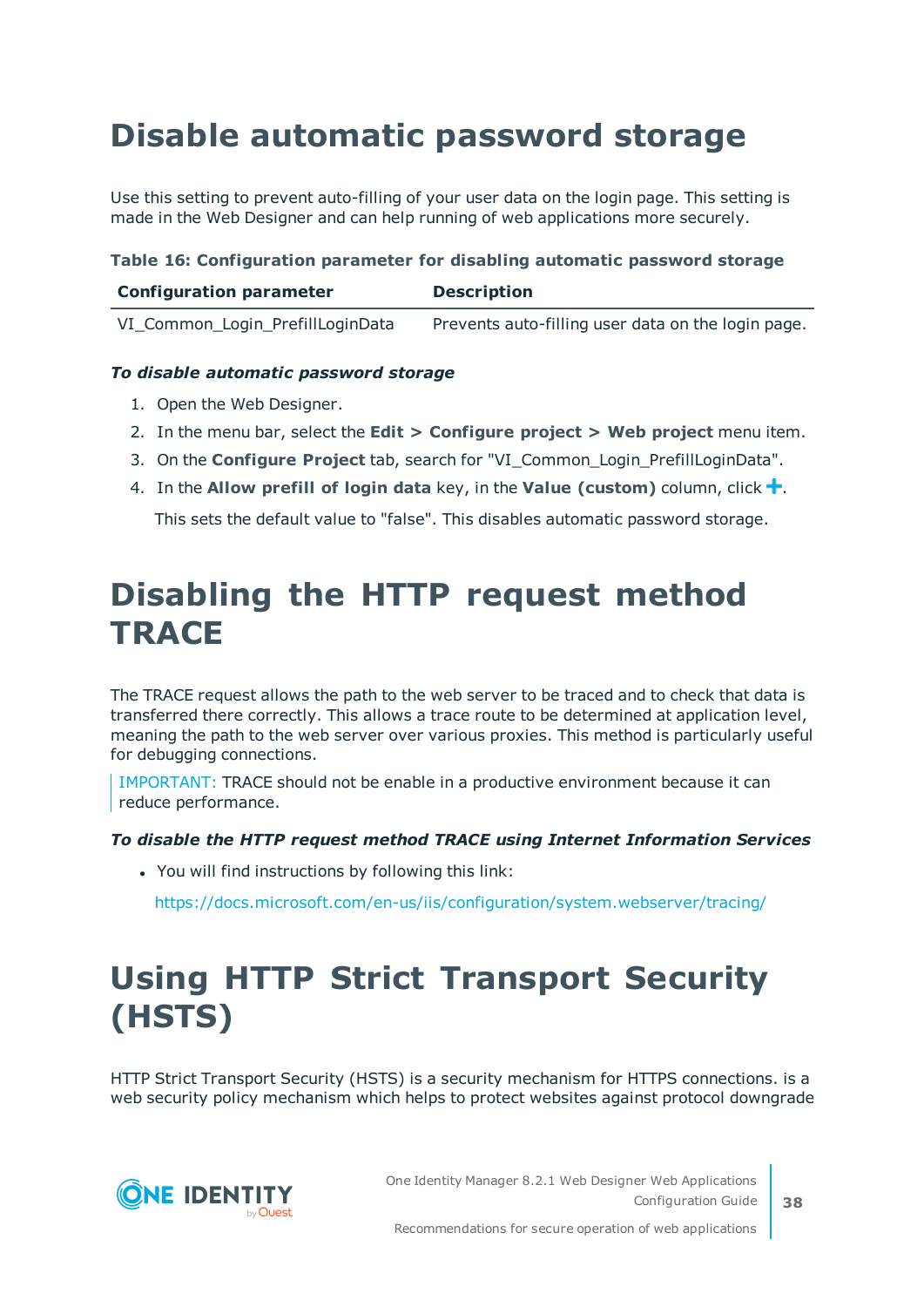attacks and cookie hijacking. For example, a server could send a header "Strict-Transport-Security" to the user's browser such that in future, at a defined time (max-age), this domain should exclusively use encrypted connections. This setting can be optionally extended by the parameter includeSubDomains to all subdomains. This means that not only https://example.org is taken into account but also https://subdomains.example.org.

#### *To enable HSTS*

- 1. Open the configuration file web.config for the chosen web application.
- 2. Set the HTTP Response Header to Strict-Transport-Security and the value maxage = expireTime.

For more detailed information about setting the HTTP Response Header, see [https://docs.microsoft.com/en](https://docs.microsoft.com/en-us/iis/configuration/system.applicationhost/sites/site/hsts)[us/iis/configuration/system.applicationhost/sites/site/hsts](https://docs.microsoft.com/en-us/iis/configuration/system.applicationhost/sites/site/hsts).

## <span id="page-38-0"></span>**Disabling insecure encryption mechanisms**

It is recommended that you disable all unnecessary encryption methods and protocols on the grounds of security. If you disable redundant protocols and methods, older platforms and systems may not be able to establish connections with web applications anymore. Therefore, you must decide which protocols and methods are necessary, based on the platforms required.

NOTE: The software "IIS Crypto" from Nartac Software is recommended for disabling encryption methods and protocols.

For more information about disabling encryption, see [https://www.n](https://www.nartac.com/Products/IISCrypto)[artac.com/Products/IISCrypto](https://www.nartac.com/Products/IISCrypto).

#### **Detailed information about this topic**

- <sup>l</sup> [https://blogs.technet.microsoft.com/exchange/2015/07/27/exchange-tls-ssl-best](https://blogs.technet.microsoft.com/exchange/2015/07/27/exchange-tls-ssl-best-practices/)[practices/](https://blogs.technet.microsoft.com/exchange/2015/07/27/exchange-tls-ssl-best-practices/)
- <sup>l</sup> [https://support.microsoft.com/en-us/help/245030/how-to-restrict-the-use-of](https://support.microsoft.com/en-us/help/245030/how-to-restrict-the-use-of-certain-cryptographic-algorithms-and-protoc)[certain-cryptographic-algorithms-and-protoc](https://support.microsoft.com/en-us/help/245030/how-to-restrict-the-use-of-certain-cryptographic-algorithms-and-protoc)

## <span id="page-38-1"></span>**Setting the "HttpOnly" attribute for ASP.NET session cookies**

To prevent cookies being manipulated by JavaScript and to reduce the risk of cross-site scripting attacks and cookie theft, you can set the so called "HttpOnly" attribute for your



Recommendations for secure operation of web applications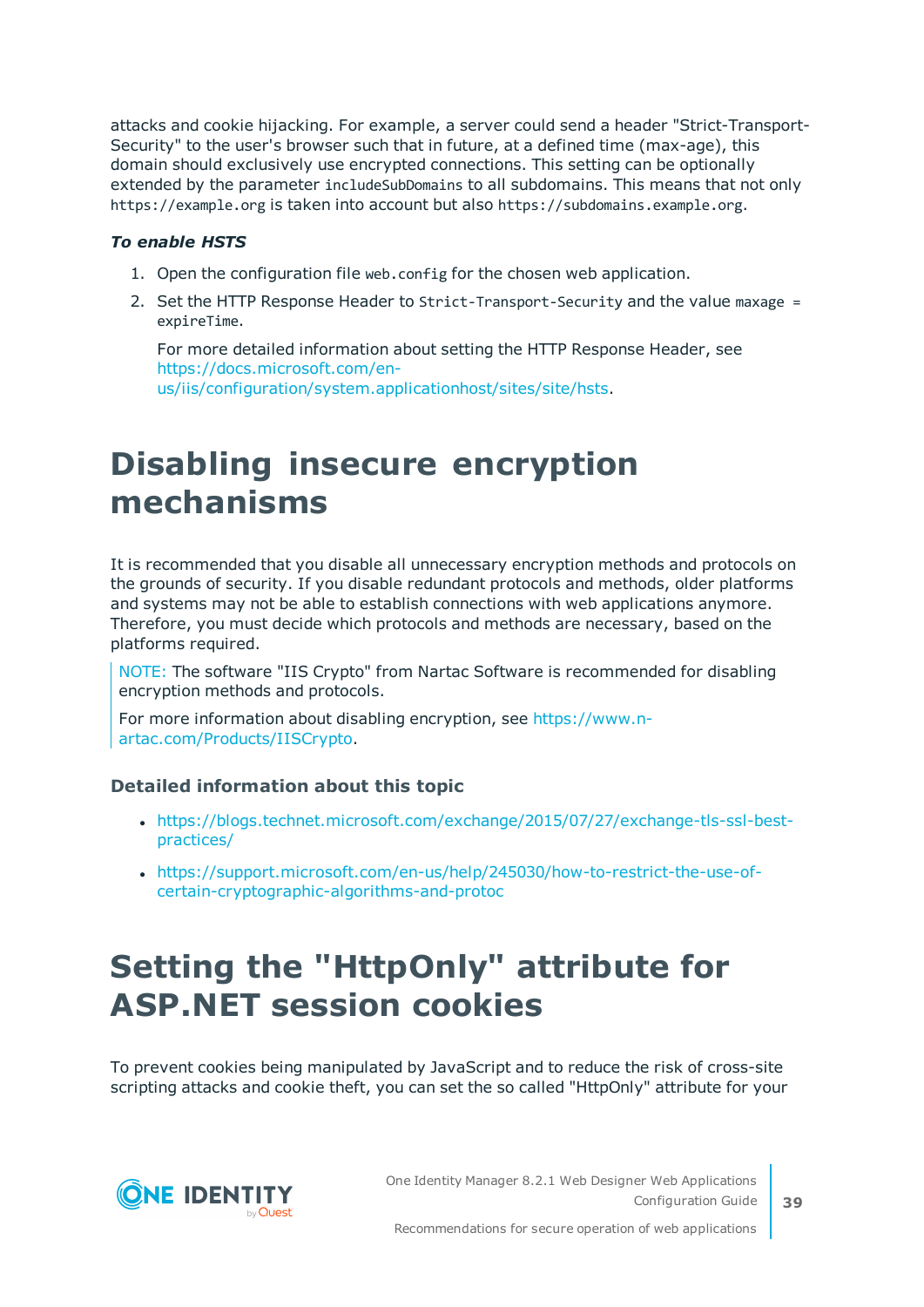ASP.NET session cookies. This means that cookies can no longer be used by client-side scripts.

#### *To set the "HttpOnly" attribute for ASP.NET session cookies*

- 1. Open the configuration file web.config for the chosen web application.
- 2. In the <configuration> section, enter the following code snippet:

```
<system.web>
    <httpCookies httpOnlyCookies="true"/>
</system.web>
```
3. Save the file.

#### **Related topics**

- Setting the "secure" attribute for [ASP.NET](#page-40-0) session cookies on page 41
- Setting the ["same-site"](#page-39-0) attribute for ASP.NET session cookies on page 40

### <span id="page-39-0"></span>**Setting the "same-site" attribute for ASP.NET session cookies**

To prevent cross-site request forgery (CSRF), you can set the same-site attribute for your ASP.NET session cookies.

#### *To set the same site attribute for all .NET versions from 4.7.2.*

- 1. Open the configuration file web.config for the chosen web application.
- 2. Enter the following code snippet in the <configuration> section:

```
<system.web>
    <httpCookies sameSite="Strict" />
</system.web>
```
3. Save the file.

#### **Related topics**

- Setting the ["HttpOnly"](#page-38-1) attribute for ASP.NET session cookies on page 39
- Setting the "secure" attribute for [ASP.NET](#page-40-0) session cookies on page 41



**40**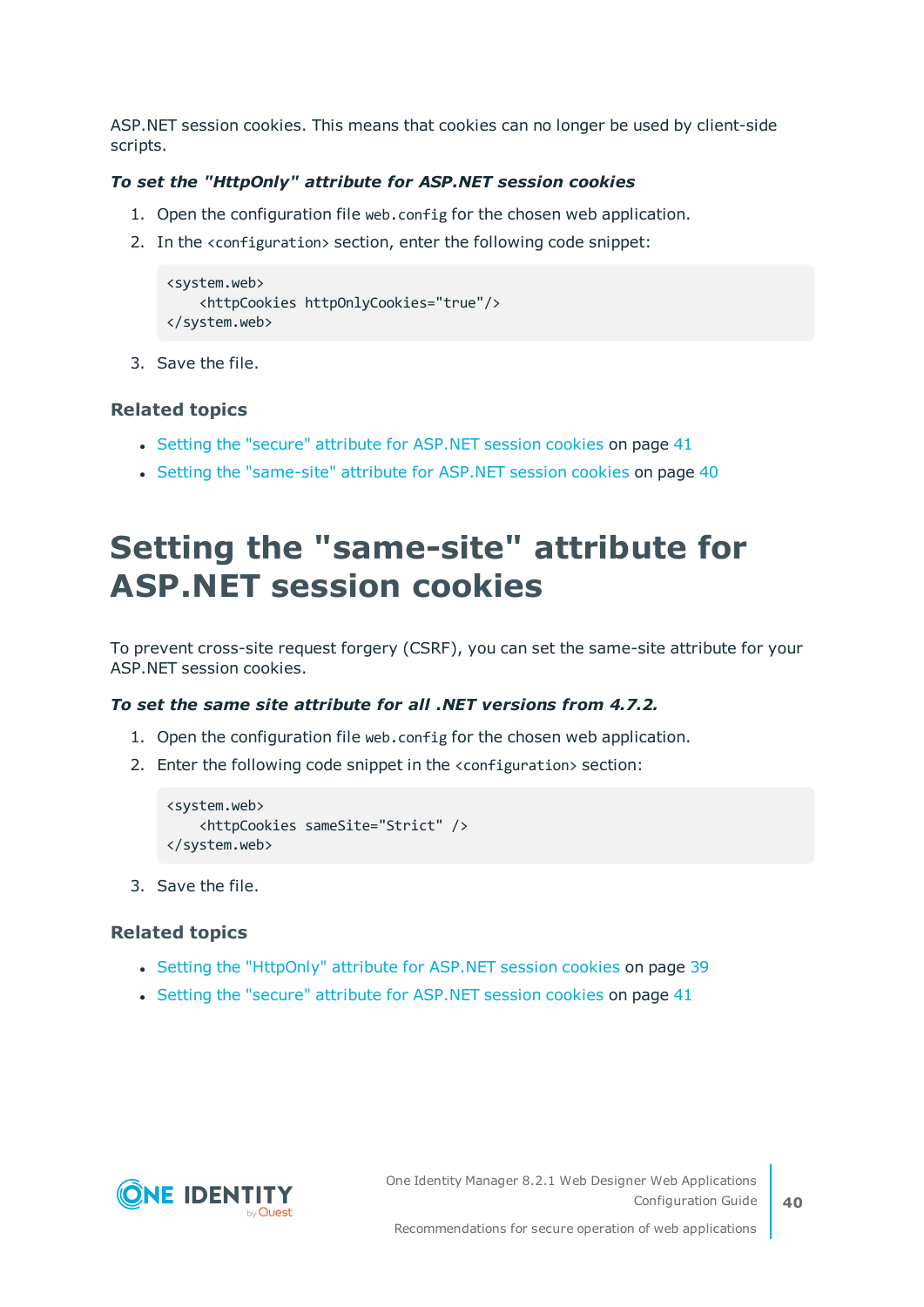## <span id="page-40-0"></span>**Setting the "secure" attribute for ASP.NET session cookies**

To prevent cookies being read by unauthorized persons, you can set the so called "secure" attribute for your ASP.NET session cookies. This means that cookies are only transferred over secure SSL connections.

#### *To set the "secure" attribute for ASP.NET session cookies*

- 1. Open the configuration file web.config for the chosen web application.
- 2. In the <configuration> section, enter the following code snippet:

```
<system.web>
    <httpCookies requireSSL="true"/>
</system.web>
```
3. Save the file.

#### **Related topics**

- Setting the ["same-site"](#page-39-0) attribute for ASP.NET session cookies on page 40
- Setting the ["HttpOnly"](#page-38-1) attribute for ASP.NET session cookies on page 39

## <span id="page-40-1"></span>**Disabling Windows IIS 8.3 short names**

The URL parser in Microsoft Internet Information Services (IIS) makes it possible for remote attackers to reveal file and folder names of web applications (that should not be accessible) by using IIS 8.3 short names.

Use of this weak point can lead to files with sensitive data, such as login data, configuration files, maintenance scripts and other data, being passed on.

To prevent this, you can stop short names in Windows IIS 8.3 from being created.

#### *To disable creation of Windows IIS 8.3 short names*

- 1. On the system the web application is installed on, create the following registry entry:
	- Path: HKLM\SYSTEM\CurrentControlSet\Control\FileSystem
	- . Name: NtfsDisable8dot3NameCreation
	- <sup>l</sup> Value: 1
- 2. Reinstall the web application.

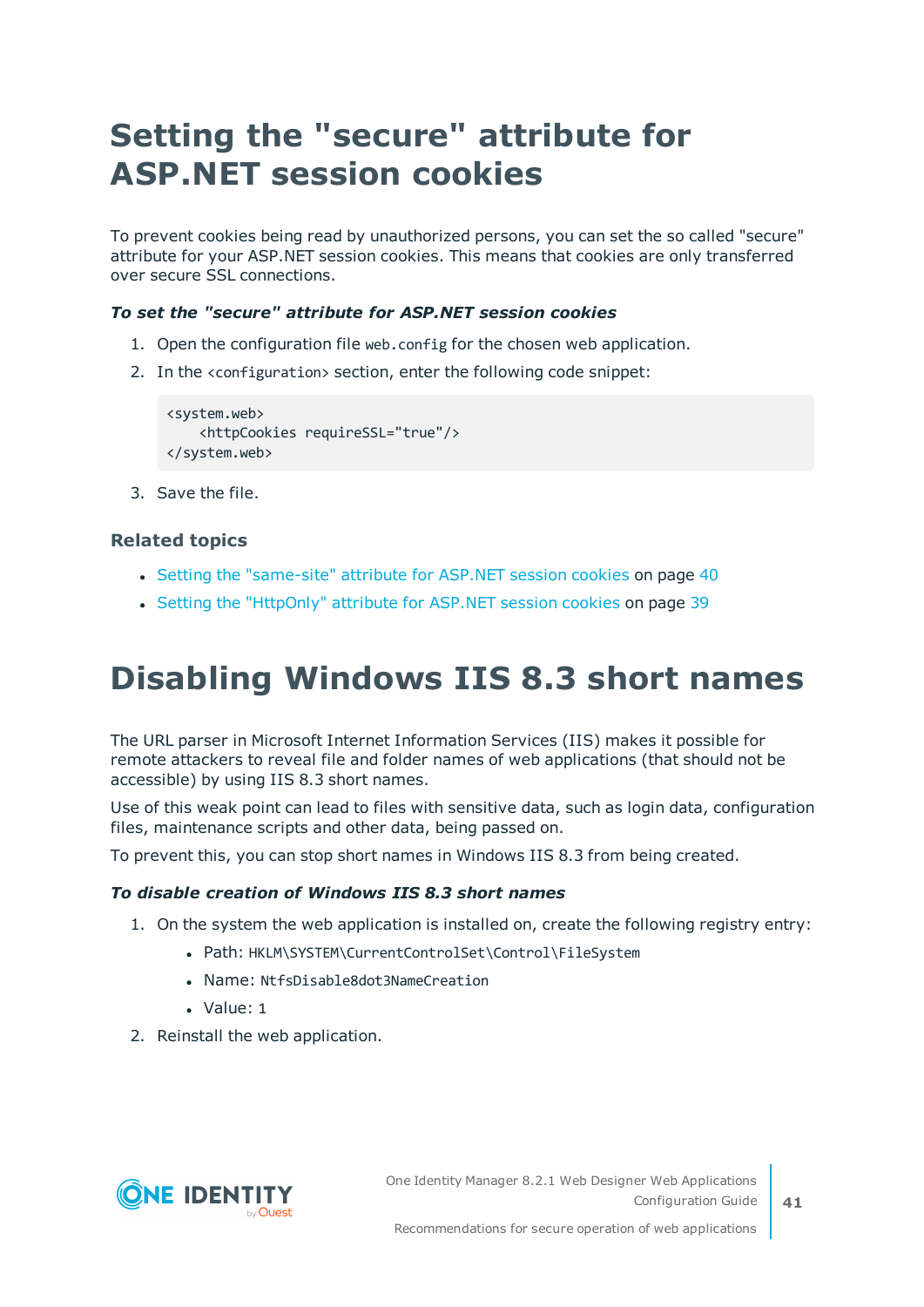#### **Detailed information about this topic**

<sup>l</sup> [https://docs.microsoft.com/en-us/previous-versions/windows/it-pro/windows-2000](https://docs.microsoft.com/en-us/previous-versions/windows/it-pro/windows-2000-server/cc959352(v=technet.10)) [server/cc959352\(v=technet.10\)](https://docs.microsoft.com/en-us/previous-versions/windows/it-pro/windows-2000-server/cc959352(v=technet.10))

## <span id="page-41-0"></span>**Removing the HTTP response header in Windows IIS**

Attackers can obtain a lot of information about your servers and network by looking at the response header your server returns.

To give attackers a little information as possible, you can remove the HTTP response header in Windows IIS.

#### *To remove the HTTP response header in Windows IIS*

- Read the instructions in the following links:
	- <https://github.com/dionach/stripheaders>
	- . <https://www.saotn.org/remove-iis-server-version-http-response-header/>

## <span id="page-41-1"></span>**Creating X-Frame-Options HTTP response header**

Attackers can create their own website and use it to load the contents of your website within an iframe. This can result in a clickjacking attack, whereby the attacker targets user input or tricks the user into performing undesired actions within the fake application.

To prevent this, you can create an X-Frame-Option HTTP response header. This stops site content from being embedded into other websites.

#### *To create an X-Frame-Option HTTP response header*

- 1. Open the configuration file web.config for the chosen web application.
- 2. In the <configuration> section, enter the following code snippet:

```
<httpProtocol>
    <customHeaders>
        <add name="X-Frame-Options" value="SAMEORIGIN" />
    </customHeaders>
</httpProtocol>
```
3. Save the file.



One Identity Manager 8.2.1 Web Designer Web Applications Configuration Guide

**42**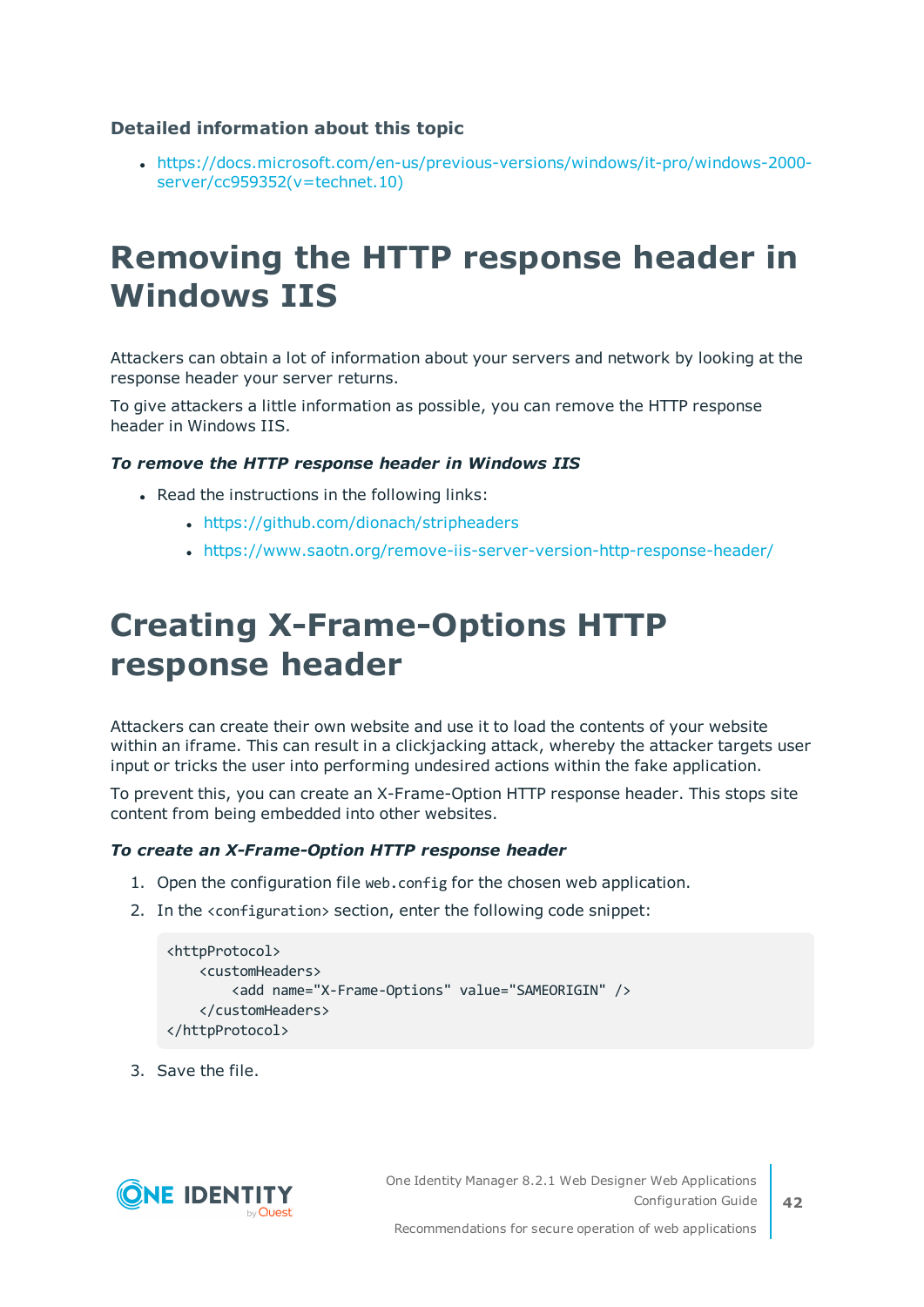# <span id="page-42-0"></span>**Running web applications in release mode**

To prevent user session from being stolen, run your web applications in release mode. This stops the session ID being given in the HTML code.

#### *To run web applications in release mode*

- 1. Start the Web Designer program.
- 2. In the menu bar, click **View** > **Start page**.
- 3. In the toolbar, click **Select web application** and select the web application you want to use.
- 4. Click **Edit web application settings**.
- 5. Deselect the **Debugging** check box.

TIP: If the check box is not set anyway, you do not have to do anything. You web application is now running in release mode.

- 6. Click **OK**.
- 7. Restart the Web Designer.
- 8. On the start page, select a web application and click **Release** (**Compile for release**).